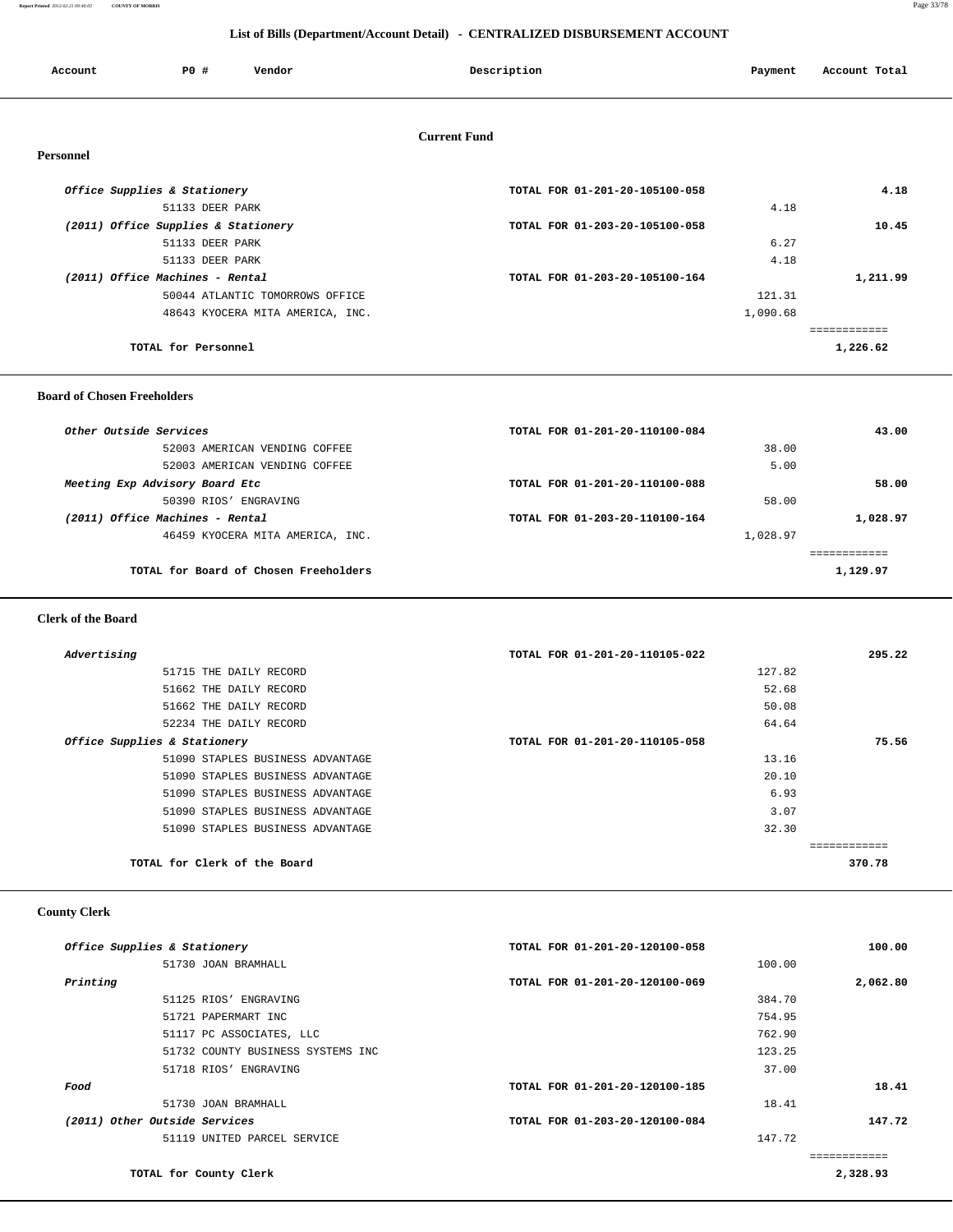**Report Printed** *2012-02-21 09:40:03* **COUNTY OF MORRIS** Page 34/78

#### **List of Bills (Department/Account Detail) - CENTRALIZED DISBURSEMENT ACCOUNT**

| Account                          | PO#                             | Vendor                              | Description |                                | Payment | Account Total |
|----------------------------------|---------------------------------|-------------------------------------|-------------|--------------------------------|---------|---------------|
| <b>County Board of Elections</b> |                                 |                                     |             |                                |         |               |
|                                  | (2011) Outside Salaries & Wages |                                     |             | TOTAL FOR 01-203-20-121100-016 |         | 200.00        |
|                                  | 50694 KAREN P DEMBIA            |                                     |             |                                | 200.00  |               |
|                                  | (2011) Other General Expenses   |                                     |             | TOTAL FOR 01-203-20-121100-059 |         | 173.00        |
|                                  |                                 | 50205 WIDMER TIME RECORDER CO. INC. |             |                                | 173.00  |               |
| (2011) Election Officer          |                                 |                                     |             | TOTAL FOR 01-203-20-121100-096 |         | 200.00        |
|                                  | 47470 MICHAEL                   | SANCHELLI                           |             |                                | 200.00  |               |
|                                  |                                 |                                     |             |                                |         |               |
|                                  |                                 | TOTAL for County Board of Elections |             |                                |         | 573.00        |
|                                  |                                 |                                     |             |                                |         |               |

# **Superintendent of Elections**

| National Voter Registration           | TOTAL FOR 01-201-20-121105-057 | 789.22      |
|---------------------------------------|--------------------------------|-------------|
| 49678 CABLEVISION                     |                                | 737.88      |
| 51246 BRIAN HAMILTON                  |                                | 51.34       |
| Office Supplies & Stationery          | TOTAL FOR 01-201-20-121105-058 | 343.93      |
| 51238 STAPLES BUSINESS ADVANTAGE      |                                | 66.30       |
| 51238 STAPLES BUSINESS ADVANTAGE      |                                | 225.70      |
| 51238 STAPLES BUSINESS ADVANTAGE      |                                | 18.00       |
| 51238 STAPLES BUSINESS ADVANTAGE      |                                | 1.14        |
| 51238 STAPLES BUSINESS ADVANTAGE      |                                | 25.80       |
| 51238 STAPLES BUSINESS ADVANTAGE      |                                | 6.99        |
| Travel Expense                        | TOTAL FOR 01-201-20-121105-082 | 800.00      |
| 50714 NJAEO                           |                                | 800.00      |
| Electronic Voting Machine             | TOTAL FOR 01-201-20-121105-104 | 6.60        |
| 50361 CY DRAKE LOCKSMITHS, INC.       |                                | 6.60        |
| (2011) Electronic Voting Machine      | TOTAL FOR 01-203-20-121105-104 | 82.28       |
| 49203 GRAINGER                        |                                | 82.28       |
|                                       |                                | =========== |
| TOTAL for Superintendent of Elections |                                | 2,022.03    |

#### **County Elections (Cty Clerk)**

| Other Outside Services                 | TOTAL FOR 01-201-20-121110-084 |          | 50.00    |
|----------------------------------------|--------------------------------|----------|----------|
| 51731 NET ACCESS CORP                  |                                | 50.00    |          |
| (2011) Advertising                     | TOTAL FOR 01-203-20-121110-022 |          | 2,578.94 |
| 49570 THE DAILY RECORD                 |                                | 2,578.94 |          |
| (2011) Cartage                         | TOTAL FOR 01-203-20-121110-030 |          | 100.00   |
| 51123 CHRISTOSHER BASINSKI             |                                | 100.00   |          |
|                                        |                                |          |          |
| TOTAL for County Elections (Cty Clerk) |                                |          | 2,728.94 |
|                                        |                                |          |          |

#### **County Treasurer**

| Data Processing Supplies     | TOTAL FOR 01-201-20-130100-037 |          | 1,355.50 |
|------------------------------|--------------------------------|----------|----------|
| 51083 MGL PRINTING SOLUTIONS |                                | 1,355.50 |          |
| Other Outside Services       | TOTAL FOR 01-201-20-130100-084 |          | 500.00   |
| 52059 THE BANK OF NEW YORK   |                                | 500.00   |          |
|                              |                                |          |          |
| TOTAL for County Treasurer   |                                |          | 1,855.50 |
|                              |                                |          |          |

# **Purchasing Division**

| Associations and Memberships  | TOTAL FOR 01-201-20-130105-023 | 330.00   |
|-------------------------------|--------------------------------|----------|
| 49672 NIGP                    | 330.00                         |          |
| Other Administrative Supplies | TOTAL FOR 01-201-20-130105-095 | 1,585.00 |
| 50125 MGL PRINTING SOLUTIONS  | 1,425.00                       |          |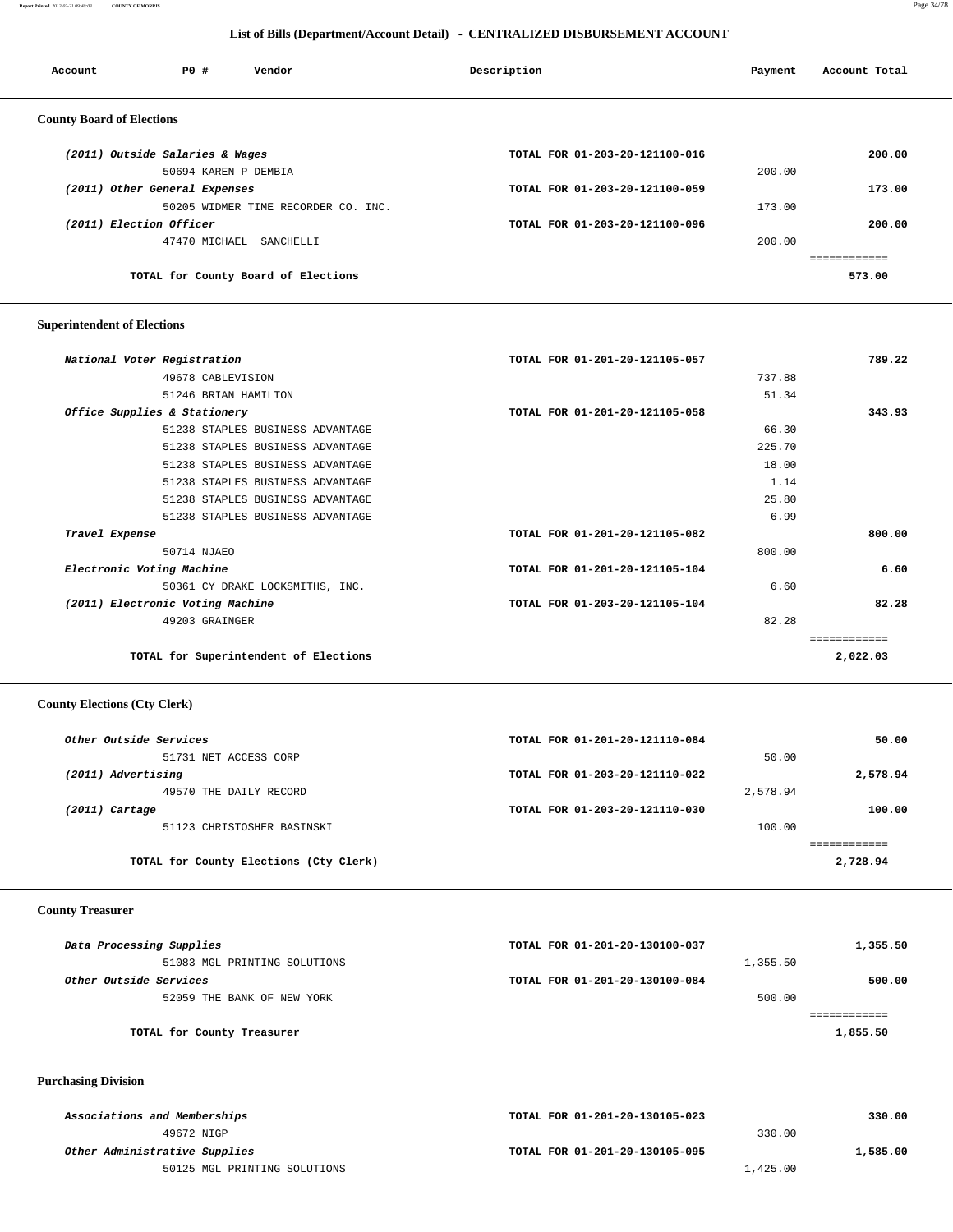#### **Report Printed** *2012-02-21 09:40:03* **COUNTY OF MORRIS** Page 35/78

 **List of Bills (Department/Account Detail) - CENTRALIZED DISBURSEMENT ACCOUNT**

| Account                    | P0 #                          | Vendor                       | Description | Account Total<br>Payment |
|----------------------------|-------------------------------|------------------------------|-------------|--------------------------|
| <b>Purchasing Division</b> |                               |                              |             |                          |
|                            |                               | 50125 MGL PRINTING SOLUTIONS |             | 160.00<br>============   |
|                            | TOTAL for Purchasing Division |                              |             | 1,915.00                 |

#### **Medical Services**

| Other General Expenses             | TOTAL FOR 01-201-20-130115-059 | 150.00    |
|------------------------------------|--------------------------------|-----------|
| 52105 CLIA LABORATORY PROGRAM      | 150.00                         |           |
| Other Outside Services             | TOTAL FOR 01-201-20-130115-084 | 33,058.15 |
| 52138 ATLANTIC HEALTH SERVICES/MMH | 25,550.00                      |           |
| 52138 ATLANTIC HEALTH SERVICES/MMH | 522.75                         |           |
| 52138 ATLANTIC HEALTH SERVICES/MMH | 6,422.90                       |           |
| 52138 ATLANTIC HEALTH SERVICES/MMH | 562.50                         |           |
|                                    |                                |           |
| TOTAL for Medical Services         |                                | 33,208.15 |

#### **Information Technology Div**

| 219.01       | TOTAL FOR 01-201-20-140100-058 | Office Supplies & Stationery         |
|--------------|--------------------------------|--------------------------------------|
|              | 148.64                         | 51274 STAPLES BUSINESS ADVANTAGE     |
|              | 59.29                          | 50312 STAPLES BUSINESS ADVANTAGE     |
|              | 11.08                          | 50312 STAPLES BUSINESS ADVANTAGE     |
| 2,610.24     | TOTAL FOR 01-201-20-140100-073 | Records Managment Services           |
|              | 2,610.24                       | 51277 CITYSIDE ARCHIVES, LTD         |
| 1,104.70     | TOTAL FOR 01-201-20-140100-098 | Other Operating&Repair Supply        |
|              | 550.00                         | 51272 ADVANCED MICRO DISTRIBUTION    |
|              | 225.00                         | 51272 ADVANCED MICRO DISTRIBUTION    |
|              | 310.00                         | 51272 ADVANCED MICRO DISTRIBUTION    |
|              | 19.70                          | 50837 COMPUTER CABLE & CONNECTOR CO  |
| 3,690.00     | TOTAL FOR 01-203-20-140100-039 | (2011) Education Schools & Training  |
|              | 3,495.00                       | 48640 APPLE INC                      |
|              | 195.00                         | 48640 APPLE INC                      |
| 28.83        | TOTAL FOR 01-203-20-140100-058 | (2011) Office Supplies & Stationery  |
|              | 28.83                          | 50317 DEER PARK                      |
| 1,986.67     | TOTAL FOR 01-203-20-140100-078 | (2011) Software Maintenance          |
|              | 1,030.22                       | 46561 SHI INTERNATIONAL CORP         |
|              | 956.45                         | 45775 SHI INTERNATIONAL CORP         |
| ------------ |                                |                                      |
| 9,639.45     |                                | TOTAL for Information Technology Div |

#### **O.L.I.S.**

| (2011) Office Supplies & Stationery | TOTAL FOR 01-203-20-140105-058 | 262.79 |
|-------------------------------------|--------------------------------|--------|
| 50246 DEER PARK                     | 18.81                          |        |
| 50245 STAPLES BUSINESS ADVANTAGE    | 243.98                         |        |
| $(2011)$ Printing                   | TOTAL FOR 01-203-20-140105-069 | 11.97  |
| 50244 ATLANTIC TOMORROWS OFFICE     | 11.97                          |        |
|                                     |                                |        |
| TOTAL for O.L.I.S.                  |                                | 274.76 |
|                                     |                                |        |

# **County Counsel**

| Law Books |                                         | TOTAL FOR 01-201-20-155100-050 | 1,295.91  |
|-----------|-----------------------------------------|--------------------------------|-----------|
|           | 50400 LEXIS NEXIS/MATHEW BENDER         |                                | 1,295.91  |
| Legal     |                                         | TOTAL FOR 01-201-20-155100-051 | 34,879.42 |
|           | 52124 KNAPP TRIMBOLI & PRUSINOWSKI, LLC |                                | 552.00    |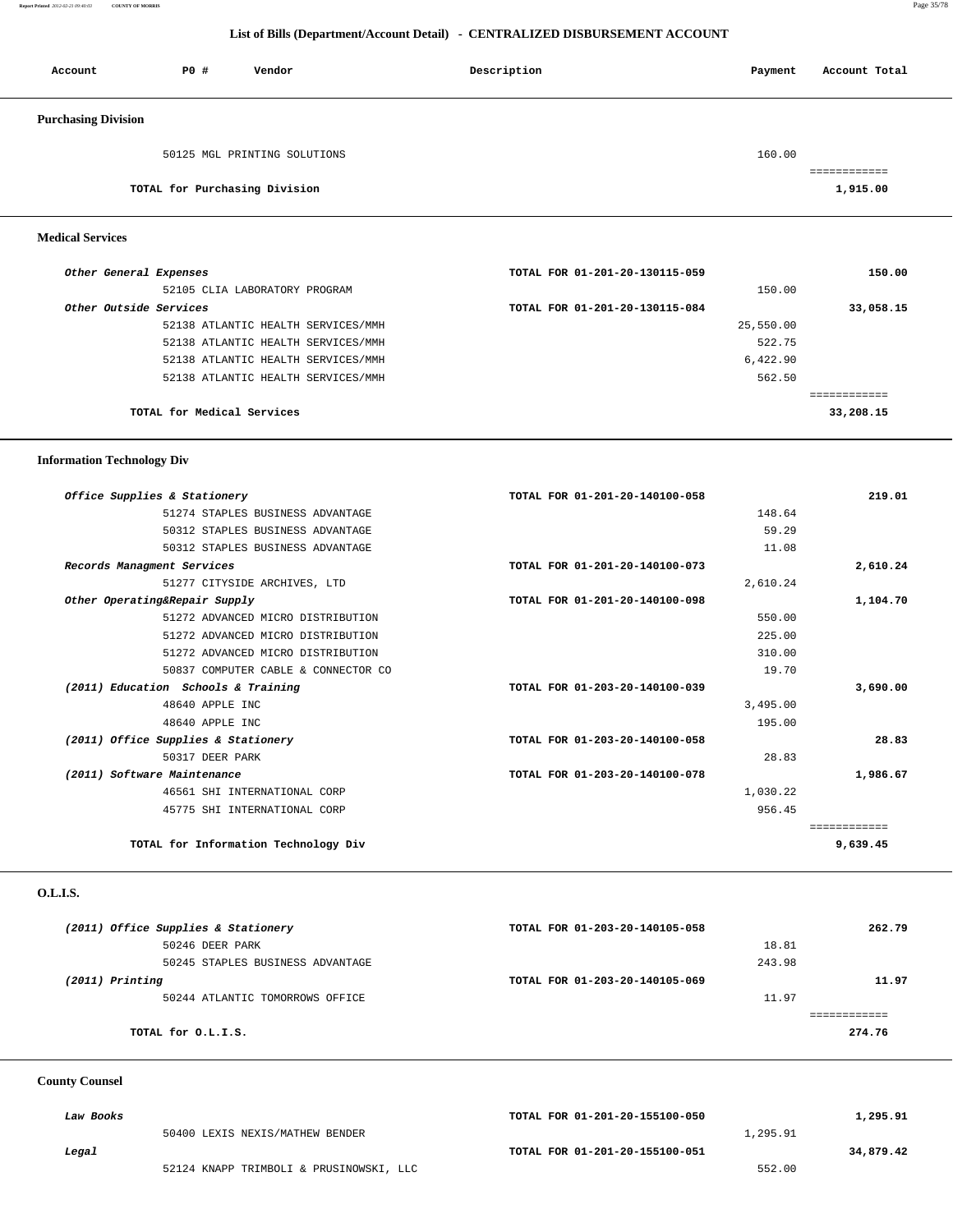**Report Printed** *2012-02-21 09:40:03* **COUNTY OF MORRIS** Page 36/78

#### **List of Bills (Department/Account Detail) - CENTRALIZED DISBURSEMENT ACCOUNT**

| Account | P0 # | Vendor<br>. | Description | Payment | Account Total |
|---------|------|-------------|-------------|---------|---------------|
|         |      |             |             |         |               |

# **County Counsel**

| TOTAL for County Counsel                                |                                | 36,741.81    |
|---------------------------------------------------------|--------------------------------|--------------|
|                                                         |                                | ============ |
| 50397 WEST PAYMENT CENTER                               | 82.93                          |              |
| 50395 WEST PAYMENT CENTER                               | 483.55                         |              |
| (2011) Law Books                                        | TOTAL FOR 01-203-20-155100-050 | 566.48       |
| 52127 ROBERT WOODRUFF, PC                               | 108.00                         |              |
| 52134 INGLESINO, PEARLMAN,<br>52127 ROBERT WOODRUFF, PC | 19.60                          |              |
| 52134 INGLESINO, PEARLMAN,                              | 5,327.50                       |              |
| 52117 KNAPP TRIMBOLI & PRUSINOWSKI, LLC                 | 288.00<br>636.00               |              |
| 52117 KNAPP TRIMBOLI & PRUSINOWSKI, LLC                 | 1,078.49                       |              |
| 52117 KNAPP TRIMBOLI & PRUSINOWSKI, LLC                 | 84.00                          |              |
| 52117 KNAPP TRIMBOLI & PRUSINOWSKI, LLC                 | 2,786.78                       |              |
| 52117 KNAPP TRIMBOLI & PRUSINOWSKI, LLC                 | 36.00                          |              |
| 52117 KNAPP TRIMBOLI & PRUSINOWSKI, LLC                 | 132.00                         |              |
| 52117 KNAPP TRIMBOLI & PRUSINOWSKI, LLC                 | 24.00                          |              |
| 52119 JOHNSON & CONWAY LLP                              | 1,582.78                       |              |
| 52119 JOHNSON & CONWAY LLP                              | 75.03                          |              |
| 52116 O'MULLAN & BRADY P.C.                             | 14,859.00                      |              |
| 52113 KNAPP TRIMBOLI & PRUSINOWSKI, LLC                 | 60.00                          |              |
| 52113 KNAPP TRIMBOLI & PRUSINOWSKI, LLC                 | 1,116.00                       |              |
| 52113 KNAPP TRIMBOLI & PRUSINOWSKI, LLC                 | 667.50                         |              |
| 52113 KNAPP TRIMBOLI & PRUSINOWSKI, LLC                 | 115.50                         |              |
| 52113 KNAPP TRIMBOLI & PRUSINOWSKI, LLC                 | 384.00                         |              |
| 52113 KNAPP TRIMBOLI & PRUSINOWSKI, LLC                 | 48.00                          |              |
| 52110 MARTIN F. BARBATO, ESQ.                           | 360.00                         |              |
| 52112 BARBARULA LAW OFFICES                             | 36.00                          |              |
| 52112 BARBARULA LAW OFFICES                             | 180.00                         |              |
| 52112 BARBARULA LAW OFFICES                             | 1,656.00                       |              |
| 52112 BARBARULA LAW OFFICES                             | 156.00                         |              |
| 52112 BARBARULA LAW OFFICES                             | 2,031.24                       |              |
| 52112 BARBARULA LAW OFFICES                             | 300.00                         |              |
| 52112 BARBARULA LAW OFFICES                             | 180.00                         |              |
|                                                         |                                |              |

#### **County Surrogate**

| (2011) Software Maintenance | TOTAL FOR 01-203-20-160100-078 | 2,700.00 |
|-----------------------------|--------------------------------|----------|
| 51018 E-PROBATE LLC         | 450.00                         |          |
| 51018 E-PROBATE LLC         | 2,250.00                       |          |
|                             |                                |          |
| TOTAL for County Surrogate  |                                | 2,700.00 |
|                             |                                |          |

#### **Engineering**

| Office Supplies & Stationery | TOTAL FOR 01-201-20-165100-058 | 47.58  |
|------------------------------|--------------------------------|--------|
| 50919 W.B. MASON COMPANY INC | 15.10                          |        |
| 50919 W.B. MASON COMPANY INC | 11.98                          |        |
| 50919 W.B. MASON COMPANY INC | 12.14                          |        |
| 50919 W.B. MASON COMPANY INC | 8.36                           |        |
| Office Machines - Rental     | TOTAL FOR 01-201-20-165100-164 | 183.20 |
| 51055 R.S. KNAPP CO. INC.    | 183.20                         |        |
| (2011) Equipment             | TOTAL FOR 01-203-20-165100-258 | 48.45  |
| 50136 AT&T MOBILITY          | 48.45                          |        |
|                              |                                |        |
| TOTAL for Engineering        |                                | 279.23 |
|                              |                                |        |

 **Heritage Commission**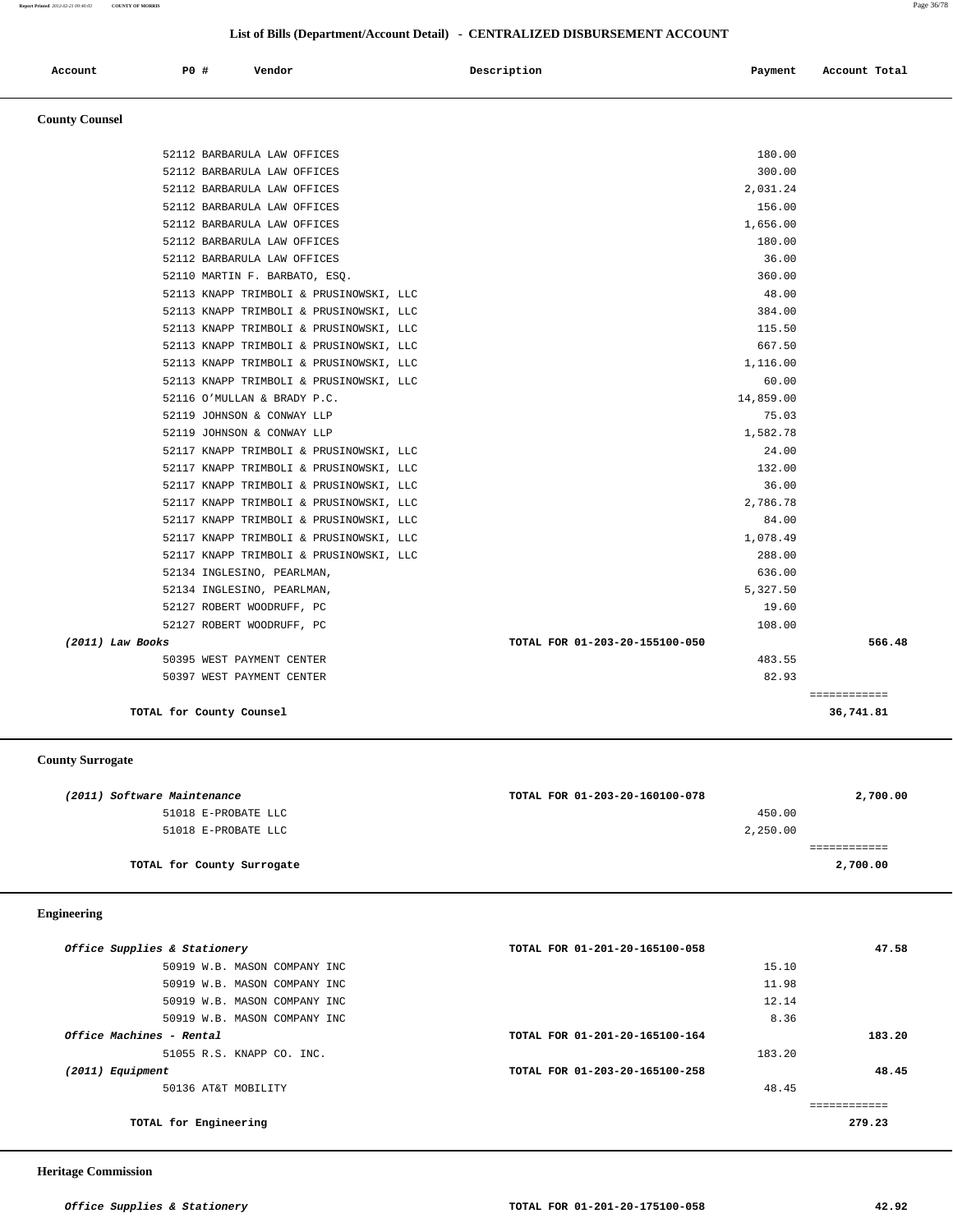#### **Report Printed** *2012-02-21 09:40:03* **COUNTY OF MORRIS** Page 37/78

 **List of Bills (Department/Account Detail) - CENTRALIZED DISBURSEMENT ACCOUNT**

| Account                    | PO#                           | Vendor                           | Description                    | Payment  | Account Total |
|----------------------------|-------------------------------|----------------------------------|--------------------------------|----------|---------------|
| <b>Heritage Commission</b> |                               |                                  |                                |          |               |
|                            |                               | 51142 STAPLES BUSINESS ADVANTAGE |                                | 40.07    |               |
|                            |                               | 51142 STAPLES BUSINESS ADVANTAGE |                                | 2.85     |               |
|                            | Office Machines - Rental      |                                  | TOTAL FOR 01-201-20-175100-164 |          | 550.69        |
|                            |                               | 51143 RICOH AMERICAS CORPORATION |                                | 550.69   |               |
| (2011) Special Projects    |                               |                                  | TOTAL FOR 01-203-20-175100-079 |          | 2,913.51      |
|                            |                               | 49348 LAKE SHORE INDUSTRIES      |                                | 1,394.30 |               |
|                            |                               | 49348 LAKE SHORE INDUSTRIES      |                                | 1,519.21 |               |
|                            |                               |                                  |                                |          |               |
|                            | TOTAL for Heritage Commission |                                  |                                |          | 3,507.12      |

#### **Planning Board**

| Associations and Memberships  | TOTAL FOR 01-201-20-180100-023 | 25.00  |
|-------------------------------|--------------------------------|--------|
| 49967 NJ SECTION AWRA         | 25.00                          |        |
| Other General Expenses        | TOTAL FOR 01-201-20-180100-059 | 48.09  |
| 51256 GREGORY PERRY           | 41.10                          |        |
| 51256 GREGORY PERRY           | 6.99                           |        |
| Travel Expense                | TOTAL FOR 01-201-20-180100-082 | 45.00  |
| 51455 VIRGINIA MICHELIN       | 30.00                          |        |
| 51256 GREGORY PERRY           | 15.00                          |        |
| Other Administrative Supplies | TOTAL FOR 01-201-20-180100-095 | 85.43  |
| 50404 DELL MARKETING L.P.     | 85.43                          |        |
|                               |                                |        |
| TOTAL for Planning Board      |                                | 203.52 |
|                               |                                |        |

 **PDT - General Admin** 

| Office Supplies & Stationery     | TOTAL FOR 01-201-20-180115-058 |        | 197.79 |
|----------------------------------|--------------------------------|--------|--------|
| 51667 STAPLES BUSINESS ADVANTAGE |                                | 197.79 |        |
| Other General Expenses           | TOTAL FOR 01-201-20-180115-059 |        | 112.70 |
| 51016 ATLANTIC TOMORROWS OFFICE  |                                | 112.70 |        |
| Publication & Subscriptions      | TOTAL FOR 01-201-20-180115-070 |        | 80.76  |
| 51068 THE DAILY RECORD           |                                | 80.76  |        |
|                                  |                                |        |        |
| TOTAL for PDT - General Admin    |                                |        | 391.25 |
|                                  |                                |        |        |

#### **County Weights & Measures**

| Associations and Memberships         | TOTAL FOR 01-201-22-201100-023 | 450.00   |
|--------------------------------------|--------------------------------|----------|
| 50121 NJ WEIGHTS & MEASURES ASSOC.   | 50.00                          |          |
| 50121 NJ WEIGHTS & MEASURES ASSOC.   | 50.00                          |          |
| 50121 NJ WEIGHTS & MEASURES ASSOC.   | 50.00                          |          |
| 50121 NJ WEIGHTS & MEASURES ASSOC.   | 50.00                          |          |
| 50121 NJ WEIGHTS & MEASURES ASSOC.   | 50.00                          |          |
| 50121 NJ WEIGHTS & MEASURES ASSOC.   | 50.00                          |          |
| 50121 NJ WEIGHTS & MEASURES ASSOC.   | 50.00                          |          |
| 50121 NJ WEIGHTS & MEASURES ASSOC.   | 50.00                          |          |
| 50121 NJ WEIGHTS & MEASURES ASSOC.   | 50.00                          |          |
| Other Outside Services               | TOTAL FOR 01-201-22-201100-084 | 1,164.14 |
| 52038 EMPLOYMENT HORIZONS, INC.      | 829.00                         |          |
| 51707 WASTE MANAGEMENT OF NEW JERSEY | 335.14                         |          |
| Electricity                          | TOTAL FOR 01-201-22-201100-137 | 1,184.64 |
| 51806 JERSEY CENTRAL POWER & LIGHT   | 1,184.64                       |          |
| Gas Purchases                        | TOTAL FOR 01-201-22-201100-140 | 1,359.93 |
| 51748 ALLIED OIL                     | 1,359.93                       |          |
| Natural Gas                          | TOTAL FOR 01-201-22-201100-141 | 1,223.29 |
| 52344 PSE&G CO                       | 1,223.29                       |          |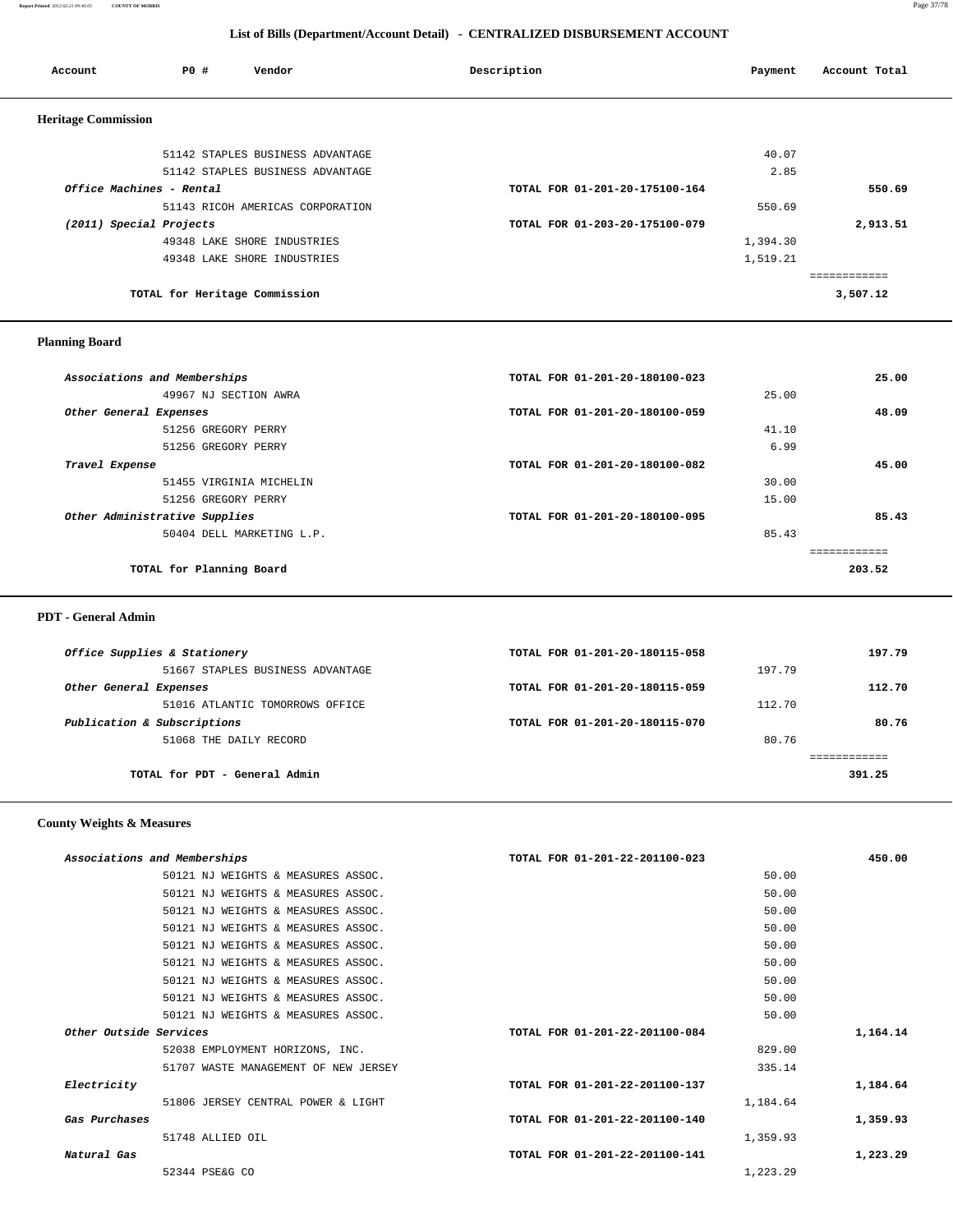**Report Printed** *2012-02-21 09:40:03* **COUNTY OF MORRIS** Page 38/78

#### **List of Bills (Department/Account Detail) - CENTRALIZED DISBURSEMENT ACCOUNT**

| Account                              | PO#           | Vendor                              | Description                    | Payment  | Account Total |
|--------------------------------------|---------------|-------------------------------------|--------------------------------|----------|---------------|
| <b>County Weights &amp; Measures</b> |               |                                     |                                |          |               |
| (2011) Electricity                   |               |                                     | TOTAL FOR 01-203-22-201100-137 |          | 1,661.83      |
|                                      |               | 51800 JERSEY CENTRAL POWER & LIGHT  |                                | 1,661.83 |               |
| (2011) Telephone                     |               |                                     | TOTAL FOR 01-203-22-201100-146 |          | 293.83        |
|                                      | 52221 VERIZON |                                     |                                | 293.83   |               |
|                                      |               |                                     |                                |          |               |
|                                      |               | TOTAL for County Weights & Measures |                                |          | 7,337.66      |

| Employee Group Insurance Expenditures    | TOTAL FOR 01-201-23-220100-090 | 2,766,288.34 |
|------------------------------------------|--------------------------------|--------------|
| 52174 HORIZON BLUE CROSS BLUE SHIELD     | 850,284.55                     |              |
| 52176 HORIZON BLUE CROSS BLUE SHIELD     | 426,073.57                     |              |
| 52240 HORIZON BLUE CROSS BLUE SHIELD     | 1,489,930.22                   |              |
| (2011) Employee Group Insurance Expendit | TOTAL FOR 01-203-23-220100-090 | 265,654.80   |
| 51515 PATRICIA SCUDDER                   | 1,156.80                       |              |
| 51564 ARTHUR MARTIN                      | 1,156.80                       |              |
| 51560 ANITA SPIVAK                       | 1,156.80                       |              |
| 51554 ARTHUR VOLPE                       | 1,156.80                       |              |
| 51545 ADRIANNA DENTON                    | 1,156.80                       |              |
| 51566 BERTRAM PALK                       | 1,156.80                       |              |
| 51536 BARBARA SANGSTER                   | 1,156.80                       |              |
| 51532 BARBARA MUELLER                    | 1,156.80                       |              |
| 51516 BARBARA KEEFE                      | 1,156.80                       |              |
| 51549 CLARENCE HOLLENBECK                | 1,156.80                       |              |
| 51518 CAROLINE GREENE                    | 1,156.80                       |              |
| 51526 CYNTHIA CRAMOND                    | 1,156.80                       |              |
| 51565 DUDLEY WOODBRIDGE                  | 1,156.80                       |              |
| 51555 DELILAH SMITH                      | 1,156.80                       |              |
| 51553 ELISABETH LUTZ                     | 1,156.80                       |              |
| 51547 ELIZABETH PANZER                   | 1,156.80                       |              |
| 51542 ELSIE BOWEN                        | 1,156.80                       |              |
| 51529 ELLEN ROSSI                        | 1,156.80                       |              |
| 51533 EDITH VANDER PLOEG                 | 1,156.80                       |              |
| 51572 EVERETTE SOLOMON                   | 1,156.80                       |              |
| 51524 FRANK DEL NEGRO                    | 1,156.80                       |              |
| 51531 FLORENCE GRAMIGNANO                | 1,156.80                       |              |
| 51573 GLORIA STEWART                     | 1,156.80                       |              |
| 51528 GEORGE BAYLOR                      | 1,156.80                       |              |
| 51523 GUY DEODATO                        | 1,156.80                       |              |
| 51567 GERALD STARK SR.                   | 1,156.80                       |              |
| 51543 HELEN LARSON                       | 1,156.80                       |              |
| 51534 HELEN NELSON                       | 1,156.80                       |              |
| 51540 PAUL CARIFI                        | 1,156.80                       |              |
| 51548 JAMES WOODRUFF                     | 1,156.80                       |              |
| 51557 JOHN GIORDANO                      | 1,156.80                       |              |
| 51577 JUDITH CLIFF                       | 1,156.80                       |              |
| 51562 JOAN WULFF                         | 1,156.80                       |              |
| 51539 JOHN PERRY                         | 1,156.80                       |              |
| 51538 JULENE NORTHAN                     | 1,156.80                       |              |
| 51546 KATHLEEN SCANLON                   | 1,156.80                       |              |
| 51576 LORENZO CAMPOLI                    | 1,156.80                       |              |
| 51578 LOUISE TOSI                        | 1,156.80                       |              |
| 51551 LAWRENCE BROWN                     | 1,156.80                       |              |
| 51527 LUBA ROSE                          | 1,156.80                       |              |
| 51575 MAVIS GRAY                         | 1,156.80                       |              |
| 51571 MARJORIE SANDERS                   | 1,156.80                       |              |
| 51568 MARTHA PORTILLA                    | 1,156.80                       |              |
| 51561 MARY SNYDER                        | 1,156.80                       |              |
| 51552 MICHAEL RIPATRAZONE                | 1,156.80                       |              |
|                                          |                                |              |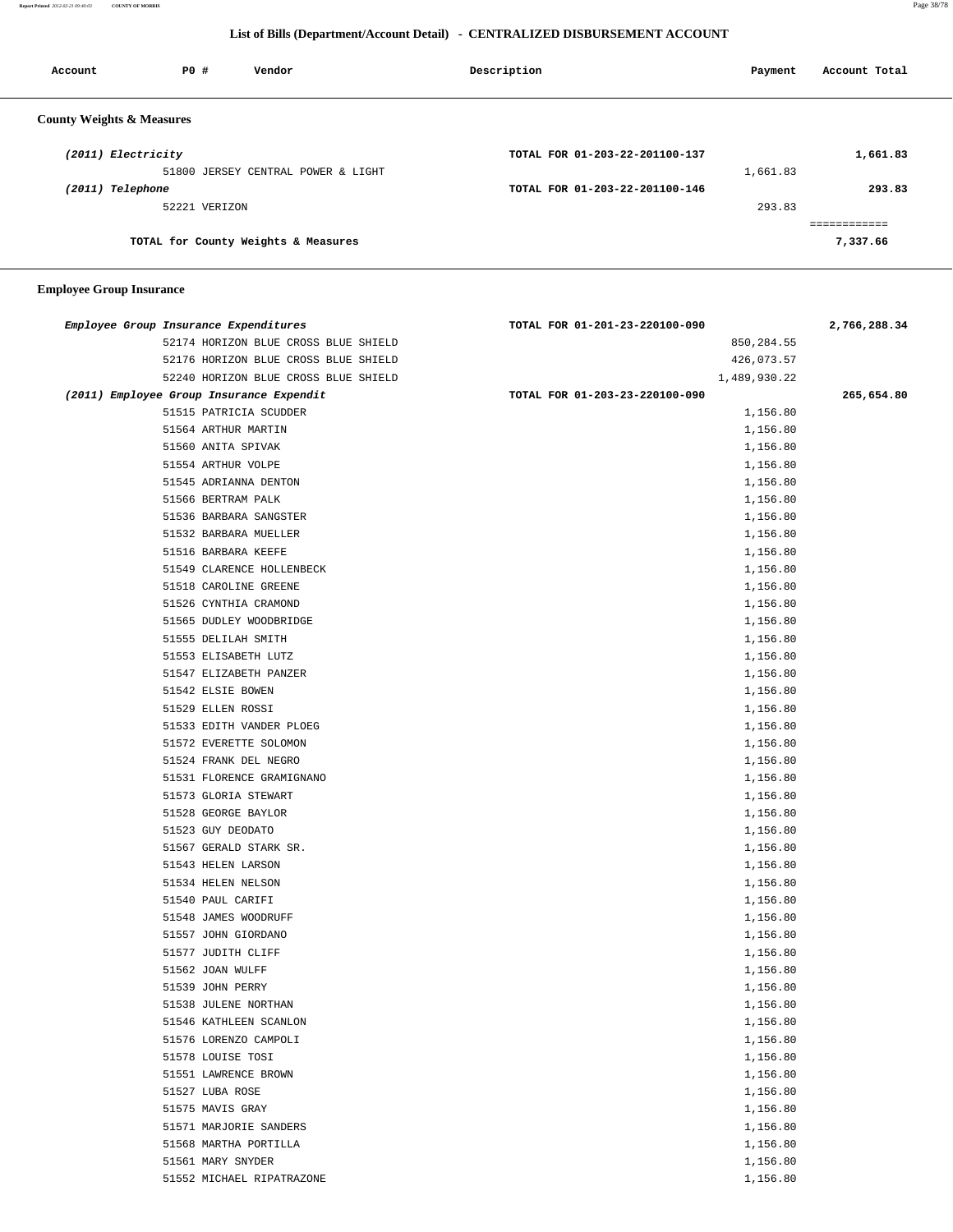# **List of Bills (Department/Account Detail) - CENTRALIZED DISBURSEMENT ACCOUNT**

| Account | PO# | Vendor | Description | Payment | Account Total |
|---------|-----|--------|-------------|---------|---------------|
|         |     |        |             |         |               |

| 51530 MARY CATHLEEN HINTON | 1,156.80 |
|----------------------------|----------|
| 51519 MATILDE GARCERAN     | 1,156.80 |
| 51544 OLIVE RUSSELL        | 1,156.80 |
| 51535 PEARL SAVAGE         | 1,156.80 |
| 51574 RICHARD JENNINGS     | 1,156.80 |
| 51481 RALPH CUEMAN         | 1,156.80 |
| 51559 RAMANLAL TRIVEDI     | 1,156.80 |
| 51550 REGINA BRENDLE       | 1,156.80 |
| 51537 ROBERT FLEMING       | 1,156.80 |
| 51556 SARAH HORAN          | 1,156.80 |
| 51558 SANDILLO FICO        | 1,156.80 |
| 51563 SHEILA KARNER        | 1,156.80 |
| 51569 THOMAS SACCO         | 1,156.80 |
| 51670 RICHARD PERINO       | 663.00   |
| 51674 JASCINTH MCINTOSH    | 1,156.80 |
|                            |          |
| 51580 MANJU MUKERJEE       | 578.40   |
| 51581 MARIE DEMATTEO       | 578.40   |
| 51583 TERRI MCINERNEY      | 578.40   |
| 51584 ANN GREEN            | 578.40   |
| 51585 JACQUELYN BARRY      | 578.40   |
| 51586 JOAN KING            | 578.40   |
| 51587 LEONA GAMINO         | 578.40   |
| 51588 ROSE BRADY           | 578.40   |
| 51589 KARLENE JARRETT      | 578.40   |
| 51590 CONNIE KATSAKOS      | 578.40   |
| 51591 PATRICK SAPIO        | 578.40   |
| 51592 ELSIE PATTERSON      | 578.40   |
| 51593 LEOPOLD TURNER       | 578.40   |
| 51594 PATRICA SCHRAFT      | 578.40   |
| 51595 WILLIAM OSA          | 578.40   |
| 51596 GLORIA STEHLGENS     | 578.40   |
| 51597 JOHN MIRTICH         | 578.40   |
| 51600 HANNAH GILBERT       | 578.40   |
| 51601 LUCILLE BROWN        | 578.40   |
| 51602 JOSEPH LOSAPIO       | 578.40   |
| 51603 ODESSA PRIVOTT       | 578.40   |
| 51605 CLARENCE BRICKMAN    | 578.40   |
| 51606 ANNE PAUST           | 578.40   |
| 51607 GLENN BEEKMAN        | 578.40   |
| 51608 BARBARA BROWN        | 578.40   |
|                            |          |
| 51609 MILDRED BYRD         | 578.40   |
| 51610 ANNE LAWLESS         | 578.40   |
| 51611 ARLENE PANN          | 578.40   |
| 51612 TERRY CRUMP          | 578.40   |
| 51614 HELEN SMITH          | 578.40   |
| 51615 EUNICE A REYNOLDS    | 578.40   |
| 51616 GENEVIEVE HAYES      | 578.40   |
| 51618 HERMAN HOOPES        | 578.40   |
| 51619 CHARLOTTE GREEN      | 578.40   |
| 51620 CARLO TOSI           | 578.40   |
| 51621 FRANCIS DASCOLL      | 578.40   |
| 51622 CARLOS RIVERA        | 578.40   |
| 51623 RUTH GIANNOTTA       | 578.40   |
| 51624 FLORIS ROCHESTER     | 578.40   |
| 51625 PHILIP NODORO        | 578.40   |
| 51626 JANET TRIGGS         | 578.40   |
| 51627 ERNEST E. TUCKER, MD | 578.40   |
| 51628 THERESE TERRERI      | 578.40   |
| 51629 KEVIN BELL           | 578.40   |
| 51630 ELEANOR SHANN        | 578.40   |
|                            |          |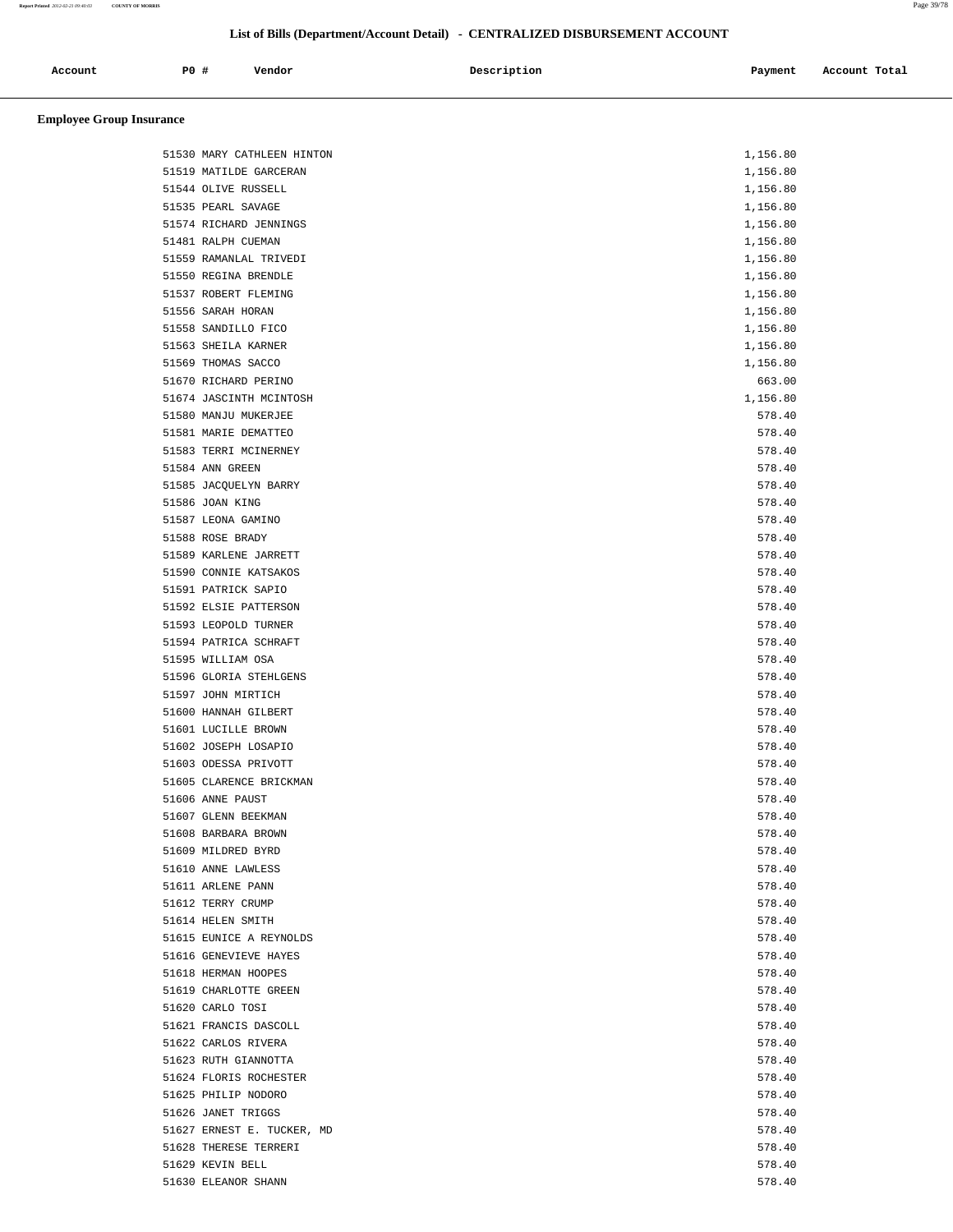**Report Printed** *2012-02-21 09:40:03* **COUNTY OF MORRIS** Page 40/78

| Account | PO# | Vendor | Description | Payment | Account Total |
|---------|-----|--------|-------------|---------|---------------|
|         |     |        |             |         |               |
|         |     |        |             |         |               |

| 51631 HENRY GARTNER           | 578.40 |
|-------------------------------|--------|
| 51632 GERALDINE CONNERS       | 578.40 |
| 51633 JANET GRAHAM-BEALE      | 578.40 |
| 51634 FRANCES SPICER          | 578.40 |
| 51635 ROSAMOND MCCARTHY       | 578.40 |
| 51638 JOHN ALI                | 578.40 |
| 51639 ELIZABETH N. BELZ       | 578.40 |
| 51640 ANN ZABRISKIE           | 578.40 |
| 51641 MAMIE JACOBUS           | 578.40 |
| 51642 IRIS BLAKE              | 578.40 |
| 51643 VINCENT MASSALONGO      | 578.40 |
| 51644 WILLIAM KELLY           | 578.40 |
| 51645 CLAUDIA BUDDY           | 578.40 |
| 51646 JOYCELENE ADAMS         | 578.40 |
| 51647 EDWARD KLINGENER        | 578.40 |
| 51648 ALMA ACEVEDO            | 578.40 |
| 51649 GWENDOLYN HARRIS        | 578.40 |
| 51650 GAILE THOMPSON          | 578.40 |
| 51651 MARY HARDMAN            | 578.40 |
| 51652 ALLISON DEMATTEO        | 578.40 |
|                               | 578.40 |
| 51653 ALFRED LAVERTY          |        |
| 51486 FRANCES SLAYTON         | 578.40 |
| 51487 CALVIN CHAMBERS         | 578.40 |
| 51489 SUDHIR BHENDE           | 578.40 |
| 51490 ROBIN LAMOREAUX         | 578.40 |
| 51492 HAROLD SERGENT          | 578.40 |
| 51493 WILLIAM KNIGHT          | 578.40 |
| 51495 HILDE KLINE             | 578.40 |
| 51691 LORETTA HENDRICKSON     | 578.40 |
| 51692 JOCELYN L. WILSON       | 578.40 |
| 51694 RUBY FULLER             | 578.40 |
| 51695 AGNES STRUBLE           | 578.40 |
| 51669 CARMEN PEREZ            | 578.40 |
| 51686 MARY TOGNO              | 578.40 |
| 51687 PATRICIA SCHWARTZ       | 578.40 |
| 51688 AGNES MOLLAHAN          | 578.40 |
| 51689 MILDRED FRIDAY-MITCHELL | 578.40 |
| 51690 JOHN HARRIS             | 578.40 |
| 51673 ETHEL WEISSMANN         | 578.40 |
| 51671 FAYE STEELE             | 578.40 |
|                               |        |
| 51675 PAMELA REYNOLDS         | 578.40 |
| 51676 DOROTHY STEPHENS        | 578.40 |
| 51677 MARY SNYDER             | 578.40 |
| 51672 HATTIE GREEN            | 578.40 |
| 51678 DAVID HORUTZ            | 578.40 |
| 51679 ELIZABETH JAEGER        | 578.40 |
| 51680 ANNIE FORBES            | 578.40 |
| 51681 DOROTHY MCCORMICK       | 578.40 |
| 51682 CELESTE KALINA          | 578.40 |
| 51683 LENORA ABENE            | 578.40 |
| 51684 JAMES VOELKER JR        | 578.40 |
| 51685 JANET SEABLOM           | 578.40 |
| 51482 AMPARO FRANCO           | 578.40 |
| 51668 CAROL SANDELLI          | 578.40 |
| 51484 UNA SOARES              | 578.40 |
| 51485 RICHARD THEUSEN         | 578.40 |
| 51325 ANNIE GAYDEN            | 578.40 |
| 51311 ANTHONY DEBIASI         | 578.40 |
| 51300 ALBINA RETEMIAH         | 578.40 |
|                               | 578.40 |
| 51340 AVIS MCINTOSH           |        |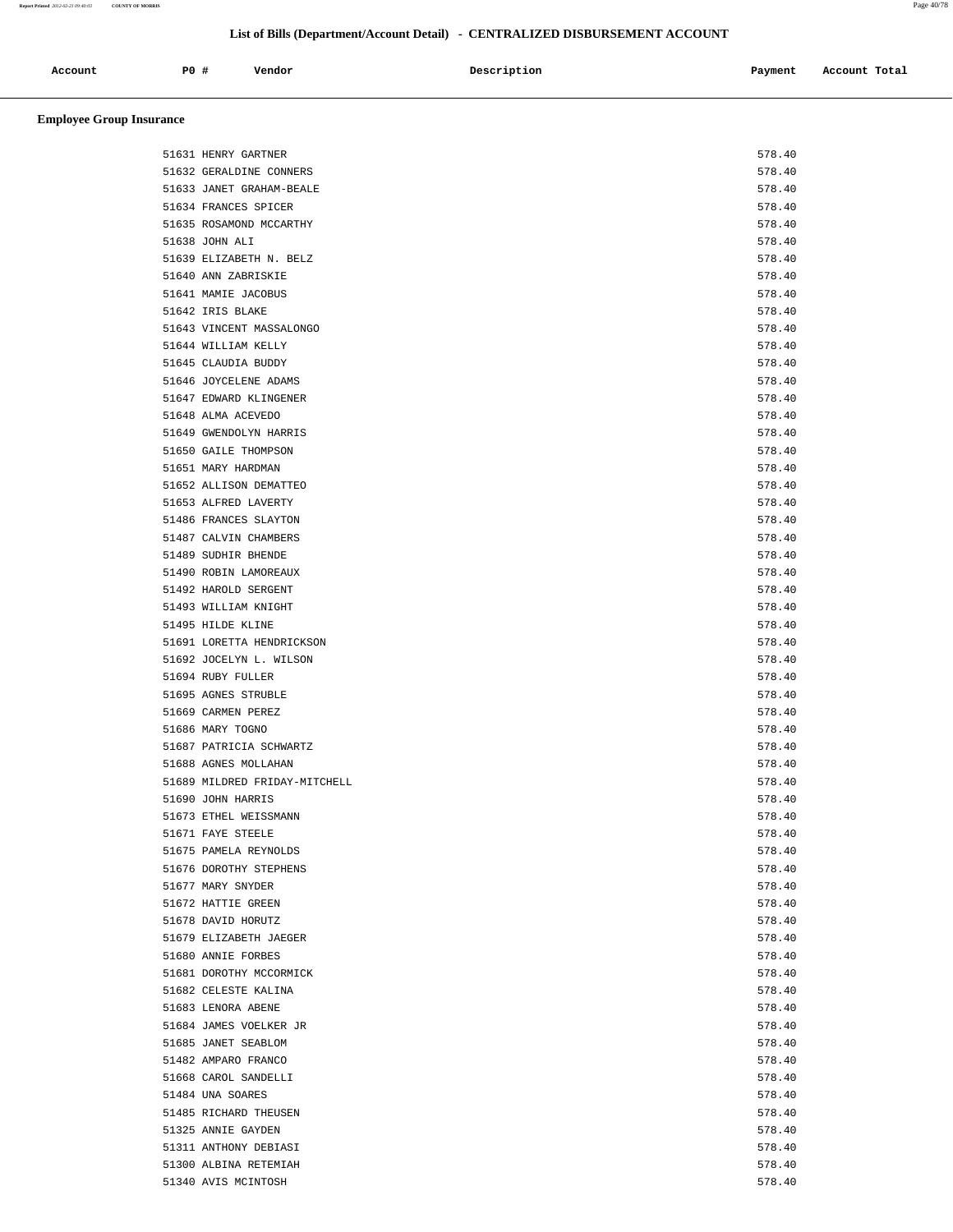# **List of Bills (Department/Account Detail) - CENTRALIZED DISBURSEMENT ACCOUNT**

| Account<br>. | PO# | Vendor | Description | Payment | Account Total |
|--------------|-----|--------|-------------|---------|---------------|
|              |     |        |             |         |               |

| 51310 BARBARA SCHECKMAN      | 578.40   |
|------------------------------|----------|
| 51290 BEVERLY VOLKER         | 663.00   |
| 51308 DOROTHY BROOME         | 578.40   |
| 51307 DOROTHY COLQUHOUN      | 578.40   |
| 51295 DORIS STIERLI          | 578.40   |
| 51356 DOMINICK ESPOSITO      | 1,156.80 |
| 51342 DOTTRIGE SMITH-CAESAR  | 578.40   |
| 51313 ELIZABETH CORBETT      | 578.40   |
| 51337 ELAINE COOPER          | 578.40   |
| 51328 ELIJAH BLAIR           | 578.40   |
| 51345 EDWARD FRONZUTO        | 578.40   |
| 51326 FRANCES PERKALIS       | 578.40   |
| 51320 FENWICK GRANT          | 578.40   |
| 51333 GENEVIEVE DEFIORE      | 578.40   |
| 51332 GLENDA JENKINS         | 578.40   |
| 51330 GENEVA JACKSON         | 578.40   |
| 51327 GAIL LAWRENCE          | 578.40   |
| 51318 HAROLD WHITE           | 578.40   |
| 51315 IRVING SKOLNICK        | 578.40   |
| 51299 JAMES RETEMIAH         | 578.40   |
| 51329 JANE RAE               | 578.40   |
| 51323 JANET NIENSTADT        | 578.40   |
| 51302 JOYCE MOONEY           | 578.40   |
| 51306 JAMES COLQUHOUN        | 578.40   |
| 51316 JACQUELYN M. DONNELLEY | 578.40   |
| 51312 JUVY NILLASCA          | 578.40   |
| 51355 JOYCE GENDRAU          | 578.40   |
| 51346 JOAN LARSON            | 578.40   |
| 51353 KATHLEEN RINALDO       | 578.40   |
| 51304 LINDA FLATT            | 578.40   |
| 51292 LUIS HENAO             | 578.40   |
| 51343 LOUIS SCERBO           | 578.40   |
| 51324 MARY ELAINE TODD       | 578.40   |
|                              |          |
| 51298 MARIE ROZAN            | 578.40   |
| 51301 MARIA QUILES           | 578.40   |
| 51331 MARION CORBIN          | 578.40   |
| 51317 MARY CONKLIN           | 578.40   |
| 51350 MICHAEL LOWE           | 578.40   |
| 51348 NATHANIEL PERRY        | 578.40   |
| 51305 RICHARD ENRIGHT        | 578.40   |
| 51322 ROSALIE ZABITA         | 578.40   |
| 51352 ROSE LIVA              | 578.40   |
| 51287 RICHARD LONGO          | 578.40   |
| 51335 ROBERT SHEEHAN         | 578.40   |
| 51286 RICHARD ESTLER         | 578.40   |
| 51347 ROSE FERRARA           | 578.40   |
| 51319 SALOME OGILVIE         | 578.40   |
| 51309 SANDRA BOLAN           | 578.40   |
| 51297 STEPHEN ROZAN          | 578.40   |
| 51293 STEVE TOLAND           | 578.40   |
| 51354 STEPHEN KRALL          | 578.40   |
| 51341 SYBIL RALPH            | 578.40   |
| 51334 THELMA LAYNE           | 578.40   |
| 51296 THOMAS SCERBO          | 578.40   |
| 51349 THOMAS MCNIECE         | 578.40   |
| 51351 THOMAS WILLIAMS        | 578.40   |
| 51344 VARLO CAMPBELL         | 578.40   |
| 51314 ISABELLE SIMON         | 578.40   |
| 51570 JEAN LONERGAN          | 1,156.80 |
| 51541 DIANE STRECKFUSS       | 1,156.80 |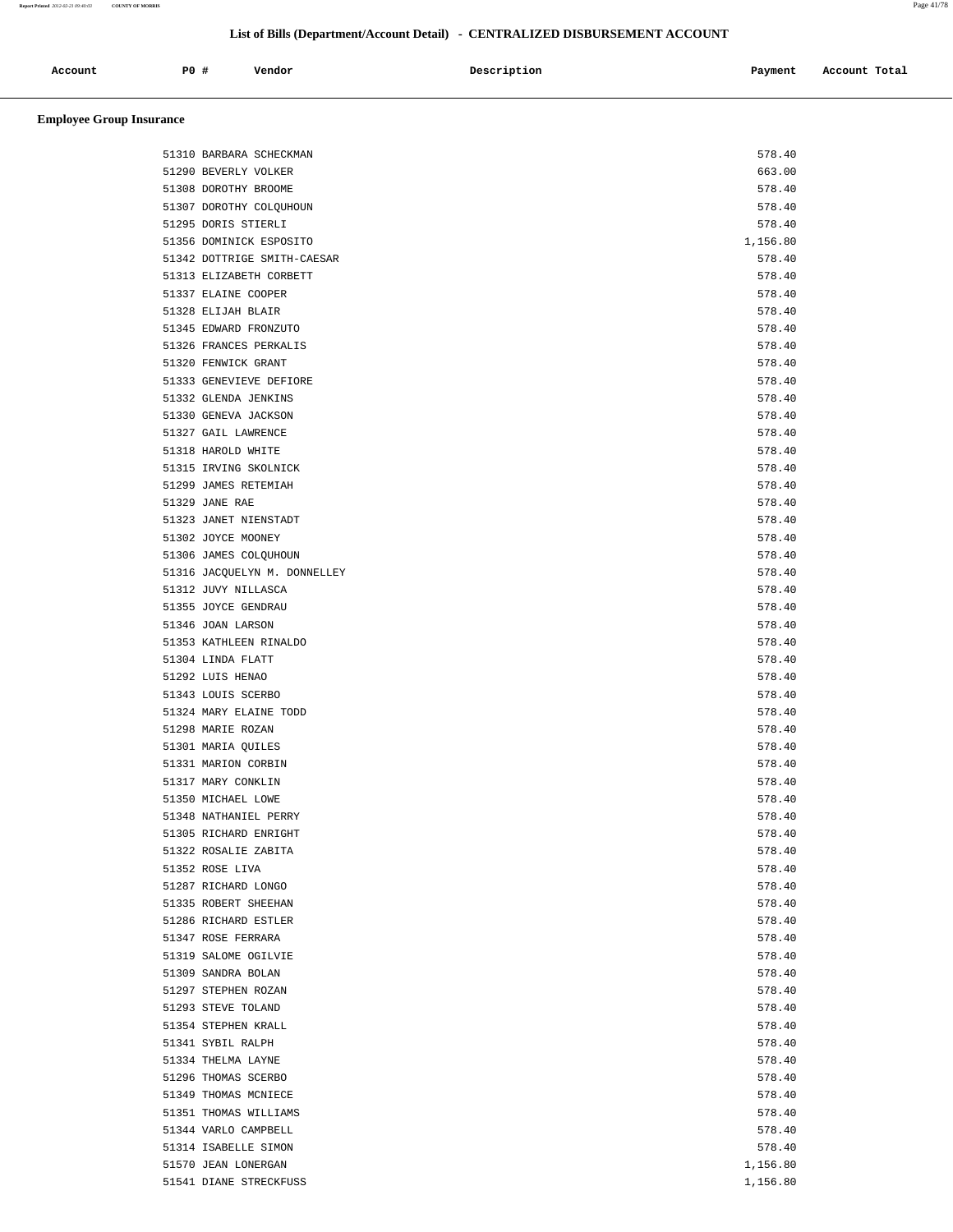**Report Printed** *2012-02-21 09:40:03* **COUNTY OF MORRIS** Page 42/78

# **List of Bills (Department/Account Detail) - CENTRALIZED DISBURSEMENT ACCOUNT**

| Account | $P0$ ; | Vendor | Description | Payment | Account Total |
|---------|--------|--------|-------------|---------|---------------|
|         |        |        |             |         |               |

| 51990 MARGARET MCCANN     | 578.40   |
|---------------------------|----------|
| 51991 JOAN LEFFERTS       | 578.40   |
| 51992 WALTER WALKER       | 578.40   |
| 51993 MILDRED JOLLY       | 578.40   |
| 51994 CAROLE PIERSON      | 578.40   |
| 51995 DOROTHY BARON       | 578.40   |
| 51996 PATRICIA CLARK      | 578.40   |
| 51997 LOUISE HARSANYI     | 578.40   |
| 51998 BETTY ATTALLAH      | 578.40   |
| 51999 J.C. SAFFOLD        | 578.40   |
| 52000 EDWARD RICE         | 578.40   |
| 52001 ENID YEARWOOD       | 578.40   |
| 52002 NORMA MINGO         | 578.40   |
| 52004 WINFRED SUE ROWE    | 578.40   |
| 52005 FRANK DRUETZLER     | 578.40   |
| 52006 CONCETTA AYREY      | 578.40   |
| 52007 VERNA FRASER        | 578.40   |
| 52008 JOHN ROSSMAN        | 578.40   |
| 52009 ABRUZZO JOSEPHINE   | 578.40   |
| 52010 RICHARD VAN WINKLE  | 578.40   |
| 52011 JAMES DUFFY         | 578.40   |
| 52012 SONIA JOHNSTON      | 578.40   |
| 52014 ALICE WACHTEL       | 578.40   |
| 52018 WINSTON YAW         | 578.40   |
| 52019 ARTHUR ACKERMAN     | 578.40   |
| 52020 ROBERT EMANUELLI    | 578.40   |
| 52021 MARY FAZIO          | 578.40   |
| 52031 JOHN L. VAN WINKLE  | 578.40   |
| 52079 HENRY ARTEAGA       | 578.40   |
| 52078 OLIVE EICK          | 578.40   |
| 52077 PATRICIA MATHER     | 578.40   |
| 52076 JESSIE WEST         | 578.40   |
| 52075 DEE LOBO            | 578.40   |
| 52074 RACHAEL MOBLEY      | 578.40   |
| 52073 ROSALIE DELLI SANTI | 578.40   |
| 52072 JEAN M. TAYLOR      | 578.40   |
| 52071 ELLEN HALLEY        | 578.40   |
| 52070 DOROTHY VALLEAU     | 578.40   |
| 52069 LUCILLE DEZENZO     | 578.40   |
| 52068 MABLE SEAWICK       | 578.40   |
| 52067 CYNTHIA GORDON      | 578.40   |
| 52066 PATRICIA HALLIGAN   | 578.40   |
| 52064 HAROLD NOONAN       | 578.40   |
| 52063 PATRICIA BIZZARO    | 578.40   |
| 51321 DANIEL FEBUS        | 578.40   |
| 52029 LUCY CHARLES        | 578.40   |
| 52030 AGNES BROWN         | 578.40   |
| 52026 DOROTHY SMARG       | 578.40   |
| 52027 BATTINA ALRAZI      | 578.40   |
| 52028 BARBARA POBURSKI    | 578.40   |
| 52024 FLORENCE D'AGOSTINO | 578.40   |
| 52023 CHARLOTTE STEUBE    | 578.40   |
| 52022 NANCY DUNLEAVY      | 578.40   |
| 52241 ALICE MENDELSOHN    | 1,156.80 |
| 52242 MICHAEL CORCORAN    | 1,156.80 |
| 52243 GEORGE ERATH        | 1,156.80 |
| 52244 GEORGE TRIMMER      | 1,156.80 |
| 52245 FEROL DRUST         | 1,156.80 |
| 52246 MARY ROLIO          | 1,156.80 |
| 52247 CATHERINE GUIN      | 1,156.80 |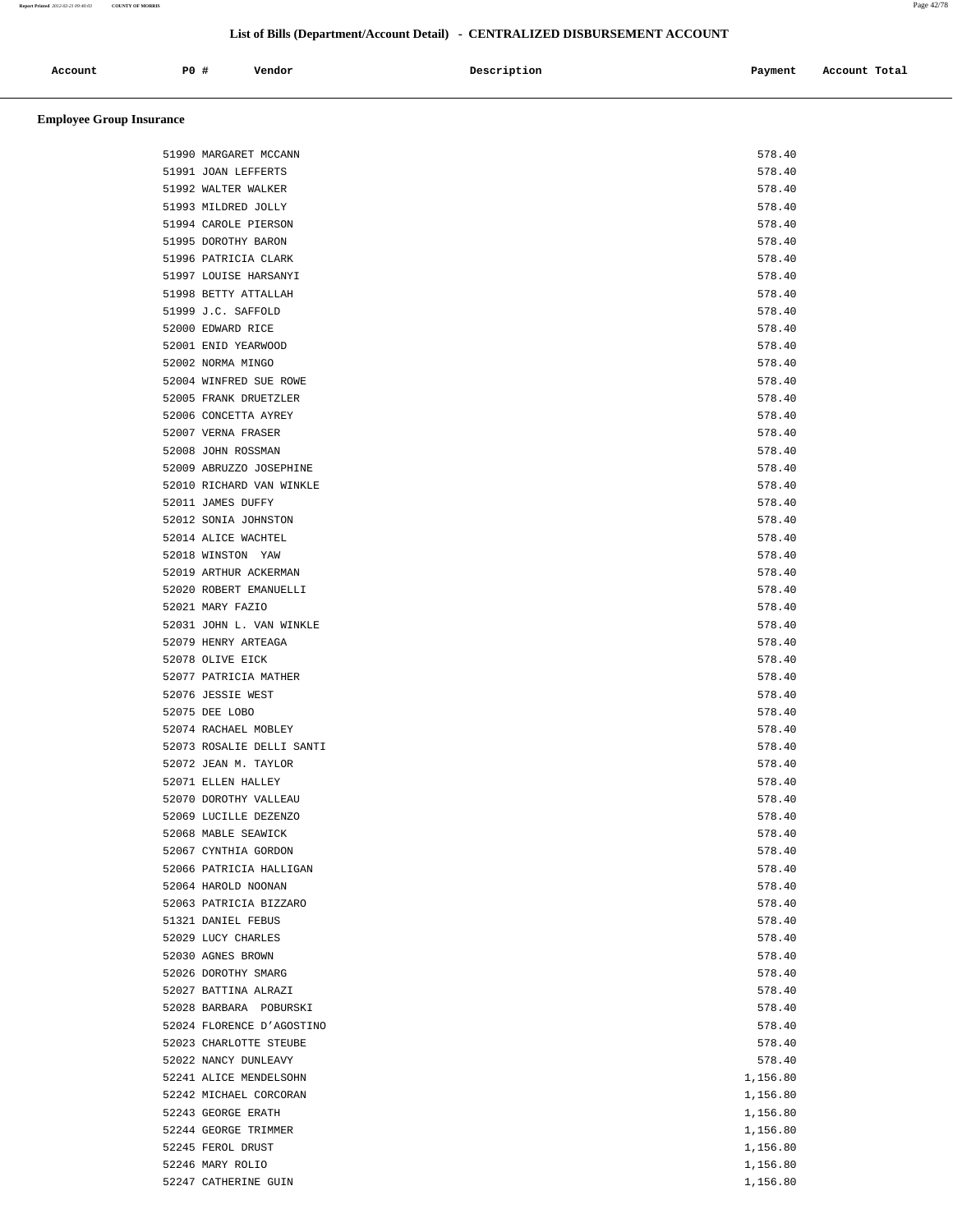**Report Printed** *2012-02-21 09:40:03* **COUNTY OF MORRIS** Page 43/78

#### **List of Bills (Department/Account Detail) - CENTRALIZED DISBURSEMENT ACCOUNT**

| Account | PO# | Vendor | Description | Payment | Account Total |
|---------|-----|--------|-------------|---------|---------------|
|         |     |        |             |         |               |

| TOTAL for Employee Group Insurance           |                      | 3,031,943.14 |
|----------------------------------------------|----------------------|--------------|
|                                              |                      | ============ |
| 52363 NANCY COLLARILE                        | 578.40               |              |
| 51339 ARINTHIA CORBIN                        | 578.40               |              |
| 52025 ELAINE FRANCHI                         | 578.40               |              |
| 52298 BAILA MANDEL                           | 1,156.80             |              |
| 52297 PATRICIA LEPOFSKY                      | 1,156.80             |              |
| 52296 HAYWARD HARRELL                        | 1,156.80             |              |
| 52294 PATRICIA GEPPERT<br>52295 RUTH SCHULTZ | 1,156.80<br>1,156.80 |              |
| 52293 CARL GROSS                             | 1,156.80             |              |
| 52292 PAULINE WARD                           | 1,156.80             |              |
| 52291 MICHAEL DELVECCHIO                     | 1,156.80             |              |
| 52290 RICHARD RILEY                          | 1,156.80             |              |
| 52289 DOLORES VICENTE                        | 1,156.80             |              |
| 52288 THOMAS HINES                           | 1,156.80             |              |
| 52287 EARL NIELSEN                           | 1,156.80             |              |
| 52286 JOAN CHRISTIANSEN                      | 1,156.80             |              |
| 52285 ANTHONEY SALERNO                       | 1,156.80             |              |
| 52284 ARTHUR FIORE                           | 1,156.80             |              |
| 52283 EVELYN NELSON                          | 1,156.80             |              |
| 52282 DORIS DOLAN                            | 1,156.80             |              |
| 52281 ROSEMARIE BURKE                        | 1,156.80             |              |
| 52280 JOHN DOODY                             | 1,156.80             |              |
| 52279 ELIZABETH KING                         | 1,156.80             |              |
| 52278 JEAN STEFANICK                         | 1,156.80             |              |
| 52277 DOUGLAS BOOSER                         | 1,156.80             |              |
| 52276 LINDA ZEGLIN                           | 1,156.80             |              |
| 52275 JOSEPH STUPPIELLO                      | 1,156.80             |              |
| 52274 TERESA GALLAGHER                       | 1,156.80             |              |
| 52273 DOROTHY FONG                           | 1,156.80             |              |
| 52272 TITUS MAGNOLIA                         | 1,156.80             |              |
| 52271 LAURA TSENG                            | 1,156.80             |              |
| 52269 RHODA CHASE                            | 1,156.80             |              |
| 52270 MILTON WILSON                          | 1,156.80             |              |
| 52268 MARY LWOWSKI                           | 1,156.80             |              |
| 52267 RUBINO IGNAZIO                         | 1,156.80             |              |
| 52266 CLARITA HARRISON                       | 1,156.80             |              |
| 52265 FREDERICK STEPHENS, JR.                | 1,156.80             |              |
| 52264 WILLIAM MCNIECE                        | 1,156.80             |              |
| 52263 RUBY ALEONG                            | 1,156.80             |              |
| 52262 JOSEPHINE SIKORA                       | 1,156.80             |              |
| 52261 MAVIS BROWN                            | 1,156.80             |              |
| 52260 JUDITH FYFFE                           | 1,156.80             |              |
| 52259 ELLEN DIDIMAMOFF                       | 1,156.80             |              |
| 52258 ILENE M. ST. JOHN                      | 1,156.80             |              |
| 52257 OLGA ABRAMIDES                         | 1,156.80             |              |
| 52256 DONALD BERLIN                          | 1,156.80             |              |
| 52255 DONNIS ZIESSE                          | 1,156.80             |              |
| 52254 KATHLEEN HALL                          | 1,156.80             |              |
| 52253 JAMES J ROSENBERG                      | 1,156.80             |              |
| 52252 DONNA KOWALSKI                         | 1,156.80             |              |
| 52251 CHARLOTTE SIMANDY                      | 1,156.80<br>1,156.80 |              |
| 52249 OEGLAIRE INGRAM<br>52250 MARIA PLA     | 1,156.80             |              |
| 52248 HENRY ELLIOTT                          | 1,156.80             |              |
|                                              |                      |              |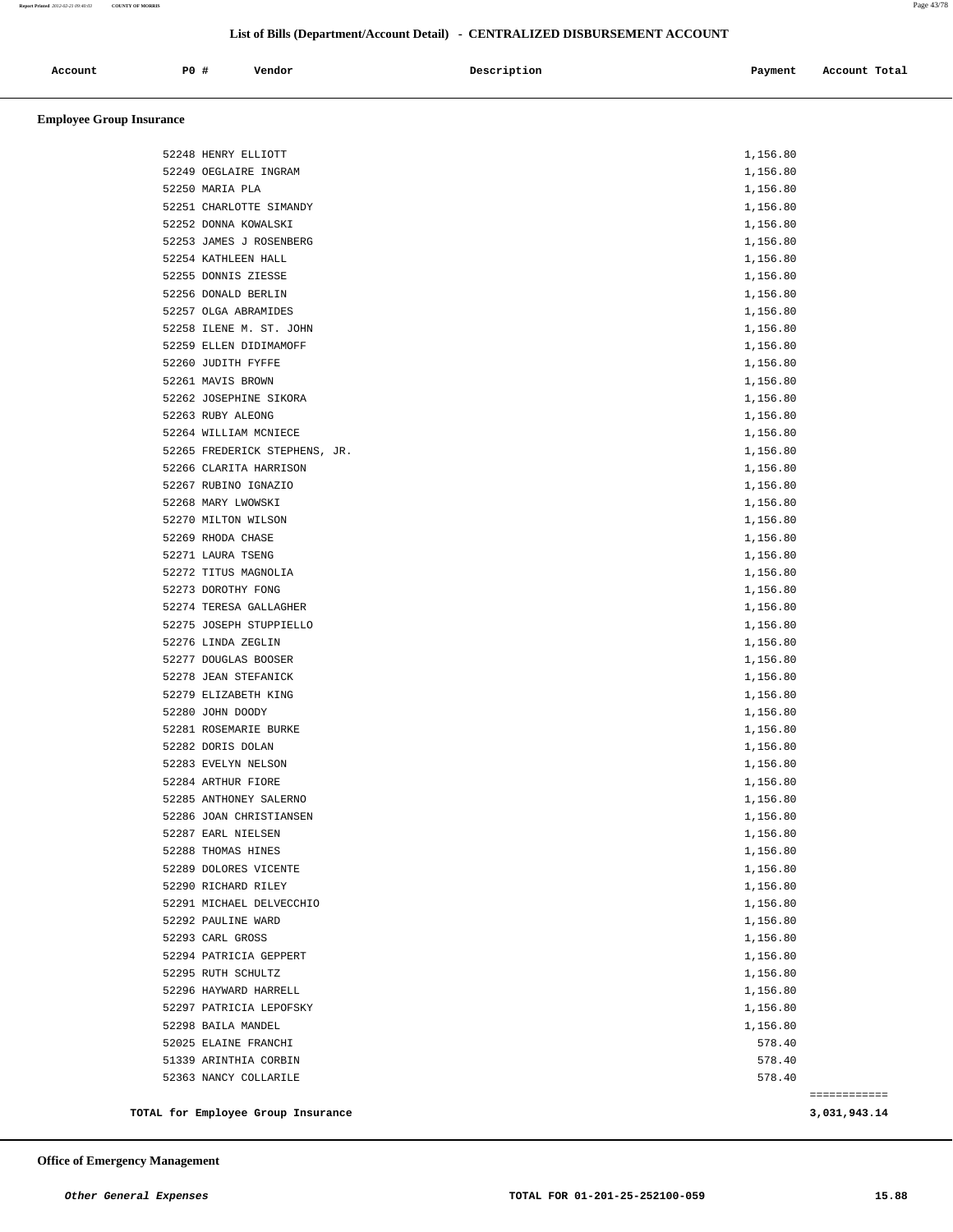**Report Printed** *2012-02-21 09:40:03* **COUNTY OF MORRIS** Page 44/78

#### **List of Bills (Department/Account Detail) - CENTRALIZED DISBURSEMENT ACCOUNT**

| Account                               | PO#                           | Vendor                                   | Description                    | Payment | Account Total |
|---------------------------------------|-------------------------------|------------------------------------------|--------------------------------|---------|---------------|
| <b>Office of Emergency Management</b> |                               |                                          |                                |         |               |
|                                       | 51699 GRAINGER                |                                          |                                | 15.88   |               |
|                                       | (2011) Cellular Phones/Pagers |                                          | TOTAL FOR 01-203-25-252100-031 |         | 215.60        |
|                                       | 51714 SPRINT-NEXTEL           |                                          |                                | 215.60  |               |
|                                       |                               |                                          |                                |         |               |
|                                       |                               | TOTAL for Office of Emergency Management |                                |         | 231.48        |

#### **Communications Center**

| Education Schools & Training         | TOTAL FOR 01-201-25-252105-039 | 359.00       |
|--------------------------------------|--------------------------------|--------------|
| 51497 APCO-AFC, INC.                 | 359.00                         |              |
| Radio Repairs                        | TOTAL FOR 01-201-25-252105-072 | 350.00       |
| 51504 ROYAL COMMUNICATIONS INC.      | 350.00                         |              |
| Electricity                          | TOTAL FOR 01-201-25-252105-137 | 390.08       |
| 51728 BOROUGH OF BUTLER              | 390.08                         |              |
| (2011) Education Schools & Training  | TOTAL FOR 01-203-25-252105-039 | 1,500.00     |
| 50186 STEPHEN P. FOLEY               | 1,500.00                       |              |
| (2011) Equipment Service Agreements  | TOTAL FOR 01-203-25-252105-044 | 960.00       |
| 49612 JANTECH SERVICES INC           | 320.00                         |              |
| 49612 JANTECH SERVICES INC           | 160.00                         |              |
| 49612 JANTECH SERVICES INC           | 160.00                         |              |
| 50229 JANTECH SERVICES INC           | 320.00                         |              |
| (2011) Electricity                   | TOTAL FOR 01-203-25-252105-137 | 2,655.58     |
| 50214 BOROUGH OF BUTLER              | 422.66                         |              |
| 51506 JERSEY CENTRAL POWER & LIGHT   | 615.01                         |              |
| 51498 JERSEY CENTRAL POWER & LIGHT   | 220.91                         |              |
| 51498 JERSEY CENTRAL POWER & LIGHT   | 447.54                         |              |
| 51661 JERSEY CENTRAL POWER & LIGHT   | 3.61                           |              |
| 51661 JERSEY CENTRAL POWER & LIGHT   | 325.32                         |              |
| 51661 JERSEY CENTRAL POWER & LIGHT   | 620.53                         |              |
| (2011) Communications Equipment      | TOTAL FOR 01-203-25-252105-161 | 3,255.00     |
| 50185 APCO-AFC, INC.                 | 1,000.00                       |              |
| 50184 APCO-AFC, INC.                 | 630.00                         |              |
| 50184 APCO-AFC, INC.                 | 1,625.00                       |              |
| (2011) Medical                       | TOTAL FOR 01-203-25-252105-189 | 975.00       |
| 50188 THE INSTITUTE FOR FORENSIC     | 975.00                         |              |
| (2011) Uniform And Accessories       | TOTAL FOR 01-203-25-252105-202 | 1,086.95     |
| 50213 UNIVERSAL UNIFORM SALES CO INC | 945.95                         |              |
| 50213 UNIVERSAL UNIFORM SALES CO INC | 57.00                          |              |
| 50213 UNIVERSAL UNIFORM SALES CO INC | 84.00                          |              |
|                                      |                                | ============ |
| TOTAL for Communications Center      |                                | 11,531.61    |

# **County Sheriff's Department**

| Associations and Memberships        | TOTAL FOR 01-201-25-270100-023 | 750.00 |
|-------------------------------------|--------------------------------|--------|
| 50202 COANJ                         | 750.00                         |        |
| Education Schools & Training        | TOTAL FOR 01-201-25-270100-039 | 310.00 |
| 50198 ATLANTIC TRAINING CENTER      | 310.00                         |        |
| Other Administrative Supplies       | TOTAL FOR 01-201-25-270100-095 | 491.81 |
| 50895 STAPLES BUSINESS ADVANTAGE    | 89.85                          |        |
| 50886 STAPLES BUSINESS ADVANTAGE    | 71.75                          |        |
| 50886 STAPLES BUSINESS ADVANTAGE    | 52.90                          |        |
| 50886 STAPLES BUSINESS ADVANTAGE    | 94.81                          |        |
| 50886 STAPLES BUSINESS ADVANTAGE    | 182.50                         |        |
| Equipment                           | TOTAL FOR 01-201-25-270100-258 | 575.00 |
| 50960 DIVITA BALANCE SERVICE CO LLC | 575.00                         |        |
| (2011) Cellular Phones/Pagers       | TOTAL FOR 01-203-25-270100-031 | 93.66  |
| 49339 VERIZON WIRELESS              | 93.66                          |        |
|                                     |                                |        |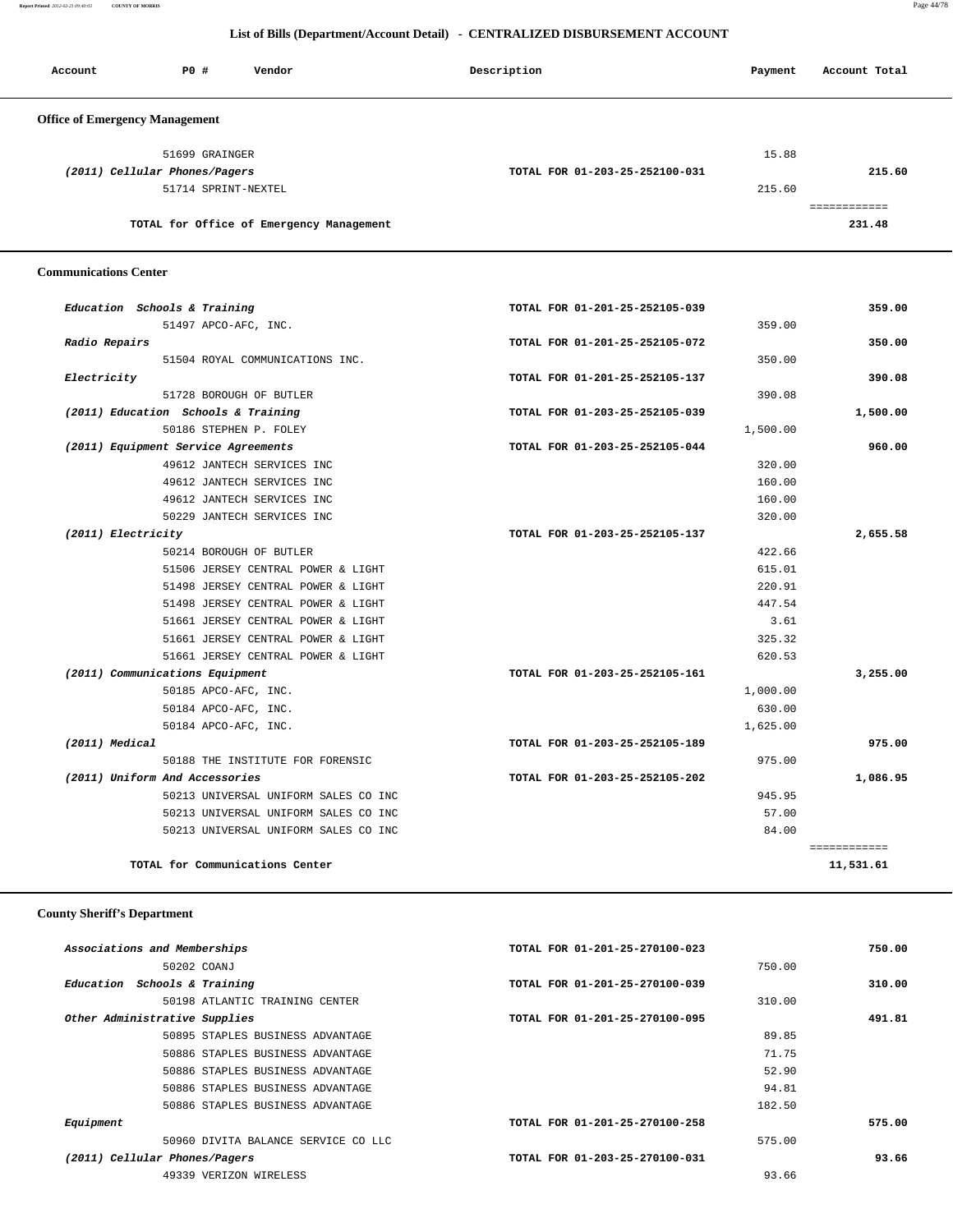#### **List of Bills (Department/Account Detail) - CENTRALIZED DISBURSEMENT ACCOUNT**

| Account                            | P0 # | Vendor | Description | Payment | Account Total |
|------------------------------------|------|--------|-------------|---------|---------------|
| <b>County Sheriff's Department</b> |      |        |             |         |               |

| (2011) Other General Expenses        |                                       | TOTAL FOR 01-203-25-270100-059 | 145.01    |
|--------------------------------------|---------------------------------------|--------------------------------|-----------|
|                                      | 50894 DEER PARK                       | 145.01                         |           |
| (2011) Photographic Suppies          |                                       | TOTAL FOR 01-203-25-270100-064 | 205.70    |
|                                      | 48918 P.C. RICHARD & SON              | 205.70                         |           |
| (2011) Other Outside Services        |                                       | TOTAL FOR 01-203-25-270100-084 | 10,622.46 |
|                                      | 50197 U.S. SECURITY ASSOCIATES, INC.  | 1,879.39                       |           |
|                                      | 50881 U.S. SECURITY ASSOCIATES, INC.  | 1,829.23                       |           |
|                                      | 50878 U.S. SECURITY ASSOCIATES, INC.  | 2,382.80                       |           |
|                                      | 50882 U.S. SECURITY ASSOCIATES, INC.  | 2,336.83                       |           |
|                                      | 50879 U.S. SECURITY ASSOCIATES, INC.  | 2,194.21                       |           |
| (2011) Other Administrative Supplies |                                       | TOTAL FOR 01-203-25-270100-095 | 149.99    |
|                                      | 50884 STAPLES BUSINESS ADVANTAGE      | 149.99                         |           |
| (2011) Communications Equipment      |                                       | TOTAL FOR 01-203-25-270100-161 | 5,155.76  |
|                                      | 46426 INNOVATIVE DATA SOLUTIONS INC   | 2,642.00                       |           |
|                                      | 50896 NEXTEL COMMUNICATIONS           | 1,153.24                       |           |
|                                      | 50194 VERIZON WIRELESS                | 1,360.52                       |           |
| (2011) Equipment                     |                                       | TOTAL FOR 01-203-25-270100-258 | 132.95    |
|                                      | 49343 GALLS, AN ARAMARK CO.           | 119.96                         |           |
|                                      | 49343 GALLS, AN ARAMARK CO.           | 12.99                          |           |
|                                      |                                       |                                |           |
|                                      | TOTAL for County Sheriff's Department |                                | 18,632.34 |
|                                      |                                       |                                |           |

#### **County Prosecutor's Office**

| Cellular Phones/Pagers           | TOTAL FOR 01-201-25-275100-031 | 6,484.70 |
|----------------------------------|--------------------------------|----------|
| 50647 VERIZON WIRELESS           | 59.32                          |          |
| 50254 SPRINT-NEXTEL              | 5,891.77                       |          |
| 50695 VERIZON WIRELESS           | 533.61                         |          |
| Data Processing Supplies         | TOTAL FOR 01-201-25-275100-037 | 1,024.19 |
| 51778 DEPOT AMERICA INC.         | 118.98                         |          |
| 51778 DEPOT AMERICA INC.         | 76.30                          |          |
| 51778 DEPOT AMERICA INC.         | 12.42                          |          |
| 50673 STAPLES BUSINESS ADVANTAGE | 769.01                         |          |
| 50673 STAPLES BUSINESS ADVANTAGE | 47.48                          |          |
| Education Schools & Training     | TOTAL FOR 01-201-25-275100-039 | 189.71   |
| 49727 THE STAYWELL COMPANY       | 189.71                         |          |
| Office Supplies & Stationery     | TOTAL FOR 01-201-25-275100-058 | 1,196.63 |
| 50260 ALPHA GRAPHICS MORRISTOWN  | 259.26                         |          |
| 50661 ALPHA GRAPHICS MORRISTOWN  | 17.50                          |          |
| 51789 FEDEX                      | 66.95                          |          |
| 51789 FEDEX                      | 169.52                         |          |
| 50673 STAPLES BUSINESS ADVANTAGE | 67.82                          |          |
| 50673 STAPLES BUSINESS ADVANTAGE | 187.14                         |          |
| 50673 STAPLES BUSINESS ADVANTAGE | 266.95                         |          |
| 51786 WILLIAM SCHIEVELLA         | 65.19                          |          |
| 51786 WILLIAM SCHIEVELLA         | 96.30                          |          |
| Postage & Metered Mail           | TOTAL FOR 01-201-25-275100-068 | 193.46   |
| 50664 FEDEX                      | 193.46                         |          |
| Transcripts                      | TOTAL FOR 01-201-25-275100-081 | 577.68   |
| 50280 G & L TRANSCRIPTION OF NJ  | 571.68                         |          |
| 50280 G & L TRANSCRIPTION OF NJ  | 6.00                           |          |
| Meeting Exp Advisory Board Etc   | TOTAL FOR 01-201-25-275100-088 | 970.00   |
| 50699 M.C. BAR ASSOCIATION       | 850.00                         |          |
| 51783 KEISHA HIGGS               | 120.00                         |          |
| Investigation Expense            | TOTAL FOR 01-201-25-275100-118 | 920.34   |
| 51801 CABLEVISION                | 159.90                         |          |
| 52055 THE STAR LEDGER            | 309.40                         |          |
| 50276 SPRINT-NEXTEL              | 161.97                         |          |
| 50672 VERIZON                    | 204.78                         |          |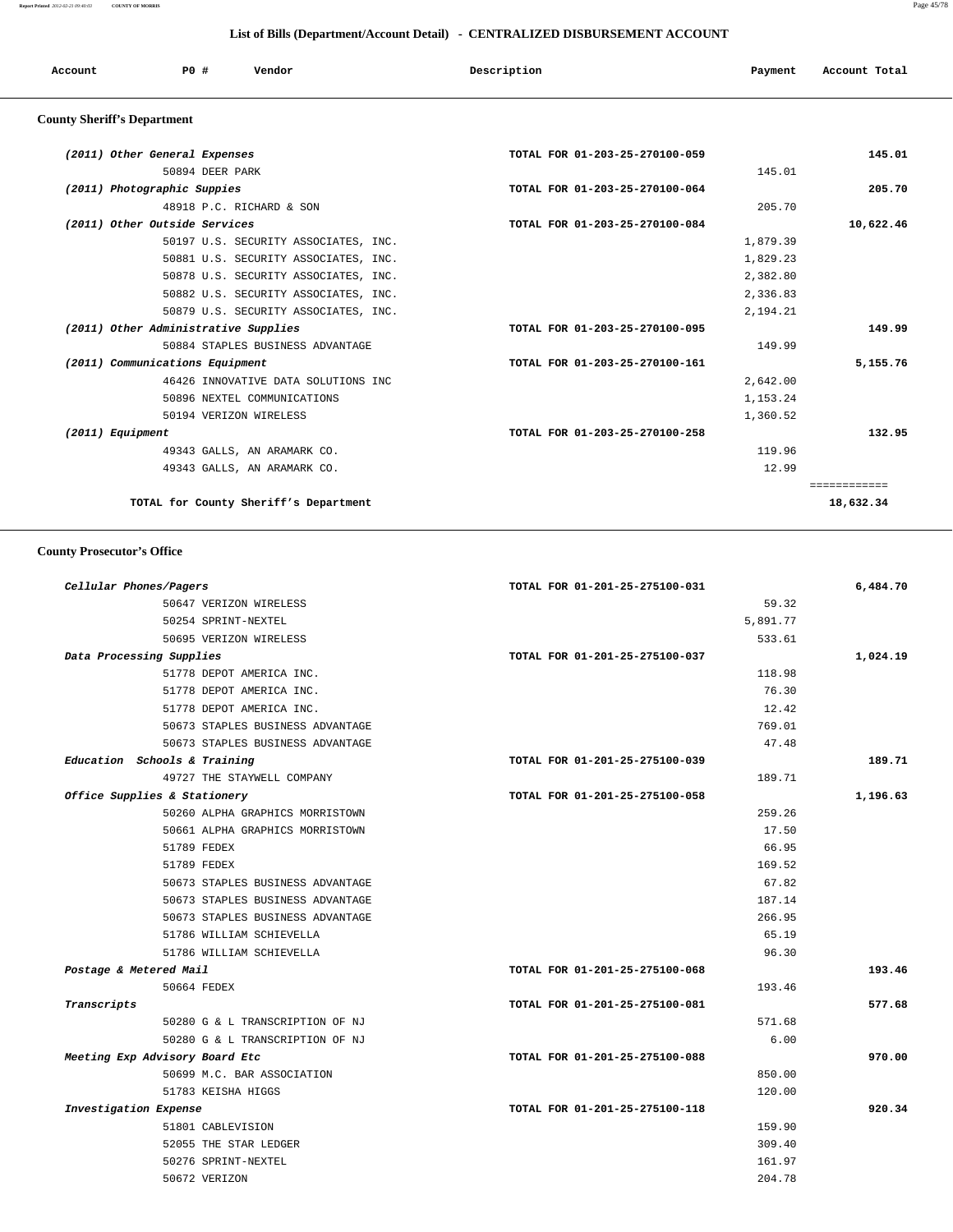#### **List of Bills (Department/Account Detail) - CENTRALIZED DISBURSEMENT ACCOUNT**

| Account<br>. | P0 # | Vendor | Description | Payment | Account Total |
|--------------|------|--------|-------------|---------|---------------|
|              |      |        |             |         |               |

# **County Prosecutor's Office**

| 50663 VERIZON                                     |                                   |                                | 29.33             |          |
|---------------------------------------------------|-----------------------------------|--------------------------------|-------------------|----------|
|                                                   |                                   |                                | 54.96             |          |
| 51785 VERIZON                                     |                                   |                                |                   |          |
| Court Expenses-Extradition                        |                                   | TOTAL FOR 01-201-25-275100-126 |                   | 1,060.30 |
| 51784 KEYLA DENT                                  | 50277 RAHWAY TRAVEL               |                                | 1,013.00<br>47.30 |          |
|                                                   |                                   |                                |                   | 160.93   |
| Water                                             |                                   | TOTAL FOR 01-201-25-275100-147 |                   |          |
| 50674 DEER PARK                                   |                                   |                                | 160.93            |          |
| Medical                                           |                                   | TOTAL FOR 01-201-25-275100-189 |                   | 311.73   |
|                                                   | 50251 ZEE MEDICAL INC.            |                                | 311.73            |          |
| Uniform And Accessories                           |                                   | TOTAL FOR 01-201-25-275100-202 |                   | 2,874.88 |
|                                                   | 49424 GALLS INCORPORATED          |                                | 224.99            |          |
|                                                   | 49424 GALLS INCORPORATED          |                                | 2,474.89          |          |
|                                                   | 49424 GALLS INCORPORATED          |                                | 175.00            |          |
| (2011) Associations and Memberships               |                                   | TOTAL FOR 01-203-25-275100-023 |                   | 60.00    |
| 46996 N J N E O A                                 |                                   |                                | 60.00             |          |
| (2011) Cellular Phones/Pagers                     |                                   | TOTAL FOR 01-203-25-275100-031 |                   | 6,947.01 |
|                                                   | 49699 SPRINT-NEXTEL               |                                | 83.11             |          |
|                                                   | 49812 VERIZON WIRELESS            |                                | 58.87             |          |
|                                                   | 49677 VERIZON WIRELESS            |                                | 512.13            |          |
|                                                   | 49815 SPRINT-NEXTEL               |                                | 6,292.90          |          |
| (2011) Education Schools & Training               |                                   | TOTAL FOR 01-203-25-275100-039 |                   | 1,660.00 |
| 47501 N J N E O A                                 |                                   |                                | 360.00            |          |
|                                                   | 50249 DIV OF CRIMINAL JUSTICE     |                                | 1,300.00          |          |
| (2011) Transcripts                                |                                   | TOTAL FOR 01-203-25-275100-081 |                   | 2,285.36 |
|                                                   | 49948 A.R.T. AGENCY, INC          |                                | 954.36            |          |
|                                                   | 50697 TAPE REPORTER'S             |                                | 1,331.00          |          |
| (2011) Investigation Expense                      |                                   | TOTAL FOR 01-203-25-275100-118 |                   | 1,045.71 |
| 51801 CABLEVISION                                 |                                   |                                | 102.28            |          |
| 49661 CALEA                                       |                                   |                                | 150.00            |          |
|                                                   | 49703 HELRICK'S INC               |                                | 128.00            |          |
|                                                   | 49703 HELRICK'S INC               |                                | 10.80             |          |
|                                                   | 49703 HELRICK'S INC               |                                | 21.72             |          |
| 49732 RADIO SHACK                                 |                                   |                                | 389.97            |          |
| 49732 RADIO SHACK                                 |                                   |                                | 80.97             |          |
|                                                   | 49814 SPRINT-NEXTEL               |                                | 161.97            |          |
| (2011) Witness Fees And Mileage                   |                                   | TOTAL FOR 01-203-25-275100-121 |                   | 370.00   |
|                                                   | 46488 SONIA ELLA SAAVEDRA         |                                | 370.00            |          |
| (2011) Court Expenses-Extradition                 |                                   | TOTAL FOR 01-203-25-275100-126 |                   | 27.00    |
| 51781 BRUNO DAVID                                 |                                   |                                | 27.00             |          |
| (2011) Medical                                    |                                   | TOTAL FOR 01-203-25-275100-189 |                   | 105.00   |
|                                                   | 49670 STATE TOXICOLOGY LABORATORY |                                | 35.00             |          |
|                                                   | 49670 STATE TOXICOLOGY LABORATORY |                                | 35.00             |          |
|                                                   |                                   |                                | 35.00             |          |
|                                                   |                                   |                                |                   |          |
|                                                   | 49670 STATE TOXICOLOGY LABORATORY |                                |                   |          |
| (2011) Uniform And Accessories<br>49946 EMBROIDME |                                   | TOTAL FOR 01-203-25-275100-202 | 250.00            | 250.00   |

#### **County Jail**

| Education Schools & Training     | TOTAL FOR 01-201-25-280100-039 | 160.00   |
|----------------------------------|--------------------------------|----------|
| 50982 ATLANTIC TRAINING CENTER   | 60.00                          |          |
| 50982 ATLANTIC TRAINING CENTER   | 40.00                          |          |
| 50982 ATLANTIC TRAINING CENTER   | 60.00                          |          |
| Equipment Service Agreements     | TOTAL FOR 01-201-25-280100-044 | 2,750.00 |
| 51005 ACME AMERICAN REPAIRS INC. | 2,750.00                       |          |
| Office Supplies & Stationery     | TOTAL FOR 01-201-25-280100-058 | 1,291.48 |
| 50977 STAPLES BUSINESS ADVANTAGE | 1,024.84                       |          |
| 50977 STAPLES BUSINESS ADVANTAGE | 18.84                          |          |
|                                  |                                |          |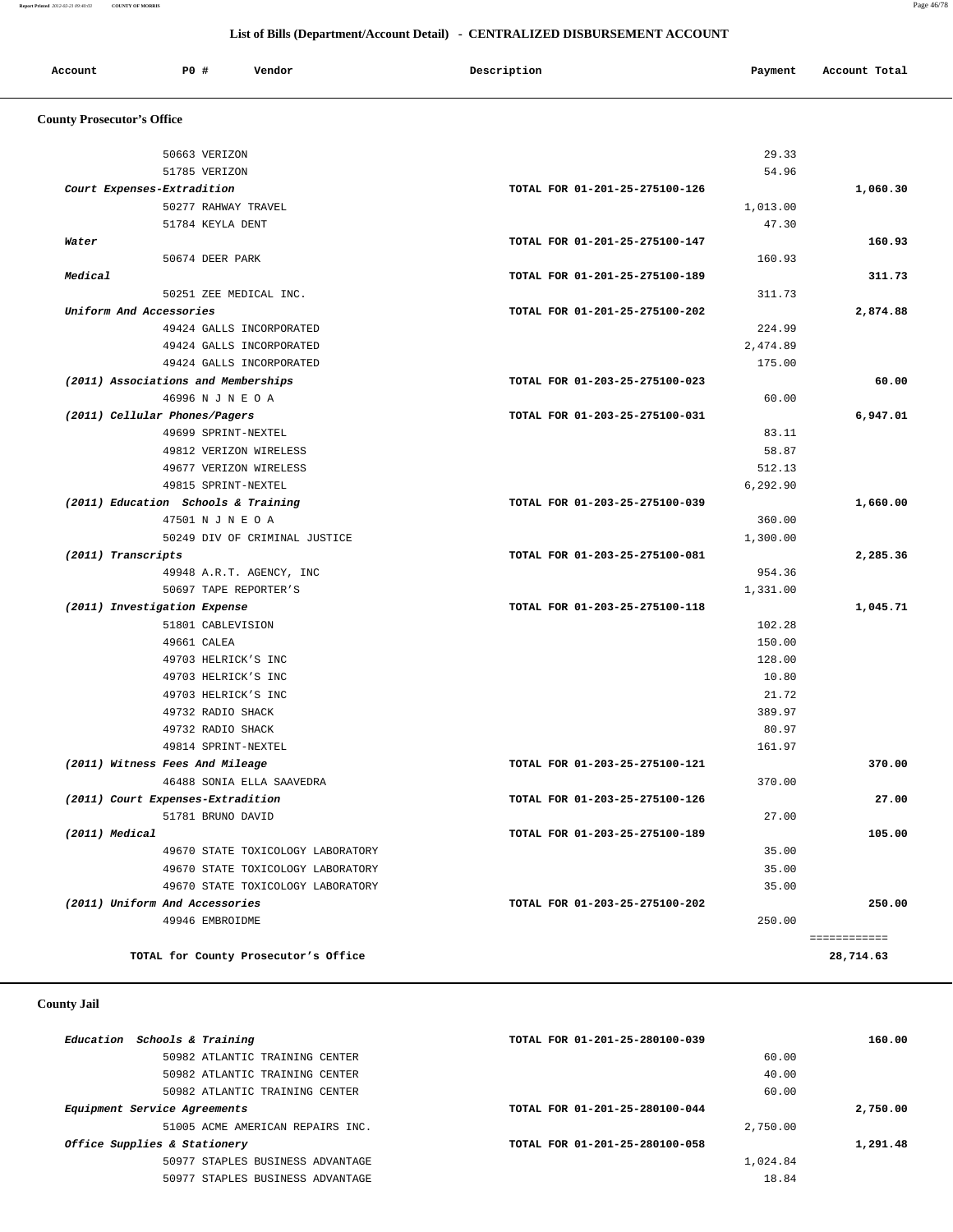**Report Printed** *2012-02-21 09:40:03* **COUNTY OF MORRIS** Page 47/78

#### **List of Bills (Department/Account Detail) - CENTRALIZED DISBURSEMENT ACCOUNT**

| <b>sccount</b><br>. | P0 # | Vendor<br>. | Description | Payment | Account Total<br>. |
|---------------------|------|-------------|-------------|---------|--------------------|
|                     |      |             |             |         |                    |

# **County Jail**

|                                     | 50986 U-LINE SHIPPING SUPPLY        |                                | 247.80    |              |
|-------------------------------------|-------------------------------------|--------------------------------|-----------|--------------|
| Other Outside Services              |                                     | TOTAL FOR 01-201-25-280100-084 |           | 933.83       |
|                                     | 50988 ELEVATOR MAINTENANCE CORP     |                                | 683.33    |              |
|                                     | 50980 T J'S SPORTWIDE TROPHY        |                                | 235.50    |              |
|                                     | 50980 T J'S SPORTWIDE TROPHY        |                                | 15.00     |              |
| Food                                |                                     | TOTAL FOR 01-201-25-280100-185 |           | 51,335.75    |
|                                     | 50989 ARAMARK CORRECTIONAL SERVICES |                                | 16,794.86 |              |
|                                     | 50989 ARAMARK CORRECTIONAL SERVICES |                                | 102.60    |              |
|                                     | 50989 ARAMARK CORRECTIONAL SERVICES |                                | 18.05     |              |
|                                     | 50989 ARAMARK CORRECTIONAL SERVICES |                                | 596.25    |              |
|                                     | 50989 ARAMARK CORRECTIONAL SERVICES |                                | 16,967.57 |              |
|                                     | 50989 ARAMARK CORRECTIONAL SERVICES |                                | 16,856.42 |              |
| Medical                             |                                     | TOTAL FOR 01-201-25-280100-189 |           | 605.00       |
| 50972 VINCENT D CARRINGTON          |                                     |                                | 500.00    |              |
|                                     | 50974 DERMATOLOGY CONSULTANTS OF    |                                | 105.00    |              |
| Uniform And Accessories             |                                     | TOTAL FOR 01-201-25-280100-202 |           | 2,903.34     |
|                                     | 50970 TRI COUNTY TACTICAL LLC       |                                | 466.39    |              |
|                                     | 50970 TRI COUNTY TACTICAL LLC       |                                | 466.39    |              |
|                                     | 50970 TRI COUNTY TACTICAL LLC       |                                | 466.39    |              |
|                                     | 50970 TRI COUNTY TACTICAL LLC       |                                | 466.39    |              |
|                                     | 50970 TRI COUNTY TACTICAL LLC       |                                | 466.39    |              |
|                                     | 50970 TRI COUNTY TACTICAL LLC       |                                | 571.39    |              |
| Janitorial Supplies                 |                                     | TOTAL FOR 01-201-25-280100-252 |           | 2,289.70     |
|                                     | 50969 JERSEY PAPER PLUS INC         |                                | 1,459.50  |              |
| 50990 E.A. MORSE & CO. INC.         |                                     |                                | 830.20    |              |
| Machinery Repairs & Parts           |                                     | TOTAL FOR 01-201-25-280100-262 |           | 245.00       |
| 50984 FOWLER EQUIP CO INC.          |                                     |                                | 245.00    |              |
| (2011) Education Schools & Training |                                     | TOTAL FOR 01-203-25-280100-039 |           | 370.00       |
| 49107 LIFESAVERS INC                |                                     |                                | 250.00    |              |
| 49130 TONI DENSON                   |                                     |                                | 120.00    |              |
| (2011) Medical                      |                                     | TOTAL FOR 01-203-25-280100-189 |           | 1,889.81     |
| 49131 JAGDISH DANG                  |                                     |                                | 500.00    |              |
| 51377 NIEVA PONS                    |                                     |                                | 39.81     |              |
| 50965 PRECISION HEALTH INC.         |                                     |                                | 1,350.00  |              |
| (2011) Machinery Repairs & Parts    |                                     | TOTAL FOR 01-203-25-280100-262 |           | 311.44       |
| 50966 FOWLER EQUIP CO INC.          |                                     |                                | 311.44    |              |
|                                     |                                     |                                |           | ============ |
| TOTAL for County Jail               |                                     |                                |           | 65,085.35    |

#### **County Youth Detention Facilit**

| Education Schools & Training        | TOTAL FOR 01-201-25-281100-039 | 125.00   |
|-------------------------------------|--------------------------------|----------|
| 50203 VAN METER & ASSOCIATES INC.   | 125.00                         |          |
| Office Supplies & Stationery        | TOTAL FOR 01-201-25-281100-058 | 272.32   |
| 50384 STAPLES BUSINESS ADVANTAGE    | 272.32                         |          |
| Office Machines - Rental            | TOTAL FOR 01-201-25-281100-164 | 1,439.19 |
| 50110 KYOCERA MITA AMERICA INC      | 1,439.19                       |          |
| Food                                | TOTAL FOR 01-201-25-281100-185 | 8,773.90 |
| 51702 SODEXO, INC & AFFILIATES      | 1,153.26                       |          |
| 51702 SODEXO, INC & AFFILIATES      | 1,803.42                       |          |
| 51702 SODEXO, INC & AFFILIATES      | 1,803.42                       |          |
| 51702 SODEXO, INC & AFFILIATES      | 2,752.00                       |          |
| 51702 SODEXO, INC & AFFILIATES      | 1,101.82                       |          |
| 51082 LONGFELLOWS SANDWICH DELI     | 114.00                         |          |
| 50385 DEER PARK                     | 45.98                          |          |
| Equipment                           | TOTAL FOR 01-201-25-281100-258 | 43.90    |
| 51706 BATTERIES PLUS                | 43.90                          |          |
| (2011) Education Schools & Training | TOTAL FOR 01-203-25-281100-039 | 20.00    |
| 49046 CABLEVISION                   | 20.00                          |          |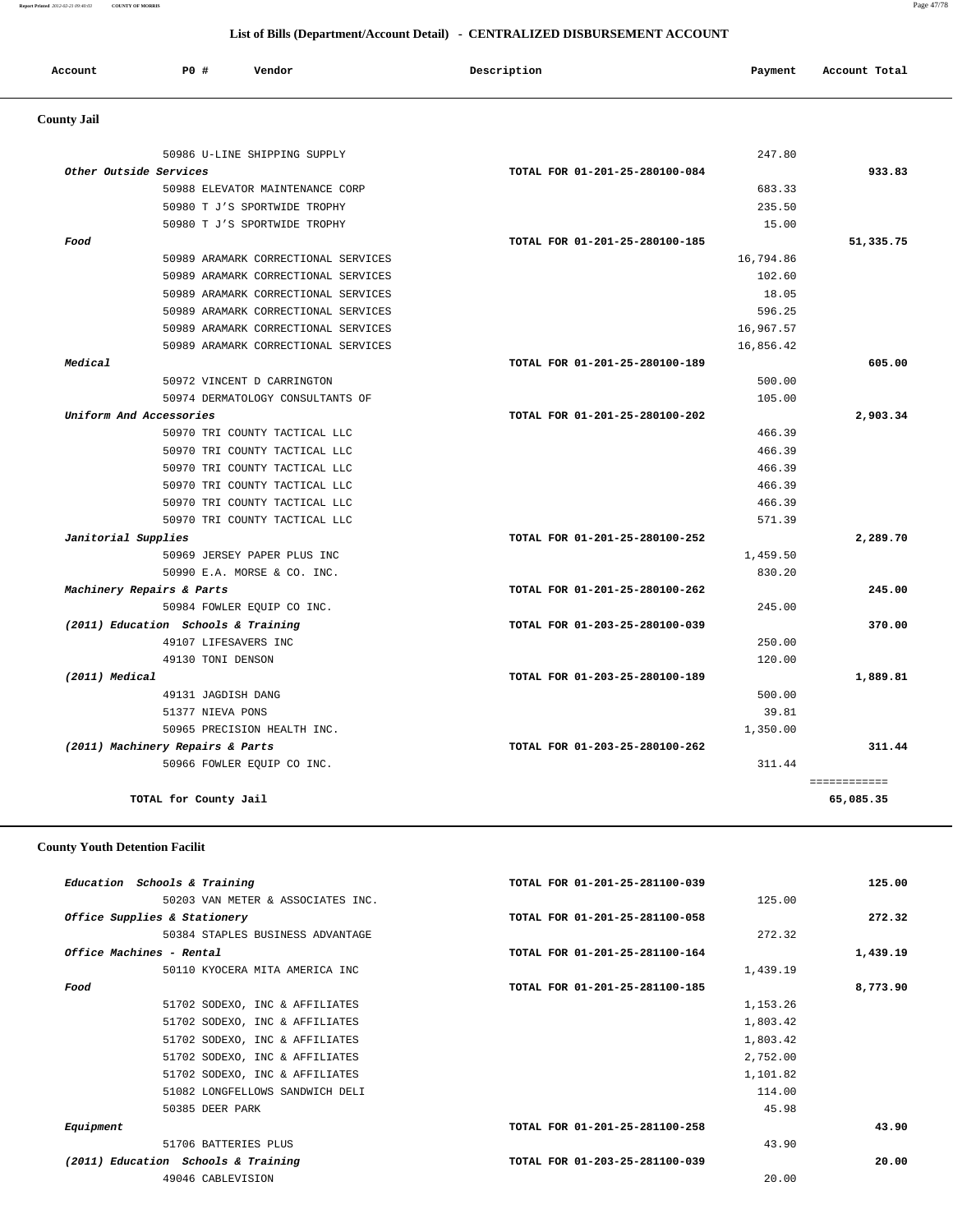**Report Printed** *2012-02-21 09:40:03* **COUNTY OF MORRIS** Page 48/78

#### **List of Bills (Department/Account Detail) - CENTRALIZED DISBURSEMENT ACCOUNT**

| Account                               | PO# | Vendor                                   | Description                    | Payment | Account Total |
|---------------------------------------|-----|------------------------------------------|--------------------------------|---------|---------------|
| <b>County Youth Detention Facilit</b> |     |                                          |                                |         |               |
| (2011) Medical                        |     |                                          | TOTAL FOR 01-203-25-281100-189 |         | 124.00        |
|                                       |     | 49533 ALERE TOXICOLOGY SERVICES INC.     |                                | 124.00  |               |
|                                       |     |                                          |                                |         | ============  |
|                                       |     | TOTAL for County Youth Detention Facilit |                                |         | 10,798.31     |

#### **Road Repairs**

|                     | Office Supplies & Stationery                                  | TOTAL FOR 01-201-26-290100-058 |           |
|---------------------|---------------------------------------------------------------|--------------------------------|-----------|
|                     | 50859 STAPLES BUSINESS ADVANTAGE                              | 102.30                         |           |
| Gas Purchases       |                                                               | TOTAL FOR 01-201-26-290100-140 | 7,625.71  |
|                     | 51748 ALLIED OIL                                              | 6,251.51                       |           |
|                     | 50863 WASHINGTON TWP MUNICIPAL                                | 1,374.20                       |           |
| Telephone           |                                                               | TOTAL FOR 01-201-26-290100-146 |           |
|                     | 50864 VERIZON                                                 | 26.95                          |           |
|                     | 50844 VERIZON                                                 | 238.76                         |           |
|                     | 51114 VERIZON                                                 | 153.41                         |           |
| Meals               |                                                               | TOTAL FOR 01-201-26-290100-188 | 253.00    |
|                     | 51265 BROOKSIDE DINER & RESTAURANT                            | 20.00                          |           |
|                     | 51265 BROOKSIDE DINER & RESTAURANT                            | 3.00                           |           |
|                     | 51282 TOWNSQUARE DINER RESTAURANT                             | 60.00                          |           |
|                     | 51282 TOWNSQUARE DINER RESTAURANT                             | 9.00                           |           |
|                     | 51279 RANDOLPH DINER                                          | 40.00                          |           |
|                     | 51279 RANDOLPH DINER                                          | 6.00                           |           |
|                     | 51278 LUIGI'S ROXBURY PIZZERIA LLC                            | 10.00                          |           |
|                     | 51278 LUIGI'S ROXBURY PIZZERIA LLC                            | 1.50                           |           |
|                     | 51198 HUNAN WOK                                               | 60.00                          |           |
|                     | 51198 HUNAN WOK                                               | 9.00                           |           |
|                     | 51267 BUDD LAKE DINER                                         | 10.00                          |           |
|                     | 51267 BUDD LAKE DINER                                         | 1.50                           |           |
|                     | 51281 THEODORA'S FAMILY RESTAURANT                            | 20.00                          |           |
|                     | 51281 THEODORA'S FAMILY RESTAURANT                            | 3.00                           |           |
|                     | Uniform & Clothing Allowance                                  | TOTAL FOR 01-201-26-290100-207 | 439.99    |
|                     | 51063 KENNETH PLATT                                           | 90.00                          |           |
|                     | 52017 CAMERON WALKER                                          | 90.00                          |           |
|                     | 51285 ROBERT SICKLEY                                          | 79.99                          |           |
|                     | 52015 GEORGE HORACEK                                          | 90.00                          |           |
|                     | 51659 GLENN BARRY                                             | 90.00                          |           |
| Bituminous Concrete |                                                               | TOTAL FOR 01-201-26-290100-222 | 2,089.57  |
|                     | 51000 TILCON                                                  | 212.65                         |           |
|                     | 51000 TILCON                                                  | 1,066.14                       |           |
|                     | 51000 TILCON                                                  | 810.78                         |           |
|                     | Contracted Snow/Ice Removal                                   | TOTAL FOR 01-201-26-290100-228 | 73,080.75 |
|                     | 50937 ANDY MATT INC                                           | 20,500.00                      |           |
|                     | 50935 CLINTON PAVING                                          | 2,235.00                       |           |
|                     | 50934 FRANK BRODEEN OLC                                       | 17,836.25                      |           |
|                     | 50939 MOUNTAIN VIEW DEVELOPMENT                               | 3,145.00                       |           |
|                     | 51134 TREE KING INC                                           | 15,972.50                      |           |
|                     | 51135 WASKO CONSTRUCTION LLC                                  | 3,480.00                       |           |
|                     | 51106 M & B TRUCKING INC                                      | 2,970.00                       |           |
|                     | 50941 TREE KING INC                                           | 3,375.00                       |           |
|                     | 50936 GEORGE EOUIPMENT COMPANY                                | 3,567.00                       |           |
| Signage             |                                                               | TOTAL FOR 01-201-26-290100-238 |           |
|                     | 51711 MORRISTOWN LUMBER &                                     | 19.39                          |           |
|                     |                                                               | 24.39                          |           |
|                     |                                                               |                                |           |
|                     | 51255 MORRISTOWN LUMBER &                                     |                                |           |
|                     | Snow Removal & Ice Control                                    | TOTAL FOR 01-201-26-290100-242 |           |
|                     | 51258 INTERNATIONAL SALT CO., LLC                             | 50,910.74                      | 94,907.18 |
|                     | 51258 INTERNATIONAL SALT CO., LLC<br>51107 REED SYSTEMS, LTD. | 40,043.94<br>1,627.50          |           |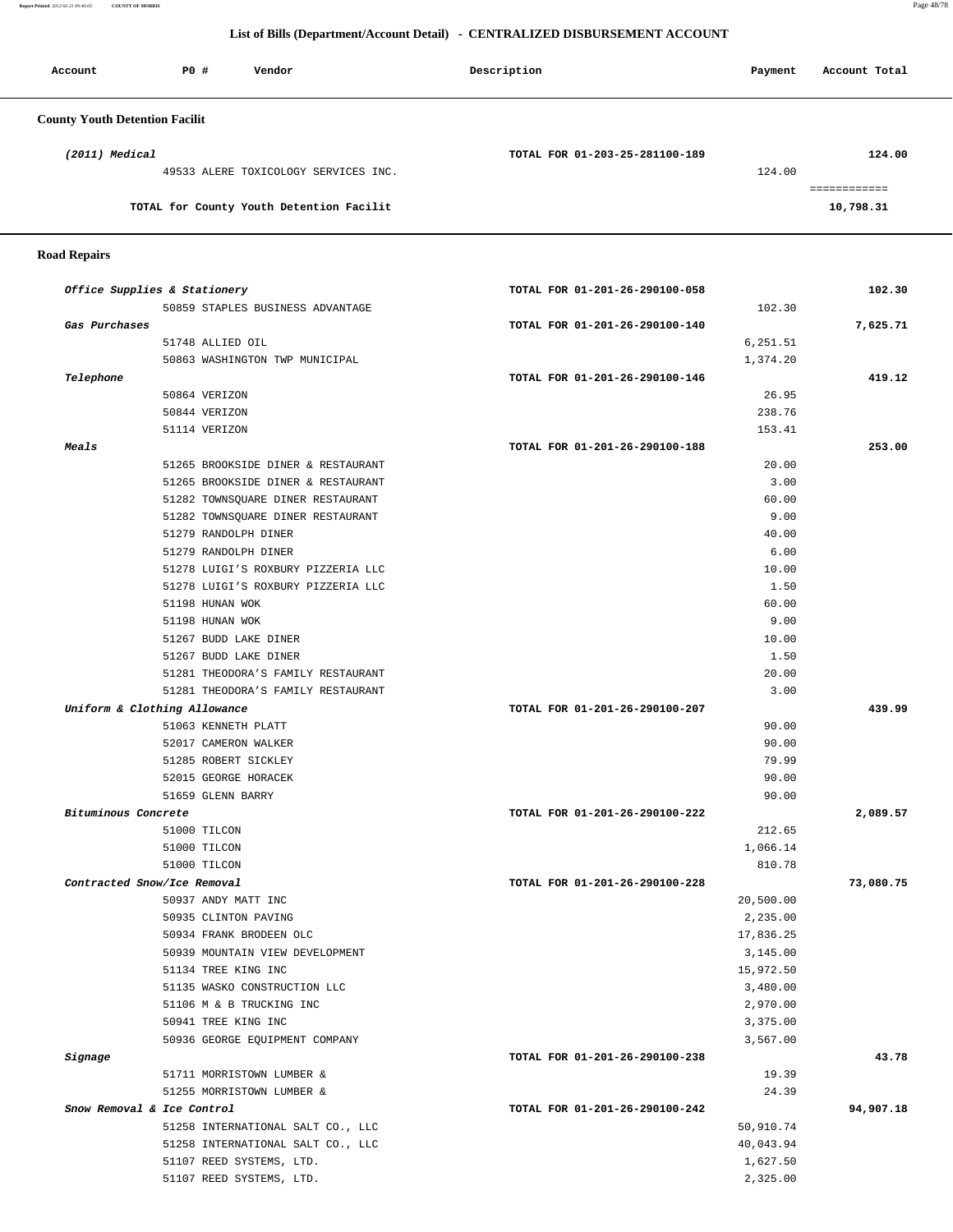**Report Printed** *2012-02-21 09:40:03* **COUNTY OF MORRIS** Page 49/78

#### **List of Bills (Department/Account Detail) - CENTRALIZED DISBURSEMENT ACCOUNT**

| Account | PO # | Vendor | Description | Payment | Account Total |
|---------|------|--------|-------------|---------|---------------|
|         |      |        |             |         |               |

# **Road Repairs**

| 50870 COUNTY CONCRETE CORP.<br>50995 TILCON<br>50995 TILCON<br>Construction Materials<br>51061 DEER PARK | 122.50<br>1,157.58<br>156.22<br>TOTAL FOR 01-201-26-290100-260<br>21.81<br>9.18 |                            |
|----------------------------------------------------------------------------------------------------------|---------------------------------------------------------------------------------|----------------------------|
|                                                                                                          |                                                                                 | 1,639.67                   |
|                                                                                                          |                                                                                 |                            |
|                                                                                                          |                                                                                 |                            |
|                                                                                                          |                                                                                 |                            |
|                                                                                                          |                                                                                 |                            |
| 50868 MORRISTOWN LUMBER &                                                                                |                                                                                 |                            |
| 50868 MORRISTOWN LUMBER &                                                                                | 21.98                                                                           |                            |
| 50868 MORRISTOWN LUMBER &                                                                                | 13.48                                                                           |                            |
| 50996 HARRIS AHH/ZOUBEK ASSOC. INC                                                                       | 450.00                                                                          |                            |
| 51064 GRINNELL RECYCLING INC.                                                                            | 723.87                                                                          |                            |
| 50950 NORTHEASTERN HARDWARE CO INC                                                                       | 199.65                                                                          |                            |
| 50869 NORTHEASTERN HARDWARE CO INC                                                                       | 199.70                                                                          |                            |
| (2011) Telephone                                                                                         | TOTAL FOR 01-203-26-290100-146                                                  | 639.51                     |
| 52221 VERIZON                                                                                            | 639.51                                                                          |                            |
| $(2011)$ Meals                                                                                           | TOTAL FOR 01-203-26-290100-188                                                  | 379.50                     |
| 51282 TOWNSOUARE DINER RESTAURANT                                                                        | 60.00                                                                           |                            |
| 51282 TOWNSQUARE DINER RESTAURANT                                                                        | 9.00                                                                            |                            |
| 51278 LUIGI'S ROXBURY PIZZERIA LLC                                                                       | 80.00                                                                           |                            |
| 51278 LUIGI'S ROXBURY PIZZERIA LLC                                                                       | 12.00                                                                           |                            |
| 51198 HUNAN WOK                                                                                          | 30.00                                                                           |                            |
| 51198 HUNAN WOK                                                                                          | 4.50                                                                            |                            |
| 51273 JOE'S PIZZERIA                                                                                     | 50.00                                                                           |                            |
| 51273 JOE'S PIZZERIA                                                                                     | 7.50                                                                            |                            |
| 51273 JOE'S PIZZERIA                                                                                     | 30.00                                                                           |                            |
| 51273 JOE'S PIZZERIA                                                                                     | 4.50                                                                            |                            |
| 51266 BUDD LAKE DINER                                                                                    | 10.00                                                                           |                            |
| 51266 BUDD LAKE DINER                                                                                    | 1.50                                                                            |                            |
| 51281 THEODORA'S FAMILY RESTAURANT                                                                       | 30.00                                                                           |                            |
| 51281 THEODORA'S FAMILY RESTAURANT                                                                       | 4.50                                                                            |                            |
| 51268 RANDOLPH DINER                                                                                     | 40.00                                                                           |                            |
| 51268 RANDOLPH DINER                                                                                     | 6.00                                                                            |                            |
| $(2011)$ Signage                                                                                         | TOTAL FOR 01-203-26-290100-238                                                  | 8.85                       |
| 50039 COUNTY WELDING SUPPLY CO                                                                           | 8.85                                                                            |                            |
| (2011) Snow Removal & Ice Control                                                                        | TOTAL FOR 01-203-26-290100-242                                                  | 85,351.50                  |
| 50195 INTERNATIONAL SALT CO., LLC                                                                        | 25, 344.65                                                                      |                            |
| 49288 INTERNATIONAL SALT CO., LLC                                                                        | 10,457.21                                                                       |                            |
| 49288 INTERNATIONAL SALT CO., LLC                                                                        | 49,549.64                                                                       |                            |
| TOTAL for Road Repairs                                                                                   |                                                                                 | ============<br>268,416.73 |

#### **Bridges and Culverts**

| 192.72   | TOTAL FOR 01-201-26-292100-058 | Office Supplies & Stationery        |
|----------|--------------------------------|-------------------------------------|
|          | 105.76                         | 51069 STAPLES BUSINESS ADVANTAGE    |
|          | 86.96                          | 51069 STAPLES BUSINESS ADVANTAGE    |
| 504.63   | TOTAL FOR 01-201-26-292100-146 | Telephone                           |
|          | 504.63                         | 50846 VERIZON                       |
| 1,100.00 | TOTAL FOR 01-201-26-292100-259 | Equipment Rental                    |
|          | 1,100.00                       | 50849 GRAY SUPPLY CORP              |
| 174.37   | TOTAL FOR 01-203-26-292100-246 | $(2011)$ Tools - Others             |
|          | 72.79                          | 49653 HILTI INC                     |
|          | 41.24                          | 49653 HILTI INC                     |
|          | 19.34                          | 49653 HILTI INC                     |
|          | 21.00                          | 49653 HILTI INC                     |
|          | 20.00                          | 49653 HILTI INC                     |
| 417.19   | TOTAL FOR 01-203-26-292100-248 | (2011) Welding-Oxygen-Acetylene Etc |
|          | 151.20                         | 49654 COUNTY WELDING SUPPLY CO      |
|          | 80.37                          | 49654 COUNTY WELDING SUPPLY CO      |
|          |                                |                                     |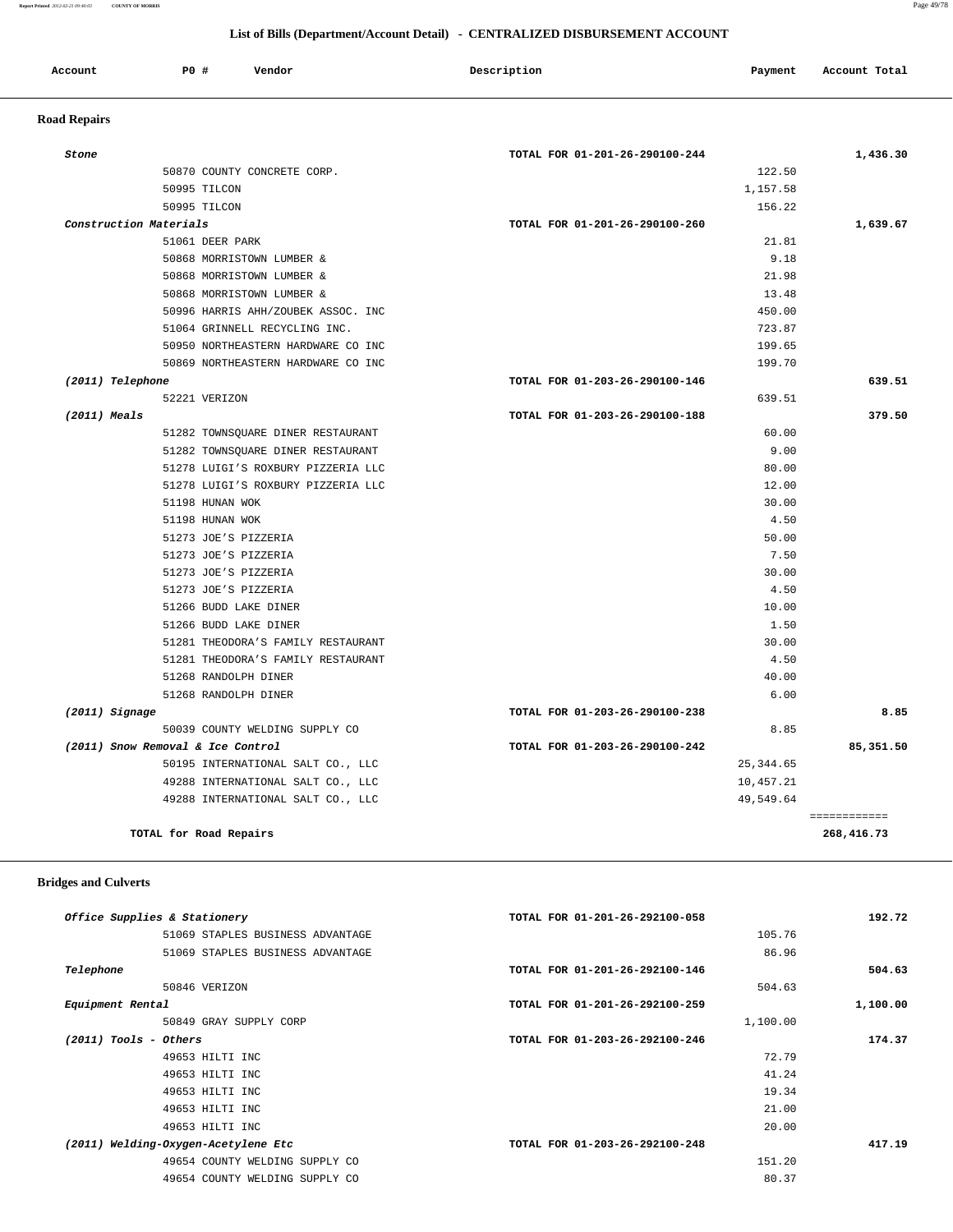**Report Printed** *2012-02-21 09:40:03* **COUNTY OF MORRIS** Page 50/78

#### **List of Bills (Department/Account Detail) - CENTRALIZED DISBURSEMENT ACCOUNT**

| Account                      | P0 #<br>Vendor                       | Description                    | Payment | Account Total |
|------------------------------|--------------------------------------|--------------------------------|---------|---------------|
| <b>Bridges and Culverts</b>  |                                      |                                |         |               |
|                              | 49645 COUNTY WELDING SUPPLY CO       |                                | 26.62   |               |
|                              | 49645 COUNTY WELDING SUPPLY CO       |                                | 159.00  |               |
| (2011) Safety Items          |                                      | TOTAL FOR 01-203-26-292100-266 |         | 300.00        |
|                              | 49646 FIRE FIGHTERS EQUIPMENT CO INC |                                | 300.00  |               |
|                              |                                      |                                |         |               |
|                              | TOTAL for Bridges and Culverts       |                                |         | 2,688.91      |
| <b>Shade Tree Commission</b> |                                      |                                |         |               |
|                              | Office Supplies & Stationery         | TOTAL FOR 01-201-26-300100-058 |         | 74.85         |
|                              | 51062 W.B. MASON COMPANY INC         |                                | 74.85   |               |
|                              |                                      | ______ ___ __ __ ___ __ __ ___ |         | -- --         |

| 89.90    |          | TOTAL FOR 01-201-26-300100-251 | Ground Maintenance Supplies         |              |
|----------|----------|--------------------------------|-------------------------------------|--------------|
|          | 89.90    |                                | 50867 MORRISTOWN LUMBER &           |              |
| 135.05   |          | TOTAL FOR 01-201-26-300100-266 |                                     | Safety Items |
|          | 135.05   |                                | 51060 ZEE MEDICAL INC.              |              |
| 1,749.00 |          | TOTAL FOR 01-203-26-300100-207 | (2011) Uniform & Clothing Allowance |              |
|          | 1,749.00 |                                | 49088 WORK N WEAR STORE             |              |
|          |          |                                |                                     |              |
| 2,048.80 |          |                                | TOTAL for Shade Tree Commission     |              |

# **Buildings & Grounds**

| Other Operating&Repair Supply<br>TOTAL FOR 01-201-26-310100-098        | 51.96    |
|------------------------------------------------------------------------|----------|
| 51818 ALBERTSONS                                                       | 42.32    |
| 50830 ALLEN PAPER & SUPPLY CO                                          | 9.64     |
| Uniform & Clothing Allowance<br>TOTAL FOR 01-201-26-310100-207         | 380.00   |
| 51030 CARMINE PARRILLO                                                 | 200.00   |
| 50638 DANIEL RIEBEN                                                    | 90.00    |
| 51029 JAMES SUTTON                                                     | 90.00    |
| Snow Removal & Ice Control<br>TOTAL FOR 01-201-26-310100-242           | 4,101.30 |
| 50829 ALLEN PAPER & SUPPLY CO                                          | 2,050.65 |
| 50829 ALLEN PAPER & SUPPLY CO                                          | 2,050.65 |
| Bldg Maintenance Supplies<br>TOTAL FOR 01-201-26-310100-249            | 1,047.16 |
| 50649 GRAINGER                                                         | 204.00   |
| 50649 GRAINGER                                                         | 843.16   |
| Machinery Repairs & Parts<br>TOTAL FOR 01-201-26-310100-262            | 420.00   |
| 50803 ELEVATOR MAINTENANCE CORP                                        | 420.00   |
| (2011) Other Operating&Repair Supply<br>TOTAL FOR 01-203-26-310100-098 | 63.99    |
| 50830 ALLEN PAPER & SUPPLY CO                                          | 63.99    |
| $(2011)$ Pipes - Others<br>TOTAL FOR 01-203-26-310100-235              | 614.93   |
| 52195 SMITH TRACTOR & EQUIPMENT INC.                                   | 316.68   |
| 51026 FASTENAL COMPANY                                                 | 109.92   |
| 51026 FASTENAL COMPANY                                                 | 128.48   |
| 51026 FASTENAL COMPANY                                                 | 30.87    |
| 51026 FASTENAL COMPANY                                                 | 28.98    |
| (2011) Bldg Maintenance Supplies<br>TOTAL FOR 01-203-26-310100-249     | 3,865.03 |
| 51025 FASTENAL COMPANY                                                 | 60.77    |
| 51025 FASTENAL COMPANY                                                 | 779.13   |
| 51025 FASTENAL COMPANY                                                 | 18.33    |
| 51025 FASTENAL COMPANY                                                 | 118.60   |
| 51025 FASTENAL COMPANY                                                 | 41.24    |
| 51025 FASTENAL COMPANY                                                 | $-9.26$  |
| 48396 ACCREDITED LOCK SUPPLY CO                                        | 55.71    |
| 50645 GRAINGER                                                         | 1,864.90 |
| 50645 GRAINGER                                                         | 144.27   |
| 50645 GRAINGER                                                         | 288.54   |
| 50645 GRAINGER                                                         | 240.45   |
| 50645 GRAINGER                                                         | 29.26    |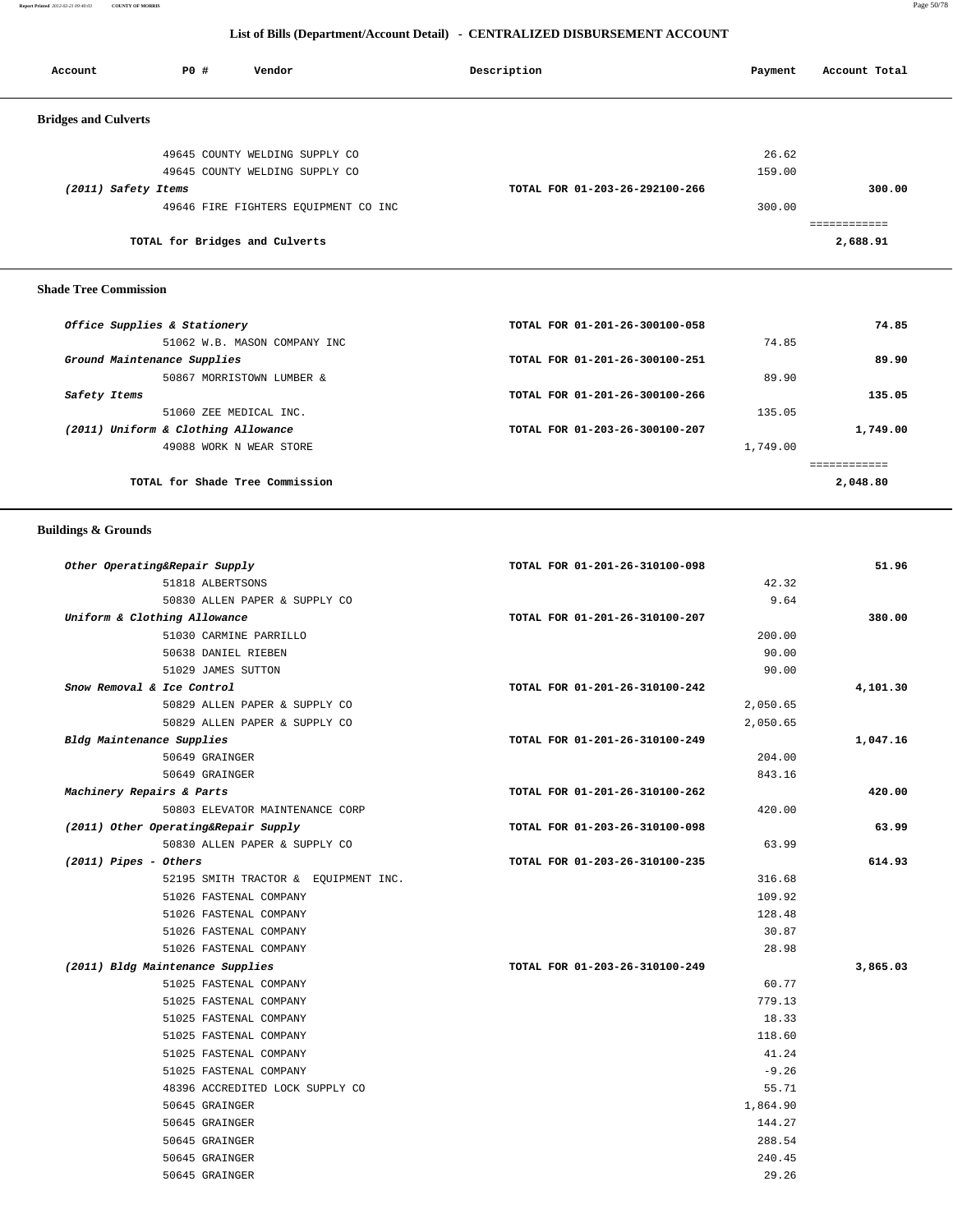#### **List of Bills (Department/Account Detail) - CENTRALIZED DISBURSEMENT ACCOUNT**

| Account | P0# | Vendor | Description | Payment | Account Total |
|---------|-----|--------|-------------|---------|---------------|
|         |     |        |             |         |               |

# **Buildings & Grounds**

| 50645 GRAINGER                     |                               | 23.64                          |             |
|------------------------------------|-------------------------------|--------------------------------|-------------|
|                                    | 50928 CERBO & SONS INC        | 109.53                         |             |
|                                    | 50928 CERBO & SONS INC        | 99.92                          |             |
| (2011) Ground Maintenance Supplies |                               | TOTAL FOR 01-203-26-310100-251 | 345.17      |
|                                    | 51027 FASTENAL COMPANY        | 345.17                         |             |
| (2011) Janitorial Supplies         |                               | TOTAL FOR 01-203-26-310100-252 | 9,538.41    |
|                                    | 50815 ALLEN PAPER & SUPPLY CO | 3,470.20                       |             |
|                                    | 50815 ALLEN PAPER & SUPPLY CO | 189.90                         |             |
|                                    | 50815 ALLEN PAPER & SUPPLY CO | 189.90                         |             |
|                                    | 50815 ALLEN PAPER & SUPPLY CO | 3,038.40                       |             |
|                                    | 50804 TOMAR INDUSTRIES INC    | 2,650.01                       |             |
| (2011) Electrical                  |                               | TOTAL FOR 01-203-26-310100-265 | 370.88      |
| 50646 GRAINGER                     |                               | 1.96                           |             |
| 50646 GRAINGER                     |                               | 11.76                          |             |
| 50646 GRAINGER                     |                               | 70.56                          |             |
| 50646 GRAINGER                     |                               | 9.80                           |             |
| 50646 GRAINGER                     |                               | 201.20                         |             |
| 50646 GRAINGER                     |                               | 75.60                          |             |
|                                    |                               |                                | =========== |
|                                    | TOTAL for Buildings & Grounds |                                | 20,798.83   |
|                                    |                               |                                |             |

#### **Motor Services Center**

| Other Operating&Repair Supply |                                     | TOTAL FOR 01-201-26-315100-098 |          | 1,295.38 |
|-------------------------------|-------------------------------------|--------------------------------|----------|----------|
|                               | 50981 BOONTON AUTO PARTS            |                                | 82.08    |          |
|                               | 50031 KYOCERA MITA AMERICA, INC.    |                                | 764.25   |          |
|                               | 50999 MSC INDUSTRIAL SUPPLY CO.     |                                | 278.20   |          |
|                               | 50954 STAPLES BUSINESS ADVANTAGE    |                                | 144.95   |          |
|                               | 51443 BOONTON AUTO PARTS            |                                | 25.90    |          |
| Communications Equipment      |                                     | TOTAL FOR 01-201-26-315100-161 |          | 200.00   |
|                               | 50949 ROYAL COMMUNICATIONS INC.     |                                | 200.00   |          |
| Uniform & Clothing Allowance  |                                     | TOTAL FOR 01-201-26-315100-207 |          | 480.47   |
|                               | 50976 AMERICAN WEAR INC.            |                                | 266.73   |          |
|                               | 50976 AMERICAN WEAR INC.            |                                | 213.74   |          |
| Small Tools                   |                                     | TOTAL FOR 01-201-26-315100-239 |          | 40.71    |
|                               | 50993 HOOVER TRUCK CENTERS INC      |                                | 40.71    |          |
| Snow Plowing Parts            |                                     | TOTAL FOR 01-201-26-315100-241 |          | 330.03   |
|                               | 50946 REED SYSTEMS, LTD.            |                                | 330.03   |          |
| Tires                         |                                     | TOTAL FOR 01-201-26-315100-245 |          | 2,916.47 |
|                               | 50997 INTER CITY TIRE               |                                | 1,490.30 |          |
|                               | 51448 INTER CITY TIRE               |                                | 463.22   |          |
|                               | 51448 INTER CITY TIRE               |                                | 671.30   |          |
|                               | 51448 INTER CITY TIRE               |                                | 291.65   |          |
| Welding-Oxygen-Acetylene Etc  |                                     | TOTAL FOR 01-201-26-315100-248 |          | 122.81   |
| 50259 GTS WELCO               |                                     |                                | 122.81   |          |
| Janitorial Supplies           |                                     | TOTAL FOR 01-201-26-315100-252 |          | 274.85   |
|                               | 51461 TOMAR INDUSTRIES INC          |                                | 274.85   |          |
| Spare Parts for Equipment     |                                     | TOTAL FOR 01-201-26-315100-261 |          | 6,833.86 |
|                               | 50955 TRICO EQUIPMENT SERVICES LLC  |                                | 225.65   |          |
|                               | 50985 DOVER BRAKE & CLUTCH CO INC   |                                | 471.30   |          |
|                               | 50314 MID-ATLANTIC TRUCK CENTRE INC |                                | 57.02    |          |
|                               | 50314 MID-ATLANTIC TRUCK CENTRE INC |                                | 52.48    |          |
|                               | 50933 MID-ATLANTIC TRUCK CENTRE INC |                                | 24.42    |          |
|                               | 50933 MID-ATLANTIC TRUCK CENTRE INC |                                | 210.18   |          |
|                               | 50933 MID-ATLANTIC TRUCK CENTRE INC |                                | 512.28   |          |
|                               | 50933 MID-ATLANTIC TRUCK CENTRE INC |                                | 56.81    |          |
|                               | 50933 MID-ATLANTIC TRUCK CENTRE INC |                                | 75.40    |          |
|                               | 50951 TONY SANCHEZ LTD              |                                | 185.95   |          |
|                               |                                     |                                |          |          |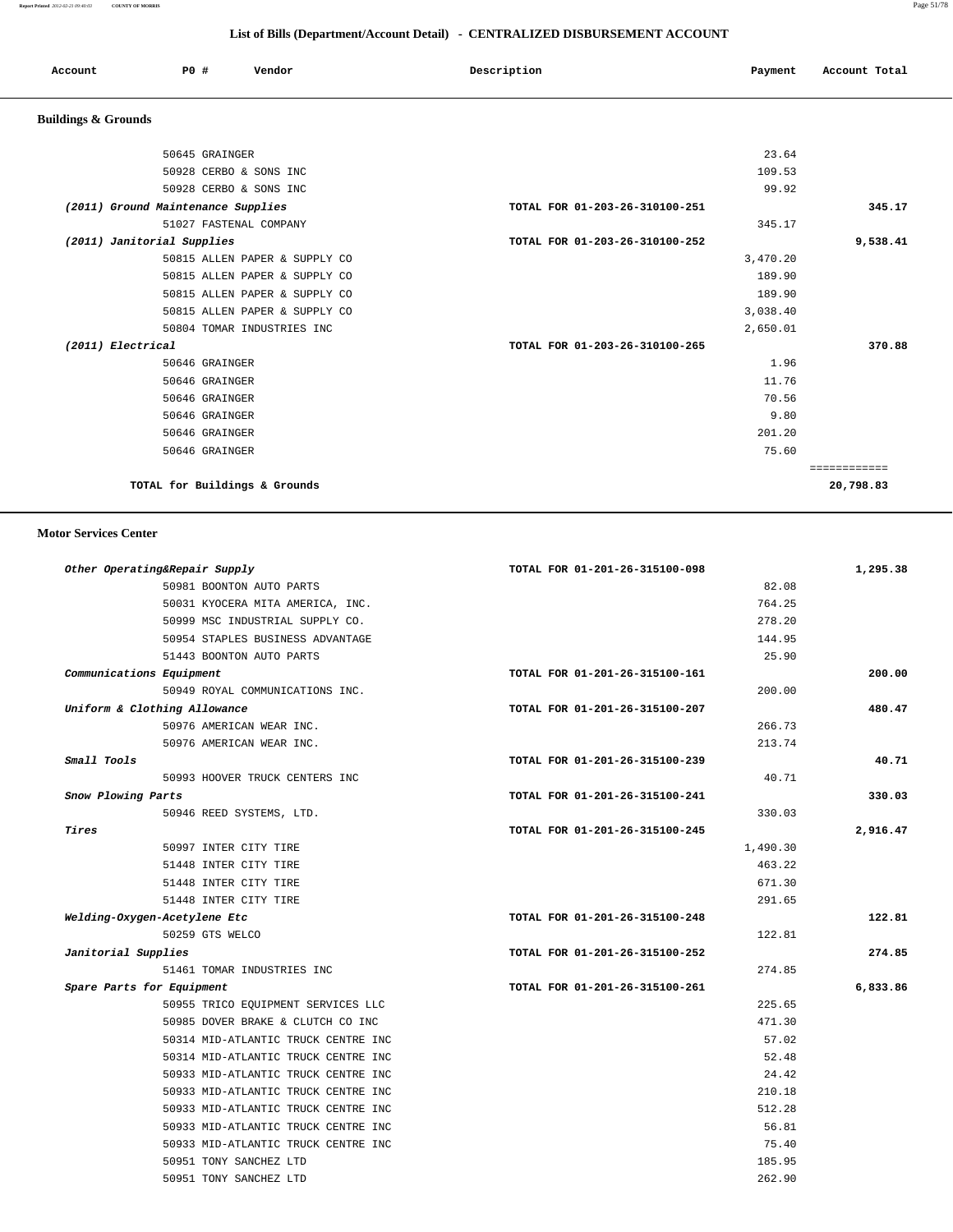**Report Printed** *2012-02-21 09:40:03* **COUNTY OF MORRIS** Page 52/78

|                              |                        |                                                                | List of Bills (Department/Account Detail) - CENTRALIZED DISBURSEMENT ACCOUNT |               |
|------------------------------|------------------------|----------------------------------------------------------------|------------------------------------------------------------------------------|---------------|
| Account                      | P0 #                   | Vendor                                                         | Description<br>Payment                                                       | Account Total |
| <b>Motor Services Center</b> |                        |                                                                |                                                                              |               |
|                              |                        |                                                                |                                                                              |               |
|                              |                        | 50975 AIR BRAKE & EQUIPMENT<br>50992 GUARANTEED REBUILDERS INC | 45.00                                                                        |               |
|                              |                        | 50993 HOOVER TRUCK CENTERS INC                                 | 240.00<br>2,168.96                                                           |               |
|                              |                        | 50993 HOOVER TRUCK CENTERS INC                                 | 34.20                                                                        |               |
|                              |                        | 50993 HOOVER TRUCK CENTERS INC                                 | 22.75                                                                        |               |
|                              |                        | 50993 HOOVER TRUCK CENTERS INC                                 | 224.86                                                                       |               |
|                              |                        | 50993 HOOVER TRUCK CENTERS INC                                 | 180.94                                                                       |               |
|                              |                        | 50993 HOOVER TRUCK CENTERS INC                                 | $-38.48$                                                                     |               |
|                              |                        | 50231 JESCO CONSTRUCTION & INDUSTRIAL                          | 68.33                                                                        |               |
|                              |                        | 51449 JENSON & MITCHELL INC                                    | 1,737.81                                                                     |               |
|                              | 51460 TONY SANCHEZ LTD |                                                                | 15.10                                                                        |               |
| Vehicle Repairs              |                        |                                                                | TOTAL FOR 01-201-26-315100-291                                               | 10,000.73     |
|                              |                        | 50305 ROUTE 23 AUTO MALL LLC                                   | 170.04                                                                       |               |
|                              |                        | 50305 ROUTE 23 AUTO MALL LLC                                   | 147.70                                                                       |               |
|                              |                        | 50305 ROUTE 23 AUTO MALL LLC                                   | 85.60                                                                        |               |
|                              |                        | 50305 ROUTE 23 AUTO MALL LLC                                   | 341.88                                                                       |               |
|                              |                        | 50305 ROUTE 23 AUTO MALL LLC                                   | 341.88                                                                       |               |
|                              |                        | 50305 ROUTE 23 AUTO MALL LLC                                   | 254.59                                                                       |               |
|                              |                        | 50305 ROUTE 23 AUTO MALL LLC                                   | $-72.00$                                                                     |               |
|                              | 50945 RAW INC          |                                                                | 105.00                                                                       |               |
|                              |                        | 50953 SMITH MOTOR CO., INC.                                    | 231.32                                                                       |               |
|                              |                        | 50953 SMITH MOTOR CO., INC.                                    | 49.66                                                                        |               |
|                              |                        | 50952 SMITH CHRYSLER JEEP DODGE                                | 433.55                                                                       |               |
|                              | 50020 AUTOZONE, INC.   |                                                                | 77.95                                                                        |               |
|                              | 50020 AUTOZONE, INC.   |                                                                | 201.04                                                                       |               |
|                              |                        | 50943 ROUTE 23 AUTO MALL LLC                                   | 12.16                                                                        |               |
|                              |                        | 50943 ROUTE 23 AUTO MALL LLC                                   | 16.44                                                                        |               |
|                              |                        | 50943 ROUTE 23 AUTO MALL LLC                                   | 34.25                                                                        |               |
|                              |                        | 50943 ROUTE 23 AUTO MALL LLC                                   | 417.06                                                                       |               |
|                              |                        | 50943 ROUTE 23 AUTO MALL LLC                                   | 87.66                                                                        |               |
|                              |                        | 50943 ROUTE 23 AUTO MALL LLC                                   | 37.14                                                                        |               |
|                              |                        | 50944 OUALITY AUTO GLASS, INC                                  | 244.88                                                                       |               |
|                              | 50983 D&B AUTO SUPPLY  |                                                                | 57.55                                                                        |               |
|                              | 50983 D&B AUTO SUPPLY  |                                                                | 290.01                                                                       |               |
|                              | 50983 D&B AUTO SUPPLY  |                                                                | 326.60                                                                       |               |
|                              | 50983 D&B AUTO SUPPLY  |                                                                | $-38.50$                                                                     |               |
|                              |                        | 50180 NIELSEN DODGE -C-J - R                                   | 150.68                                                                       |               |
|                              |                        | 51002 NIELSEN DODGE -C-J - R                                   | 54.80                                                                        |               |
|                              |                        | 51375 SMITH MOTOR CO., INC.                                    | 379.44                                                                       |               |
|                              |                        | 51375 SMITH MOTOR CO., INC.                                    | 51.14                                                                        |               |
|                              |                        | 51375 SMITH MOTOR CO., INC.                                    | 29.00                                                                        |               |
|                              |                        | 51375 SMITH MOTOR CO., INC.                                    | 246.95                                                                       |               |
|                              |                        | 51376 SMITH CHRYSLER JEEP DODGE                                | 62.40                                                                        |               |
|                              |                        | 51376 SMITH CHRYSLER JEEP DODGE                                | 1,278.14                                                                     |               |
|                              |                        | 51376 SMITH CHRYSLER JEEP DODGE                                | 168.35                                                                       |               |
|                              |                        | 51376 SMITH CHRYSLER JEEP DODGE                                | 5.01                                                                         |               |
|                              |                        | 51376 SMITH CHRYSLER JEEP DODGE                                | 89.05                                                                        |               |
|                              | 51444 D&B AUTO SUPPLY  |                                                                | 525.44                                                                       |               |
|                              | 51444 D&B AUTO SUPPLY  |                                                                | 637.94                                                                       |               |
|                              | 51444 D&B AUTO SUPPLY  |                                                                | 570.87                                                                       |               |

 51444 D&B AUTO SUPPLY -61.24 51444 D&B AUTO SUPPLY -65.73 51444 D&B AUTO SUPPLY  $-85.60$  **(2011) Other Operating&Repair Supply TOTAL FOR 01-203-26-315100-098 3,701.47** 49317 DELL MARKETING L.P. 3,331.73 47434 PROGRESSIVE BUSINESS 255.60 49239 STAPLES BUSINESS ADVANTAGE 64.02

 51444 D&B AUTO SUPPLY 1,779.31 51444 D&B AUTO SUPPLY 181.31 51444 D&B AUTO SUPPLY 150.01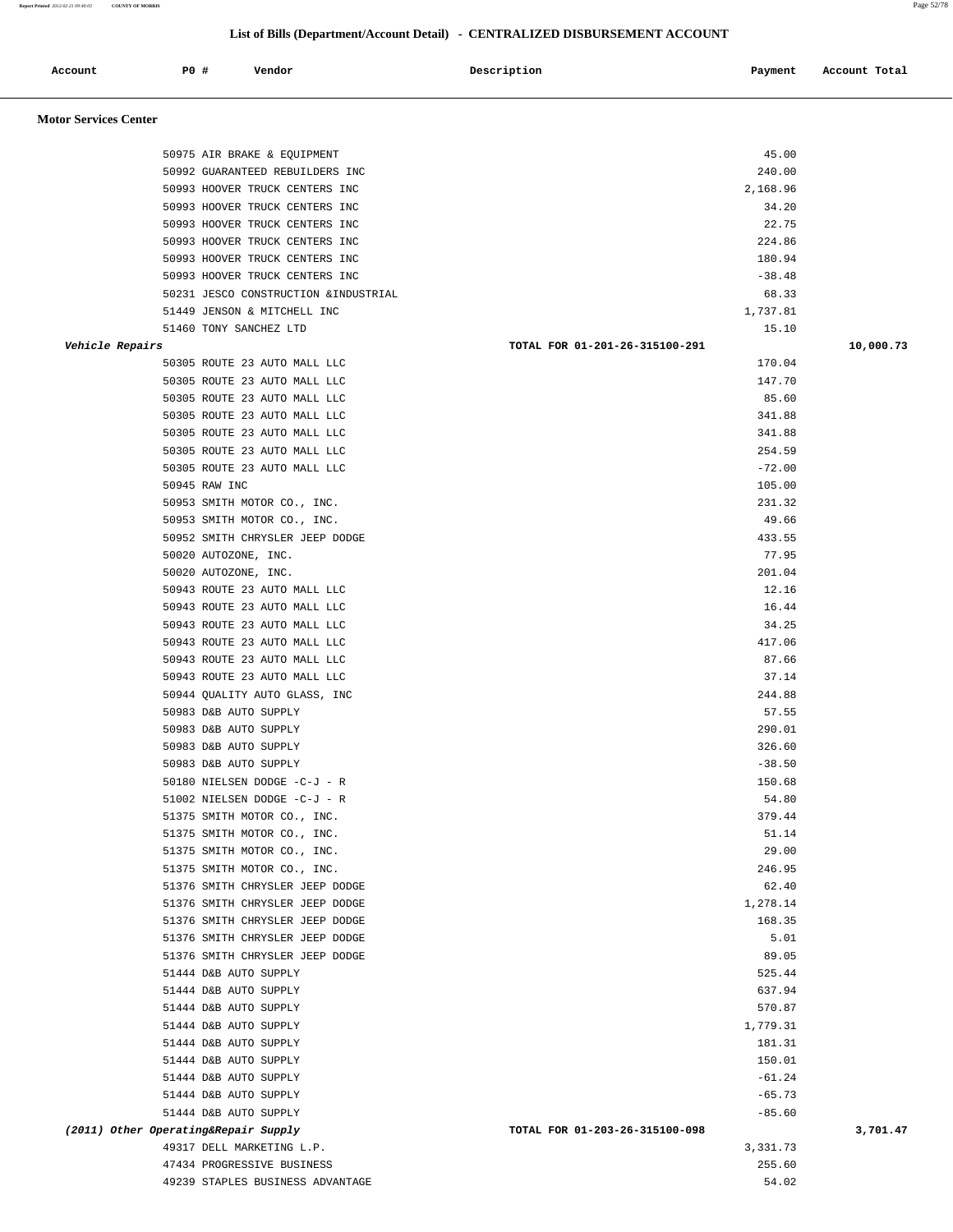#### **Report Printed** *2012-02-21 09:40:03* **COUNTY OF MORRIS** Page 53/78

 **List of Bills (Department/Account Detail) - CENTRALIZED DISBURSEMENT ACCOUNT**

| Account                      | <b>PO #</b>                     | Vendor                           | Description                    | Payment | Account Total |
|------------------------------|---------------------------------|----------------------------------|--------------------------------|---------|---------------|
| <b>Motor Services Center</b> |                                 |                                  |                                |         |               |
|                              |                                 | 49239 STAPLES BUSINESS ADVANTAGE |                                | 60.12   |               |
| $(2011)$ Small Tools         |                                 |                                  | TOTAL FOR 01-203-26-315100-239 |         | 243.86        |
|                              |                                 | 49698 SNAP ON INDUSTRIAL         |                                | 101.36  |               |
|                              |                                 | 49698 SNAP ON INDUSTRIAL         |                                | 142.50  |               |
| $(2011)$ Steel               |                                 |                                  | TOTAL FOR 01-203-26-315100-243 |         | 990.00        |
|                              |                                 | 50998 METALS USA PLATES &        |                                | 990.00  |               |
|                              |                                 |                                  |                                |         |               |
|                              | TOTAL for Motor Services Center |                                  |                                |         | 27,430.64     |
|                              |                                 |                                  |                                |         |               |
|                              |                                 |                                  |                                |         |               |

# **Health Management**

| Other Outside Services          |                                    | TOTAL FOR 01-201-27-330100-084 |          | 500.00 |
|---------------------------------|------------------------------------|--------------------------------|----------|--------|
|                                 | 52138 ATLANTIC HEALTH SERVICES/MMH |                                | 500.00   |        |
| Environmental Compliance        |                                    | TOTAL FOR 01-201-27-330100-210 |          | 843.64 |
|                                 | 50142 FIREFIGHTER ONE LLC          |                                | 744.60   |        |
|                                 | 52232 VERIZON WIRELESS             |                                | 79.04    |        |
|                                 | 51411 ELIZABETH DORRY              |                                | 20.00    |        |
| (2011) Environmental Compliance |                                    | TOTAL FOR 01-203-27-330100-210 |          | 889.76 |
|                                 | 49977 FIREFIGHTER ONE LLC          |                                | 722.30   |        |
|                                 | 49977 FIREFIGHTER ONE LLC          |                                | 167.46   |        |
|                                 |                                    |                                |          |        |
|                                 | TOTAL for Health Management        |                                | 2,233.40 |        |
|                                 |                                    |                                |          |        |

#### **Human Services**

| Associations and Memberships   | TOTAL FOR 01-201-27-331100-023 |        |  |  |  |
|--------------------------------|--------------------------------|--------|--|--|--|
| 52053 NJ ASSOCIATION OF COUNTY | 75.00                          |        |  |  |  |
| Meeting Exp Advisory Board Etc | TOTAL FOR 01-201-27-331100-088 | 183.88 |  |  |  |
| 51257 SODEXO INC & AFFILIATES  | 141.88                         |        |  |  |  |
| 51423 FRANK PINTO JR.          | 42.00                          |        |  |  |  |
| (2011) Travel Expense          | TOTAL FOR 01-203-27-331100-082 | 44.40  |  |  |  |
| 51140 ELIZABETH A. JACOBSON    | 44.40                          |        |  |  |  |
|                                |                                |        |  |  |  |
| TOTAL for Human Services       |                                | 303.28 |  |  |  |
|                                |                                |        |  |  |  |

#### **Youth Shelter**

| Education Schools & Training      | TOTAL FOR 01-201-27-331110-039 | 695.00   |
|-----------------------------------|--------------------------------|----------|
| 51074 VAN METER & ASSOCIATES INC. | 695.00                         |          |
| Office Supplies & Stationery      | TOTAL FOR 01-201-27-331110-058 | 63.17    |
| 51077 STAPLES BUSINESS ADVANTAGE  | 63.17                          |          |
| Food                              | TOTAL FOR 01-201-27-331110-185 | 5,130.91 |
| 51075 DEER PARK                   | 31.35                          |          |
| 52126 SODEXO, INC & AFFILIATES    | 2,752.00                       |          |
| 52126 SODEXO, INC & AFFILIATES    | 1,264.20                       |          |
| 52126 SODEXO, INC & AFFILIATES    | 1,083.36                       |          |
| Medical                           | TOTAL FOR 01-201-27-331110-189 | 73.04    |
| 51072 MOORE MEDICAL LLC           | 61.09                          |          |
| 51072 MOORE MEDICAL LLC           | 11.00                          |          |
| 51072 MOORE MEDICAL LLC           | 0.95                           |          |
| Janitorial Supplies               | TOTAL FOR 01-201-27-331110-252 | 816.10   |
| 51078 JERSEY PAPER PLUS INC       | 105.00                         |          |
| 51078 JERSEY PAPER PLUS INC       | 71.45                          |          |
| 51078 JERSEY PAPER PLUS INC       | 96.45                          |          |
| 51078 JERSEY PAPER PLUS INC       | 71.70                          |          |
| 51078 JERSEY PAPER PLUS INC       | 99.30                          |          |
| 51078 JERSEY PAPER PLUS INC       | 372.20                         |          |
|                                   |                                |          |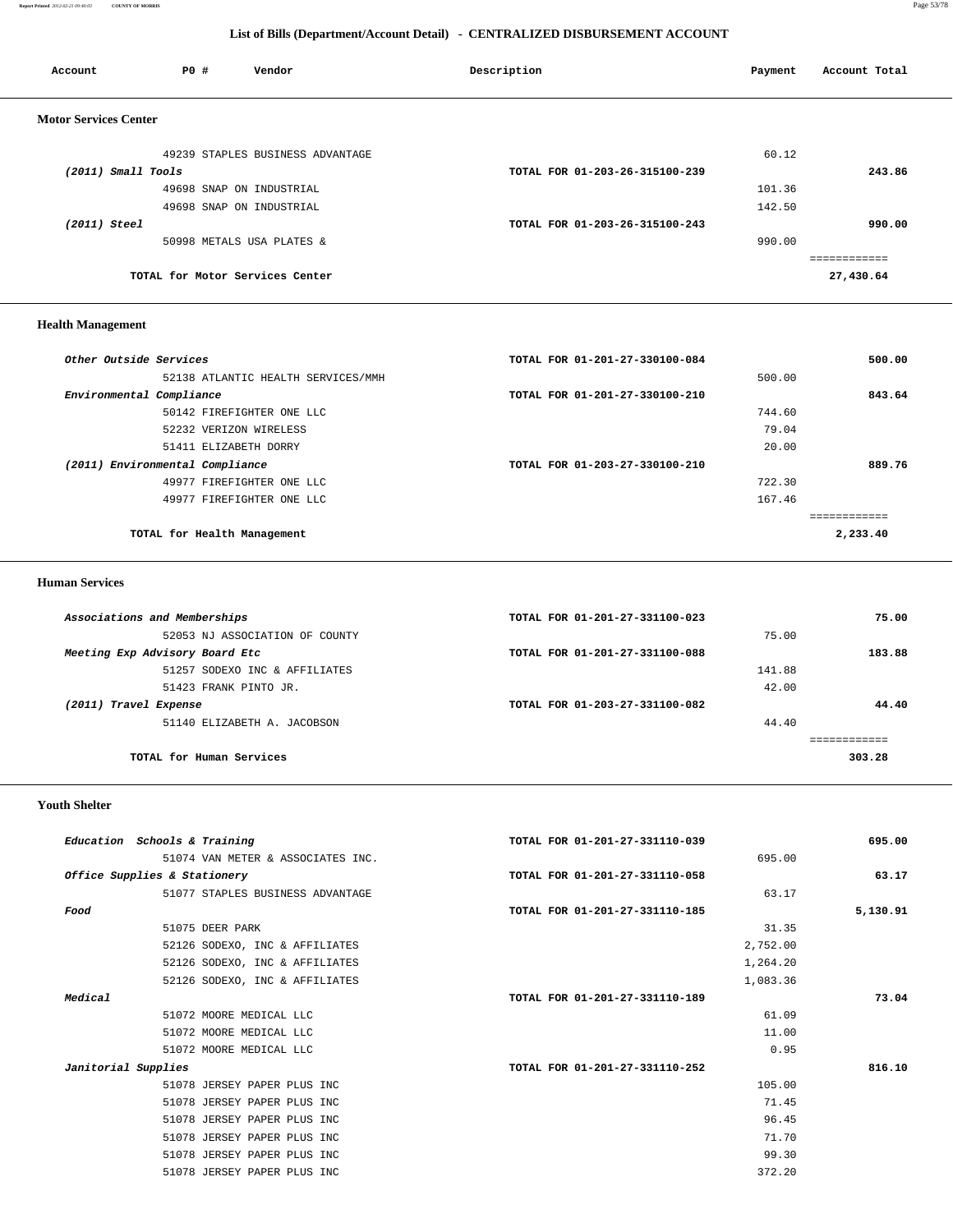**Report Printed** *2012-02-21 09:40:03* **COUNTY OF MORRIS** Page 54/78

#### **List of Bills (Department/Account Detail) - CENTRALIZED DISBURSEMENT ACCOUNT**

| PO#<br>Vendor<br>Account            | Description                    | Payment  | Account Total |
|-------------------------------------|--------------------------------|----------|---------------|
| <b>Youth Shelter</b>                |                                |          |               |
| (2011) Education Schools & Training | TOTAL FOR 01-203-27-331110-039 |          | 225.00        |
| 50218 CREATIVE HEARTWORK INC        |                                | 225.00   |               |
| (2011) Medical                      | TOTAL FOR 01-203-27-331110-189 |          | 289.20        |
| 51080 WHITES HEALTHCARE             |                                | 342.40   |               |
| 51080 WHITES HEALTHCARE             |                                | $-31.20$ |               |
| 51080 WHITES HEALTHCARE             |                                | $-22.00$ |               |
|                                     |                                |          | ============  |
| TOTAL for Youth Shelter             |                                |          | 7,292.42      |

# **Office on Aging**

| Insurance                           | TOTAL FOR 01-201-27-333100-048 | 60.00        |
|-------------------------------------|--------------------------------|--------------|
| 51701 OPHELIA V. CRUSE              | 12.00                          |              |
| 51696 BETH DENMEAD                  | 12.00                          |              |
| 51693 LUCY CANNIZZO                 | 12.00                          |              |
| 51494 ANDREA BATISTONI              | 12.00                          |              |
| 51491 CARMEN N. AYALA               | 12.00                          |              |
| Office Supplies & Stationery        | TOTAL FOR 01-201-27-333100-058 | 205.84       |
| 51113 STAPLES BUSINESS ADVANTAGE    | 205.84                         |              |
| Travel Expense                      | TOTAL FOR 01-201-27-333100-082 | 387.80       |
| 51701 OPHELIA V. CRUSE              | 66.85                          |              |
| 51696 BETH DENMEAD                  | 165.55                         |              |
| 51693 LUCY CANNIZZO                 | 40.95                          |              |
| 51494 ANDREA BATISTONI              | 80.50                          |              |
| 51491 CARMEN N. AYALA               | 33.95                          |              |
| Other Outside Services              | TOTAL FOR 01-201-27-333100-084 | 800.00       |
| 51488 DR.HERMAN HUBER               | 400.00                         |              |
| 51700 GET WELL HOUSE CALLS P.C.     | 400.00                         |              |
| Interpretor Fees                    | TOTAL FOR 01-201-27-333100-117 | 175.00       |
| 51112 LORI E. ADAMS                 | 175.00                         |              |
| (2011) Office Supplies & Stationery | TOTAL FOR 01-203-27-333100-058 | 530.85       |
| 51244 W.B. MASON COMPANY INC        | 646.50                         |              |
| 51244 W.B. MASON COMPANY INC        | $-103.65$                      |              |
| 51244 W.B. MASON COMPANY INC        | $-12.00$                       |              |
|                                     |                                | ============ |
| TOTAL for Office on Aging           |                                | 2,159.49     |

#### **Grant in Aid**

| 11,497.90 |           | TOTAL FOR 01-203-27-342000-459 | (2011) Grant in Aid GIA: HISPANIC AFFAIR  |                             |
|-----------|-----------|--------------------------------|-------------------------------------------|-----------------------------|
|           | 9,755.50  |                                | 51435 MC ORGANIZATION FOR HISPANIC        |                             |
|           | 1,742.40  |                                | 51435 MC ORGANIZATION FOR HISPANIC        |                             |
| 9,074.00  |           | TOTAL FOR 01-203-27-342000-462 | (2011) Grant in Aid GIA: FAMILY SERVICES  |                             |
|           | 9,074.00  |                                | 51850 FAMILY SERVICE OF MORRIS COUNTY     |                             |
| 24,876.00 |           | TOTAL FOR 01-203-27-342000-464 | (2011) Grant in Aid GIA: MORR MEMOR. HOS  |                             |
|           | 24,876.00 |                                | 51847 ATLANTIC HEALTH SERVICES/MMH        |                             |
| 7,500.00  |           | TOTAL FOR 01-203-27-342000-471 | (2011) Grant in Aid GIA: CREATIVE HEARTW  |                             |
|           | 7,500.00  |                                | 51148 CREATIVE HEARTWORK INC              |                             |
| 2,044.00  |           | TOTAL FOR 01-203-27-342000-475 | (2011) Grant in Aid GIA: INTERFAITH COUNC |                             |
|           | 2,044.00  |                                | 50932 FAMILY PROMISE OF                   |                             |
| 1,583.00  |           | TOTAL FOR 01-203-27-342000-478 | (2011) Grant in Aid GIA: PARSIPPANY CHILD |                             |
|           | 1,583.00  |                                | 51260 PARSIPPANY CHILD DAY CARE CTR.      |                             |
| 8,589.00  |           | TOTAL FOR 01-203-27-342000-479 | (2011) Grant in Aid GIA: PG CHAMBERS SCHO |                             |
|           | 8,589.00  |                                | 51713 P.G. CHAMBERS SCHOOL                |                             |
| 14,826.00 |           | TOTAL FOR 01-203-27-342000-490 |                                           | (2011) Grant in Aid: Daytop |
|           | 14,826.00 |                                | 51844 DAYTOP VILLAGE INC.                 |                             |
|           |           |                                |                                           |                             |
|           |           |                                |                                           |                             |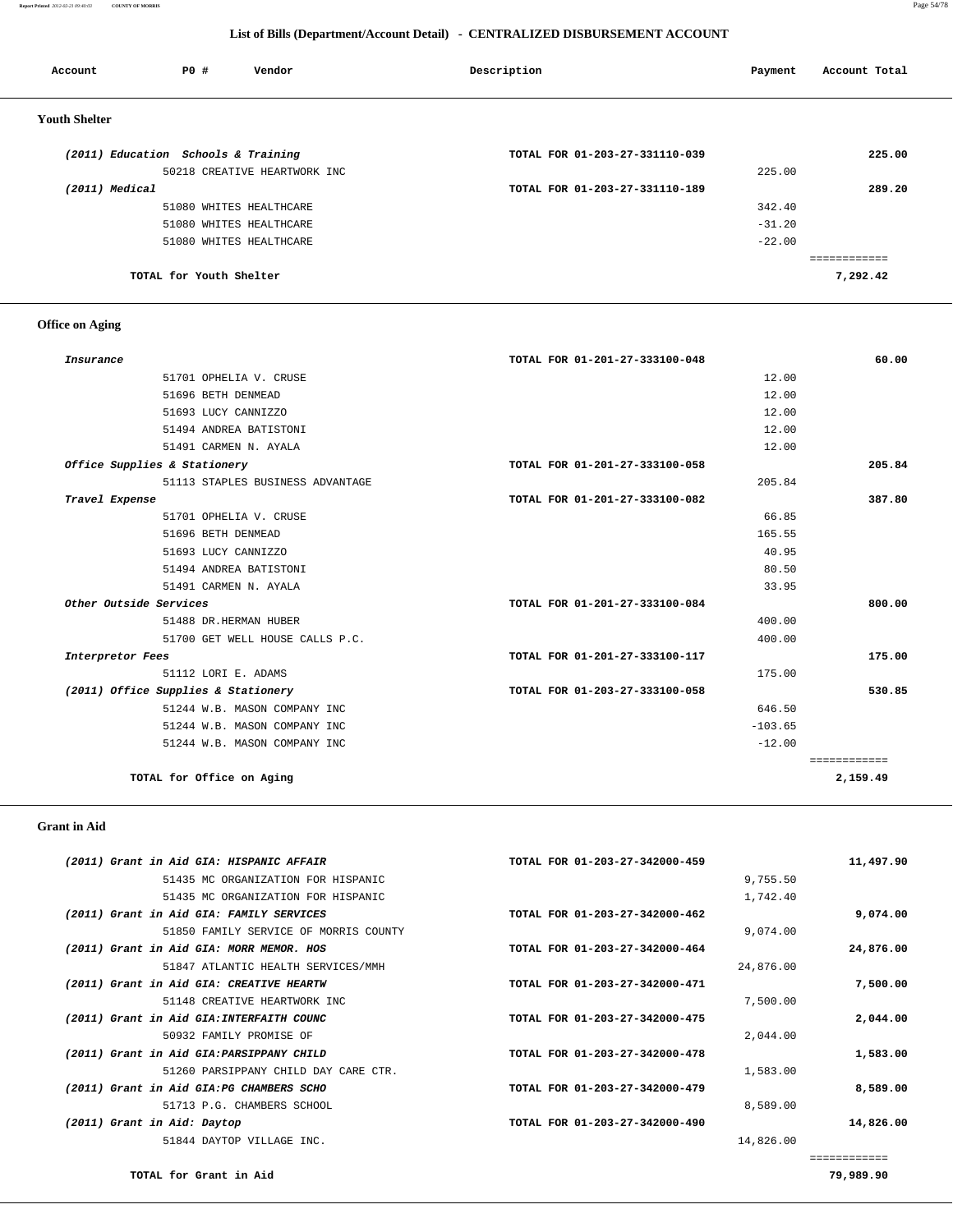**Report Printed** *2012-02-21 09:40:03* **COUNTY OF MORRIS** Page 55/78

#### **List of Bills (Department/Account Detail) - CENTRALIZED DISBURSEMENT ACCOUNT**

| Account                       | PO# |                                        | Vendor |          | Description |                                | Payment  | Account Total |
|-------------------------------|-----|----------------------------------------|--------|----------|-------------|--------------------------------|----------|---------------|
| Seniors, Disabled & Veterans  |     |                                        |        |          |             |                                |          |               |
| (2011) Other General Expenses |     |                                        |        |          |             | TOTAL FOR 01-203-27-343100-059 |          | 4,135.50      |
|                               |     | 51111 FRANK H DETWILER & SONS DIVISION |        |          |             |                                | 797.50   |               |
|                               |     | 51111 FRANK H DETWILER & SONS          |        | DIVISION |             |                                | 797.50   |               |
|                               |     | 51111 FRANK H DETWILER & SONS          |        | DIVISION |             |                                | 2,392.50 |               |
|                               |     | 51111 FRANK H DETWILER & SONS DIVISION |        |          |             |                                | 148.00   |               |
|                               |     |                                        |        |          |             |                                |          |               |
|                               |     | TOTAL for Seniors, Disabled & Veterans |        |          |             |                                |          | 4,135.50      |
|                               |     |                                        |        |          |             |                                |          |               |

#### **County Board of Social Service**

| Associations and Memberships        | TOTAL FOR 01-201-27-345100-023 | 450.00   |
|-------------------------------------|--------------------------------|----------|
| 49912 CWDA                          | 450.00                         |          |
| Office Supplies & Stationery        | TOTAL FOR 01-201-27-345100-058 | 1,871.63 |
| 51219 W.B. MASON COMPANY INC        | 1,871.63                       |          |
| Other General Expenses              | TOTAL FOR 01-201-27-345100-059 | 98.16    |
| 51226 DEER PARK                     | 93.67                          |          |
| 51250 DICK HAGEY                    | 4.49                           |          |
| Telephone                           | TOTAL FOR 01-201-27-345100-146 | 4,254.07 |
| 51223 VERIZON                       | 1,813.93                       |          |
| 51224 VERIZON                       | 1,545.05                       |          |
| 51963 VERIZON                       | 895.09                         |          |
| Special Services                    | TOTAL FOR 01-201-27-345100-325 | 7,126.61 |
| 49985 EXPRESS SERVICES, INC.        | 561.96                         |          |
| 49985 EXPRESS SERVICES, INC.        | 561.96                         |          |
| 49985 EXPRESS SERVICES, INC.        | 531.86                         |          |
| 49985 EXPRESS SERVICES, INC.        | 561.96                         |          |
| 49984 UNITRONIX DATA SYSTEMS INC    | 4,908.87                       |          |
| Mileage                             | TOTAL FOR 01-201-27-345100-332 | 282.45   |
| 51935 LINDA CSENGETO                | 58.45                          |          |
| 51936 SHAU-YING LIU                 | 82.25                          |          |
| 51252 JERRY THIEL                   | 51.45                          |          |
| 51250 DICK HAGEY                    | 87.15                          |          |
| 51227 BEATRIZ OSPINA                | 3.15                           |          |
| Other Allowances                    | TOTAL FOR 01-201-27-345100-333 | 152.25   |
| 51209 MORRISTOWN PARKING AUTHORITY  | 150.00                         |          |
| 51935 LINDA CSENGETO                | 2.25                           |          |
| Minor Equipment Purchases           | TOTAL FOR 01-201-27-345100-334 | 1,219.33 |
| 49920 HEWLETT-PACKARD COMPANY       | 1,219.33                       |          |
| Health Related Services             | TOTAL FOR 01-201-27-345100-338 | 19.89    |
| 51215 MOLNAR PHARMACY               | 19.89                          |          |
| Transportation Services             | TOTAL FOR 01-201-27-345100-340 | 86.39    |
| 51237 NJ TAXI & BLACK CAR SERVICES  | 86.39                          |          |
| Emergency Assistance                | TOTAL FOR 01-201-27-345100-365 | 150.00   |
| 51939 PARSIPPANY INN                | 150.00                         |          |
| (2011) Office Supplies & Stationery | TOTAL FOR 01-203-27-345100-058 | 6,282.00 |
| 49768 COMPUTER CABLE & CONNECTOR CO | 264.00                         |          |
| 49822 COMPUTER CABLE & CONNECTOR CO | 165.00                         |          |
| 49811 STAPLES BUSINESS ADVANTAGE    | 19.08                          |          |
| 49811 STAPLES BUSINESS ADVANTAGE    | 5,253.80                       |          |
| 49811 STAPLES BUSINESS ADVANTAGE    | 79.41                          |          |
| 49811 STAPLES BUSINESS ADVANTAGE    | 124.66                         |          |
| 49809 PITNEY BOWES CREDIT CORP      | 367.96                         |          |
| 49809 PITNEY BOWES CREDIT CORP      | $-18.40$                       |          |
| 49809 PITNEY BOWES CREDIT CORP      | 26.49                          |          |
| (2011) Other General Expenses       | TOTAL FOR 01-203-27-345100-059 | 1,925.90 |
| 43375 BITS 'N BYTES AMERICA         | 1,445.00                       |          |
| 49811 STAPLES BUSINESS ADVANTAGE    | 367.34                         |          |
| 51226 DEER PARK                     | 113.56                         |          |
| (2011) Telephone                    | TOTAL FOR 01-203-27-345100-146 | 1,330.88 |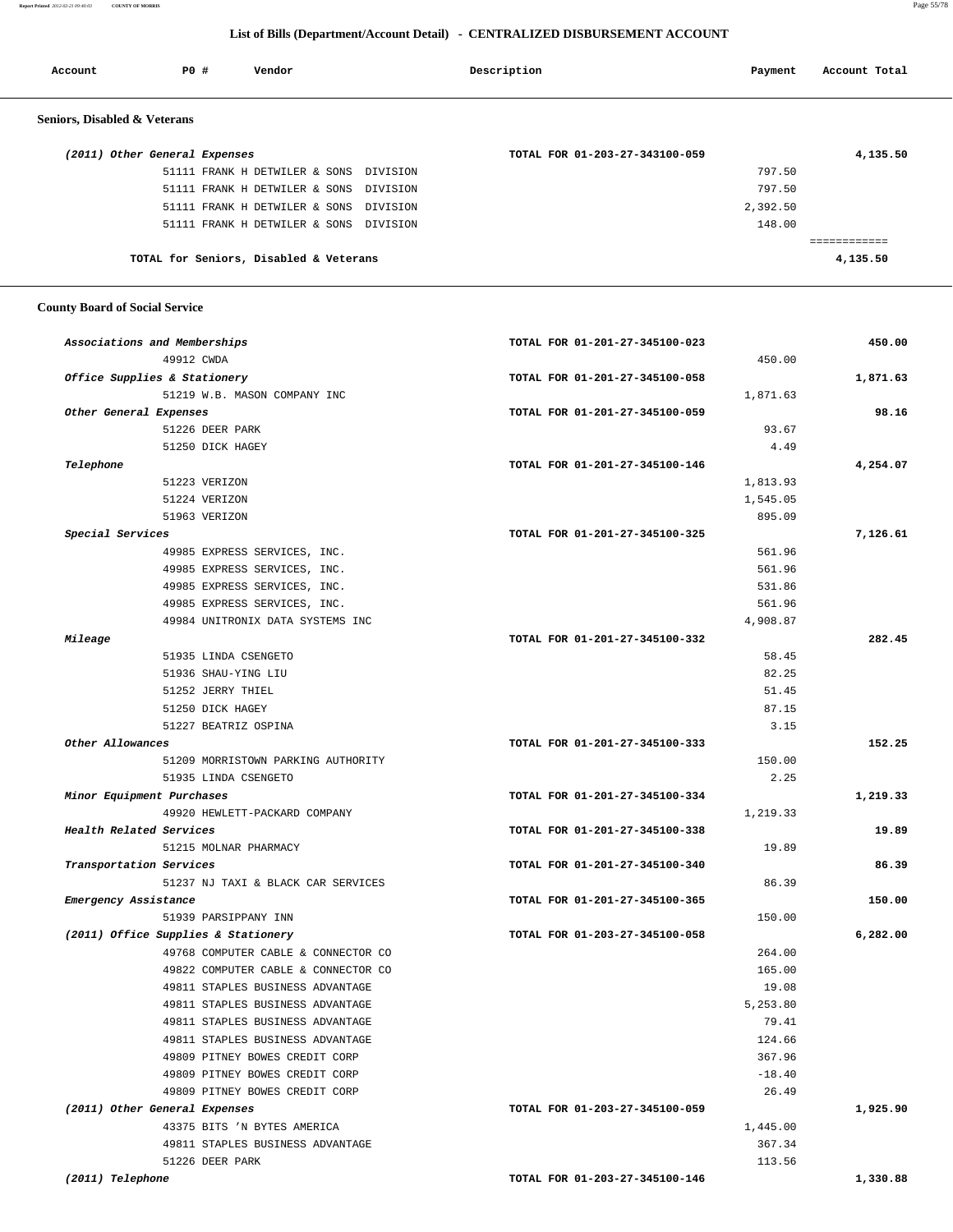**Report Printed** *2012-02-21 09:40:03* **COUNTY OF MORRIS** Page 56/78

# **List of Bills (Department/Account Detail) - CENTRALIZED DISBURSEMENT ACCOUNT**

| Account | P0 # | Vendor | Description | Payment | Account Total |
|---------|------|--------|-------------|---------|---------------|
|         |      |        |             |         |               |

# **County Board of Social Service**

| 52221 VERIZON                        | 1,330.88                       |           |
|--------------------------------------|--------------------------------|-----------|
| (2011) Office Machines - Rental      | TOTAL FOR 01-203-27-345100-164 | 8,776.86  |
| 49808 KYOCERA MITA AMERICA, INC.     | 1,410.60                       |           |
| 47286 KYOCERA MITA AMERICA, INC.     | 7,366.26                       |           |
| (2011) Office Machine- Repair        | TOTAL FOR 01-203-27-345100-166 | 5,574.52  |
| 49807 ATLANTIC TOMORROWS OFFICE      | 3,937.61                       |           |
| 49807 ATLANTIC TOMORROWS OFFICE      | 1,546.91                       |           |
| 49921 JOHNSTON COMMUNICATIONS        | 90.00                          |           |
| (2011) Special Services              | TOTAL FOR 01-203-27-345100-325 | 34,100.47 |
| 49983 EXPRESS SERVICES, INC.         | 682.38                         |           |
| 49983 EXPRESS SERVICES, INC.         | 2,087.28                       |           |
| 49983 EXPRESS SERVICES, INC.         | 622.17                         |           |
| 49983 EXPRESS SERVICES, INC.         | 1,966.86                       |           |
| 49983 EXPRESS SERVICES, INC.         | 682.38                         |           |
| 49983 EXPRESS SERVICES, INC.         | 1,911.67                       |           |
| 49769 EXPRESS SERVICES, INC.         | 441.54                         |           |
| 49769 EXPRESS SERVICES, INC.         | 692.42                         |           |
| 49769 EXPRESS SERVICES, INC.         | 687.40                         |           |
| 49769 EXPRESS SERVICES, INC.         | 662.31                         |           |
| 49769 EXPRESS SERVICES, INC.         | 602.10                         |           |
| 49769 EXPRESS SERVICES, INC.         | 561.96                         |           |
| 49914 UNITRONIX DATA SYSTEMS INC     | 22,500.00                      |           |
| (2011) Hospital Insurance Premiums   | TOTAL FOR 01-203-27-345100-329 | 7,090.58  |
| 51234 HORIZON BLUE CROSS BLUE SHIELD | 7,090.58                       |           |
| (2011) Unemployment Compensation     | TOTAL FOR 01-203-27-345100-331 | 13,268.09 |
| 49820 COUNTY OF MORRIS               | 13,268.09                      |           |
| (2011) Mileage                       | TOTAL FOR 01-203-27-345100-332 | 314.30    |
| 51208 MEAGAN QUINN                   | 39.20                          |           |
| 51211 SALVATORE CONTINI              | 28.70                          |           |
| 51251 MAIRA ROGERS                   | 47.60                          |           |
| 51227 BEATRIZ OSPINA                 | 26.95                          |           |
| 51228 JAMES MCDANIEL                 | 159.60                         |           |
| 51225 LAKSHMI BASKARAM               | 12.25                          |           |
| (2011) Other Allowances              | TOTAL FOR 01-203-27-345100-333 | 603.00    |
| 51221 ERICA JOHNSON                  | 36.00                          |           |
| 51206 KAITLYN HELLYER                | 144.00                         |           |
| 51207 HUONG LU                       | 36.00                          |           |
| 51220 MARTHA MINA                    | 36.00                          |           |
| 51208 MEAGAN QUINN                   | 45.00                          |           |
| 51212 OLGA MATOS                     | 36.00                          |           |
| 51211 SALVATORE CONTINI              | 36.00                          |           |
| 51262 DIENANE ETIENNE                | 36.00                          |           |
| 51251 MAIRA ROGERS                   | 36.00                          |           |
| 51227 BEATRIZ OSPINA                 | 36.00                          |           |
| 51228 JAMES MCDANIEL                 | 45.00                          |           |
| 51229 ANNA KRAUZE                    | 45.00                          |           |
| 51225 LAKSHMI BASKARAM               | 36.00                          |           |
| (2011) Health Related Services       | TOTAL FOR 01-203-27-345100-338 | 1,902.38  |
| 51214 GOODALE SURGICAL SUPPLY        | 9.99                           |           |
| 51215 MOLNAR PHARMACY                | 325.04                         |           |
| 51249 GOODALE SURGICAL SUPPLY        | 80.63                          |           |
| 51231 GOODALE SURGICAL SUPPLY        | 18.99                          |           |
| 51231 GOODALE SURGICAL SUPPLY        | 14.95                          |           |
| 51231 GOODALE SURGICAL SUPPLY        | 278.63                         |           |
| 51235 GOODALE SURGICAL SUPPLY        | 57.84                          |           |
| 51235 GOODALE SURGICAL SUPPLY        | 300.00                         |           |
| 51236 MOLNAR PHARMACY                | 211.78                         |           |
| 51233 MOLNAR PHARMACY                | 327.60                         |           |
| 51938 MOLNAR PHARMACY                | 22.98                          |           |
| 51938 MOLNAR PHARMACY                | 224.99                         |           |
|                                      |                                |           |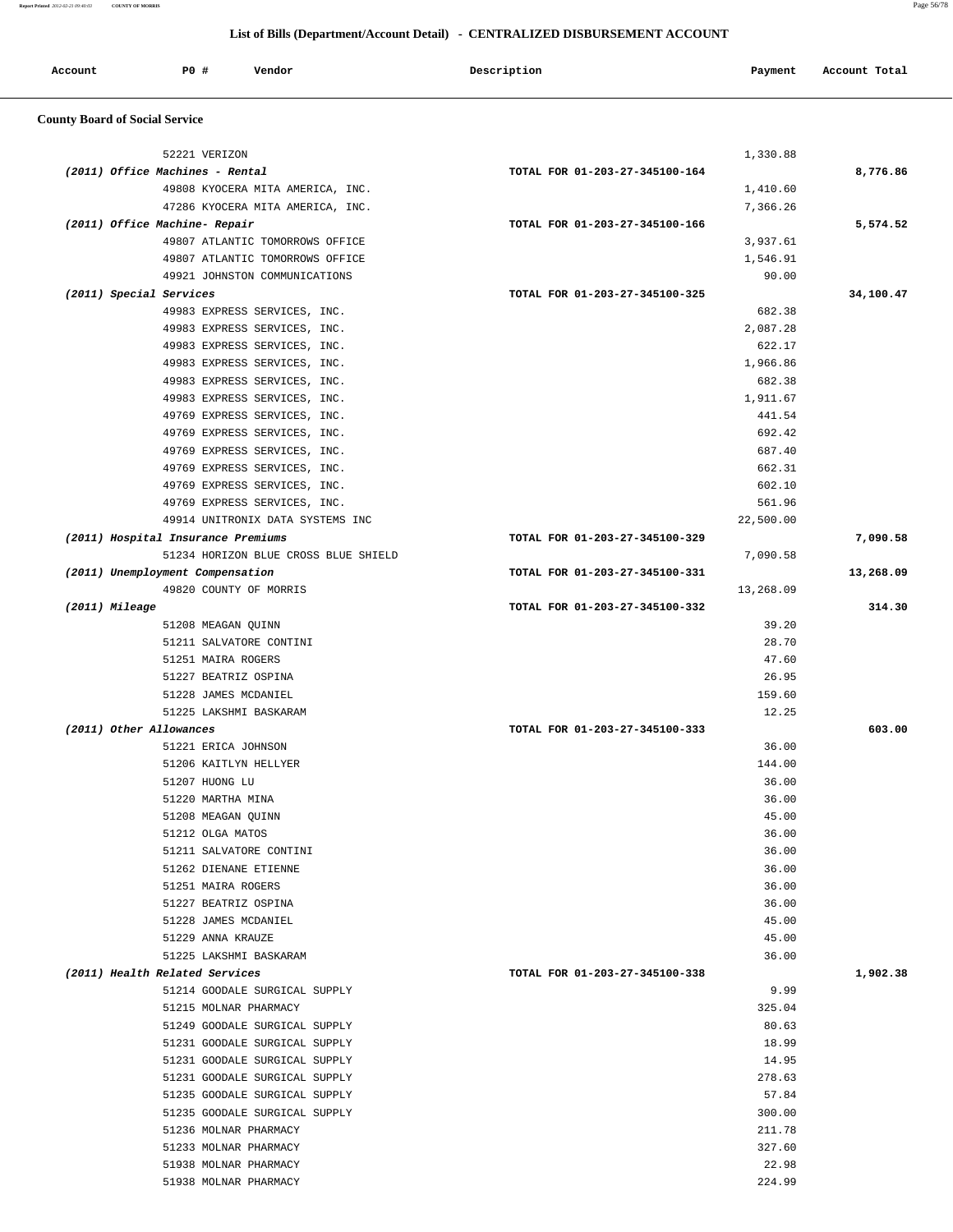**Report Printed** *2012-02-21 09:40:03* **COUNTY OF MORRIS** Page 57/78

# **List of Bills (Department/Account Detail) - CENTRALIZED DISBURSEMENT ACCOUNT**

|                                       | List of Dins (Department/Account Detail) • CENTRALIZED DISDORSENIENT ACCOUNT |                                    |                                |           |               |  |  |
|---------------------------------------|------------------------------------------------------------------------------|------------------------------------|--------------------------------|-----------|---------------|--|--|
| Account                               | PO#                                                                          | Vendor                             | Description                    | Payment   | Account Total |  |  |
| <b>County Board of Social Service</b> |                                                                              |                                    |                                |           |               |  |  |
|                                       | 51938 MOLNAR PHARMACY                                                        |                                    |                                | 28.96     |               |  |  |
|                                       | (2011) Transportation Services                                               |                                    | TOTAL FOR 01-203-27-345100-340 |           | 70.69         |  |  |
|                                       |                                                                              | 51216 NJ TAXI & BLACK CAR SERVICES |                                | 27.37     |               |  |  |
|                                       |                                                                              | 51216 NJ TAXI & BLACK CAR SERVICES |                                | 43.32     |               |  |  |
|                                       | (2011) Paternity Expenses                                                    |                                    | TOTAL FOR 01-203-27-345100-351 |           | 292.50        |  |  |
|                                       |                                                                              | 49770 LABCORP OF AMERICA HOLDINGS  |                                | 292.50    |               |  |  |
| (2011) FAMIS and ACSES                |                                                                              |                                    | TOTAL FOR 01-203-27-345100-354 |           | 28,549.15     |  |  |
|                                       | 49913 TREASURER. ST OF NJ                                                    |                                    |                                | 28,549.15 |               |  |  |
|                                       | (2011) Emergency Assistance                                                  |                                    | TOTAL FOR 01-203-27-345100-365 |           | 4,995.00      |  |  |
|                                       | 51217 PARSIPPANY INN                                                         |                                    |                                | 150.00    |               |  |  |
|                                       | 51232 PARSIPPANY INN                                                         |                                    |                                | 180.00    |               |  |  |
|                                       | 51232 PARSIPPANY INN                                                         |                                    |                                | 60.00     |               |  |  |

 51232 PARSIPPANY INN 180.00 51232 PARSIPPANY INN 2,250.00 51232 PARSIPPANY INN 1,575.00 51232 PARSIPPANY INN 600.00

============

**TOTAL for County Board of Social Service 130,787.10**

 **MV:Administration** 

| Outside Salaries & Wages     |                             | TOTAL FOR 01-201-27-350100-016 |           | 37,743.73  |
|------------------------------|-----------------------------|--------------------------------|-----------|------------|
|                              | 51872 TELESEARCH INC        |                                | 2,405.00  |            |
|                              | 51874 TELESEARCH INC        |                                | 1,616.16  |            |
|                              | 52173 BARKEL FLEMMING       |                                | 1,785.56  |            |
|                              | 52175 CHARLES NADARAJAH     |                                | 1,400.00  |            |
|                              | 52177 CHRISNADINE FRANCOIS  |                                | 2,240.00  |            |
|                              | 52178 DANILO LAPID          |                                | 1,678.95  |            |
|                              | 52179 EDITHA MARQUEZ        |                                | 1,680.00  |            |
|                              | 52180 EVELYN TOLENTINO      |                                | 883.05    |            |
|                              | 52148 GEORGINA GRAY-HORSLEY |                                | 224.00    |            |
|                              | 52149 ILLIENE CHARLES, RN   |                                | 840.00    |            |
|                              | 52150 JEDDIE A GARCIA       |                                | 840.00    |            |
|                              | 52151 JESSY CHERIAN         |                                | 278.25    |            |
|                              | 52152 JESSY JACOB           |                                | 630.00    |            |
|                              | 52153 JOYCE REED            |                                | 2,608.76  |            |
|                              | 52155 LISA RUCK             |                                | 1,769.60  |            |
|                              | 52157 LOREEN RAFISURA       |                                | 831.95    |            |
|                              | 52158 LOUISE R. MACCHIA     |                                | 2,520.00  |            |
|                              | 52159 MA. LIZA IMPERIAL     |                                | 2,537.50  |            |
|                              | 52160 MADUKWE IMO IBOKO, RN |                                | 2, 217.25 |            |
|                              | 52182 MARIA CAMPOS          |                                | 280.00    |            |
|                              | 52183 MARTHA YAGHI          |                                | 1,400.00  |            |
|                              | 52184 MARY JANE M. ARCINAS  |                                | 559.30    |            |
|                              | 52185 MELOJANE CELESTINO    |                                | 1,120.00  |            |
|                              | 52186 NICASIA SANTOS        |                                | 2,038.40  |            |
|                              | 52187 ROSE DUMAPIT          |                                | 2,520.00  |            |
|                              | 52188 VIVIAN BLANDURA       |                                | 840.00    |            |
| Consultation Fee             |                             | TOTAL FOR 01-201-27-350100-035 |           | 130,410.72 |
|                              | 51839 PREMIER HEALTHCARE    |                                | 65,205.36 |            |
|                              | 51840 PREMIER HEALTHCARE    |                                | 65,205.36 |            |
| Employee Recognition Program |                             | TOTAL FOR 01-201-27-350100-041 |           | 176.47     |
|                              | 51833 KAREN HOGAN           |                                | 176.47    |            |
| Postage & Metered Mail       |                             | TOTAL FOR 01-201-27-350100-068 |           | 25.71      |
|                              | 51825 FEDEX                 |                                | 25.71     |            |
| Gas Purchases                |                             | TOTAL FOR 01-201-27-350100-140 |           | 1,396.49   |
|                              | 51748 ALLIED OIL            |                                | 1,396.49  |            |
| Telephone                    |                             | TOTAL FOR 01-201-27-350100-146 |           | 27.17      |
|                              | 51875 VERIZON               |                                | 27.17     |            |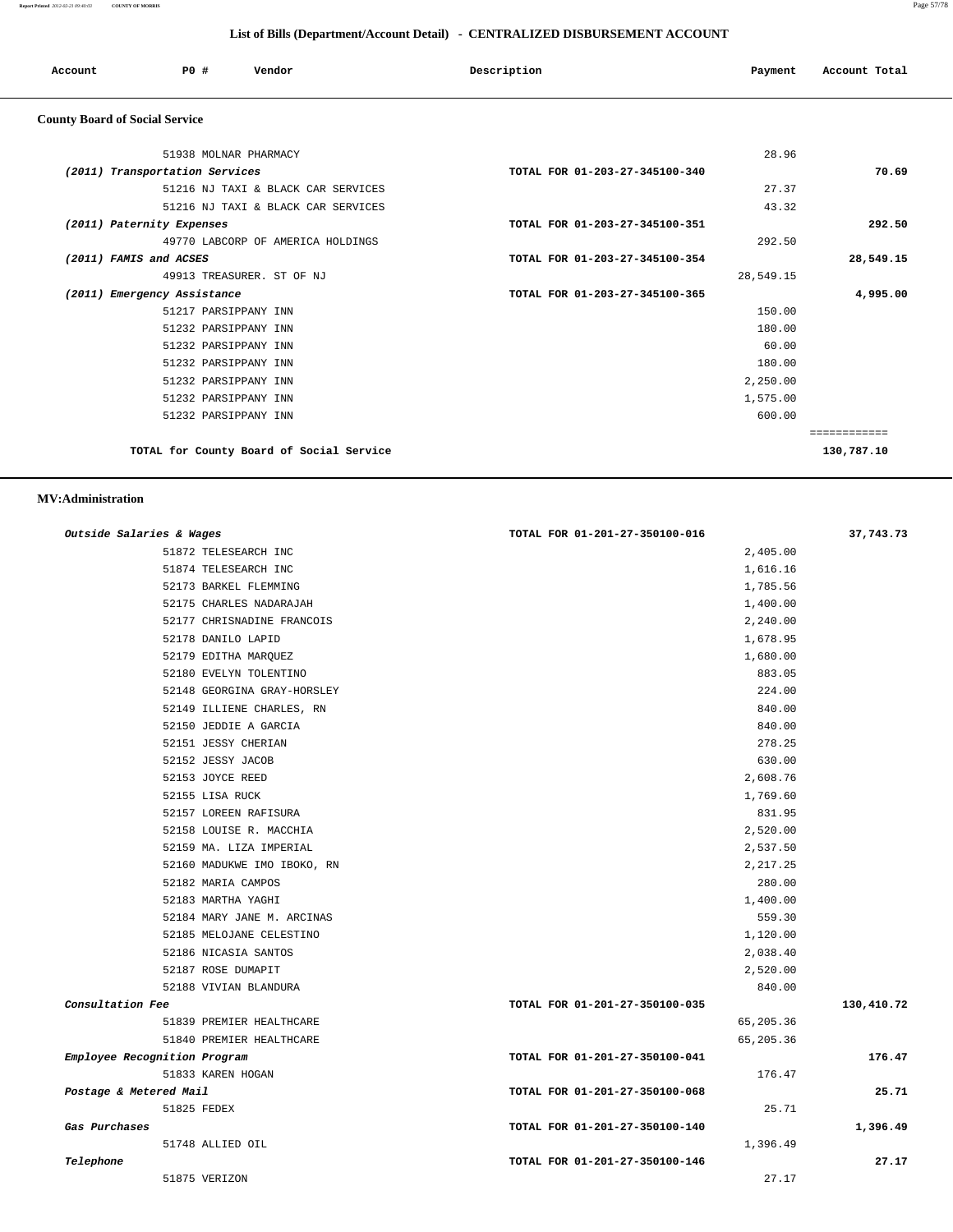**Report Printed** *2012-02-21 09:40:03* **COUNTY OF MORRIS** Page 58/78

#### **List of Bills (Department/Account Detail) - CENTRALIZED DISBURSEMENT ACCOUNT**

| Account                  | PO#                             | Vendor                        | Description                    | Payment  | Account Total |
|--------------------------|---------------------------------|-------------------------------|--------------------------------|----------|---------------|
| <b>MV:Administration</b> |                                 |                               |                                |          |               |
|                          | (2011) Outside Salaries & Wages |                               | TOTAL FOR 01-203-27-350100-016 |          | 6,677.14      |
|                          |                                 | 52037 BARON HR HEALTHCARE LLC |                                | 6,677.14 |               |
| (2011) Telephone         |                                 |                               | TOTAL FOR 01-203-27-350100-146 |          | 4,321.02      |
|                          | 52221 VERIZON                   |                               |                                | 4,321.02 |               |
|                          |                                 |                               |                                |          | ============  |
|                          | TOTAL for MV:Administration     |                               |                                |          | 180,778.45    |

#### **MV:Building Services**

| Equipment Service Agreements         | TOTAL FOR 01-201-27-350110-044 | 2,150.00     |
|--------------------------------------|--------------------------------|--------------|
| 51869 SCHINDLER ELEVATOR CORPORATION |                                | 2,150.00     |
| Electricity                          | TOTAL FOR 01-201-27-350110-137 | 41,324.54    |
| 51830 JERSEY CENTRAL POWER & LIGHT   |                                | 41,324.54    |
| Natural Gas                          | TOTAL FOR 01-201-27-350110-141 | 63,131.58    |
| 51854 PSE&G CO                       |                                | 1,455.40     |
| 51866 PSE&G CO                       |                                | 19,029.90    |
| 51880 WOODRUFF ENERGY                |                                | 3,271.84     |
| 51880 WOODRUFF ENERGY                |                                | 39, 374.44   |
| Rubbish & Trash Removal              | TOTAL FOR 01-201-27-350110-143 | 8,434.83     |
| 51878 WASTE MANAGEMENT OF NEW JERSEY |                                | 8,434.83     |
| Furniture & Fixtures                 | TOTAL FOR 01-201-27-350110-162 | 626.84       |
| 52054 DREW LUTTON                    |                                | 532.86       |
| 52054 DREW LUTTON                    |                                | 93.98        |
| Chemicals & Sprays                   | TOTAL FOR 01-201-27-350110-225 | 591.45       |
| 51835 PENN-JERSEY PAPER CO.          |                                | 591.45       |
| Janitorial Supplies                  | TOTAL FOR 01-201-27-350110-252 | 4,865.99     |
| 51835 PENN-JERSEY PAPER CO.          |                                | 4,865.99     |
| Machinery Repairs & Parts            | TOTAL FOR 01-201-27-350110-262 | 300.00       |
| 51869 SCHINDLER ELEVATOR CORPORATION |                                | 300.00       |
| (2011) Contracted Services           | TOTAL FOR 01-203-27-350110-036 | 890.00       |
| 51877 VIKING TERMITE & PEST          |                                | 395.00       |
| 51877 VIKING TERMITE & PEST          |                                | 495.00       |
| (2011) Electricity                   | TOTAL FOR 01-203-27-350110-137 | 3,113.86     |
| 51819 AES-NJ COGEN CO INC            |                                | 3, 113, 86   |
| (2011) Natural Gas                   | TOTAL FOR 01-203-27-350110-141 | 25,956.12    |
| 51881 WOODRUFF ENERGY                |                                | 25,956.12    |
| $(2011)$ Water                       | TOTAL FOR 01-203-27-350110-147 | 5,281.91     |
| 51871 SOUTHEAST MORRIS COUNTY        |                                | 5,281.91     |
| (2011) Janitorial Supplies           | TOTAL FOR 01-203-27-350110-252 | 116.85       |
| 47380 EMERALD PROFESSIONAL           |                                | 97.90        |
| 47380 EMERALD PROFESSIONAL           |                                | 18.95        |
|                                      |                                | ============ |
| TOTAL for MV: Building Services      |                                | 156,783.97   |

# **MV:Dietary**

| Machinery Repairs & Parts        | TOTAL FOR 01-201-27-350115-262 | 127.86     |
|----------------------------------|--------------------------------|------------|
| 51826 ACME AMERICAN REPAIRS INC. |                                | 127.86     |
| (2011) Contracted Services       | TOTAL FOR 01-203-27-350115-036 | 345,513.29 |
| 52016 SODEXO, INC & AFFILIATES   | 210,175.70                     |            |
| 52016 SODEXO, INC & AFFILIATES   | 135, 337.59                    |            |
|                                  |                                |            |
| TOTAL for MV:Dietary             |                                | 345,641.15 |

#### **MV:Laundry**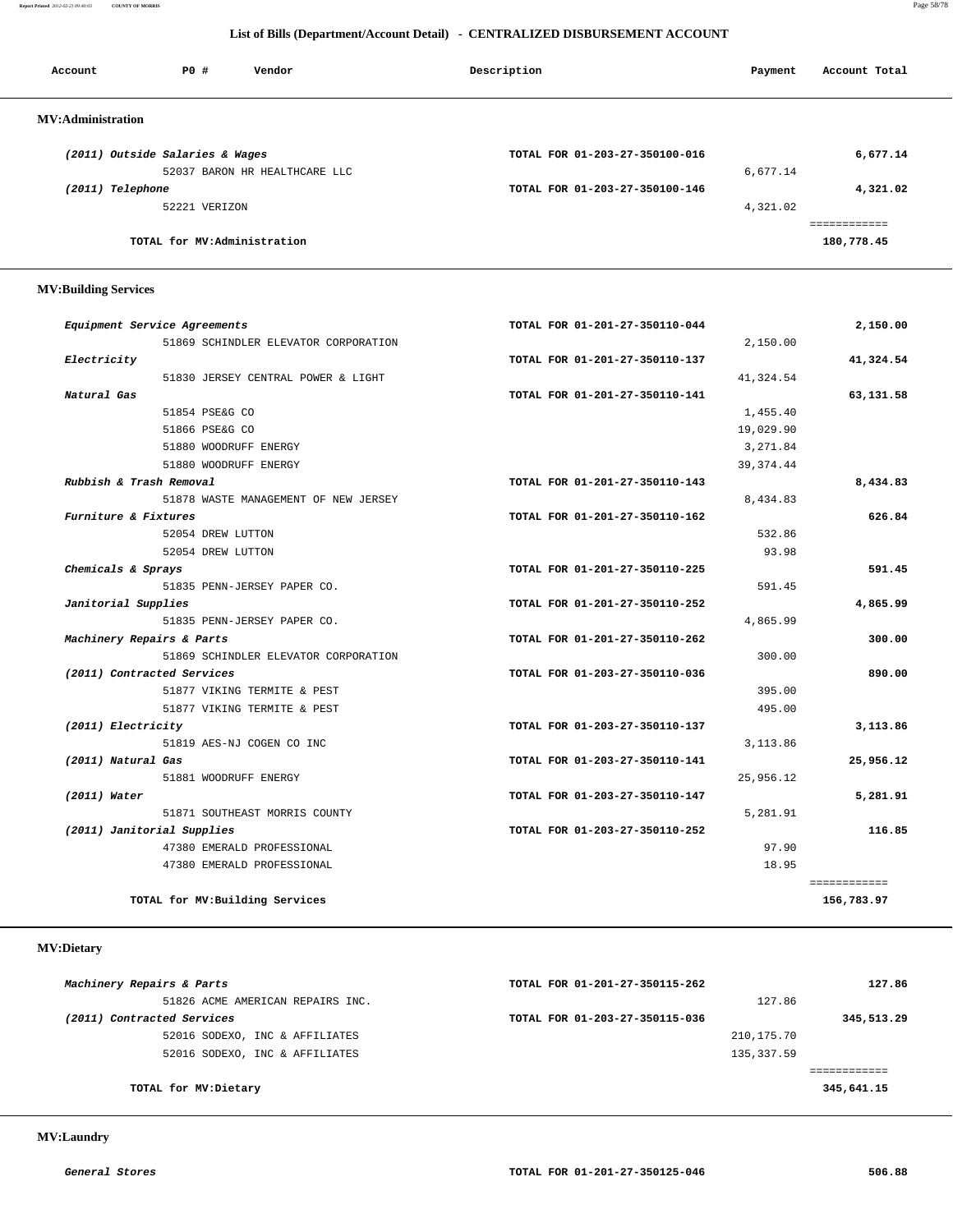**Report Printed** *2012-02-21 09:40:03* **COUNTY OF MORRIS** Page 59/78

#### **List of Bills (Department/Account Detail) - CENTRALIZED DISBURSEMENT ACCOUNT**

| Account           | PO#                   | Vendor                              | Description | Payment | Account Total |
|-------------------|-----------------------|-------------------------------------|-------------|---------|---------------|
| <b>MV:Laundry</b> |                       |                                     |             |         |               |
|                   |                       | 51829 GULF SOUTH MEDICAL SUPPLY INC |             | 512.37  |               |
|                   |                       | 51829 GULF SOUTH MEDICAL SUPPLY INC |             | $-5.49$ |               |
|                   |                       |                                     |             |         |               |
|                   | TOTAL for MV: Laundry |                                     |             |         | 506.88        |

#### **MV:Nursing**

| Contracted Services |                                  | TOTAL FOR 01-201-27-350130-036 | 21,105.00    |
|---------------------|----------------------------------|--------------------------------|--------------|
|                     | 51839 PREMIER HEALTHCARE         | 9,625.00                       |              |
|                     | 51840 PREMIER HEALTHCARE         | 9,625.00                       |              |
|                     | 52034 JAMES H WOLF               | 1,855.00                       |              |
| General Stores      |                                  | TOTAL FOR 01-201-27-350130-046 | 11,722.91    |
|                     | 51823 DERMA RITE INDUSTRIES LLC  | 998.00                         |              |
|                     | 51824 EMERALD PROFESSIONAL       | 5,510.00                       |              |
|                     | 51831 JML MEDICAL INC.           | 25.30                          |              |
|                     | 51831 JML MEDICAL INC.           | 3,975.21                       |              |
|                     | 51831 JML MEDICAL INC.           | $-876.60$                      |              |
|                     | 51831 JML MEDICAL INC.           | 38.00                          |              |
|                     | 51835 PENN-JERSEY PAPER CO.      | 361.00                         |              |
|                     | 51867 READY SUPPLY               | 1,692.00                       |              |
| Nursing             |                                  | TOTAL FOR 01-201-27-350130-191 | 90.00        |
|                     | 51868 SANDRA CAESAR              | 30.00                          |              |
|                     | 51834 MONICA A JOINTE            | 30.00                          |              |
|                     | 51870 SHIRLEY M CAMPBELL         | 30.00                          |              |
| (2011) Medical      |                                  | TOTAL FOR 01-203-27-350130-189 | 1,028.40     |
|                     | 48298 AHS HOSPITAL CORP MMH      | 128.40                         |              |
|                     | 48298 AHS HOSPITAL CORP MMH      | 900.00                         |              |
|                     | (2011) Transportation Services   | TOTAL FOR 01-203-27-350130-340 | 256.00       |
|                     | 51820 ANI MEDICAL TRANSPORT INC. | 170.00                         |              |
|                     | 51820 ANI MEDICAL TRANSPORT INC. | 86.00                          |              |
|                     |                                  |                                | ============ |
|                     | TOTAL for MV: Nursing            |                                | 34,202.31    |

#### **MV:Recreation/Volunteer Svc**

| Contracted Services       |                                        | TOTAL FOR 01-201-27-350135-036 |          | 5,503.33 |
|---------------------------|----------------------------------------|--------------------------------|----------|----------|
|                           | 51822 CLASSIC HAIR CARE                |                                | 5,503.33 |          |
| Patient Activities        |                                        | TOTAL FOR 01-201-27-350135-194 |          | 524.95   |
|                           | 51833 KAREN HOGAN                      |                                | 24.95    |          |
|                           | 51827 ARTISTIC AQUARIA INC             |                                | 500.00   |          |
| (2011) Patient Activities |                                        | TOTAL FOR 01-203-27-350135-194 |          | 50.00    |
|                           | 51821 ARTS! BY THE PEOPLE INC.         |                                | 50.00    |          |
|                           |                                        |                                |          |          |
|                           | TOTAL for MV: Recreation/Volunteer Svc |                                |          | 6,078.28 |

#### **MV:Rehabilitation**

| Contracted Services                 | TOTAL FOR 01-201-27-350140-036 | 52,726.12  |
|-------------------------------------|--------------------------------|------------|
| 51851 ENDURACARE THERAPY MGMT., INC | 52,726.12                      |            |
| Patient Activities                  | TOTAL FOR 01-201-27-350140-194 | 35,168.68  |
| 51851 ENDURACARE THERAPY MGMT., INC | 35,168.68                      |            |
| Rehab Therapy                       | TOTAL FOR 01-201-27-350140-199 | 16,682.09  |
| 51851 ENDURACARE THERAPY MGMT., INC | 16,682.09                      |            |
|                                     |                                |            |
| TOTAL for MV:Rehabilitation         |                                | 104,576.89 |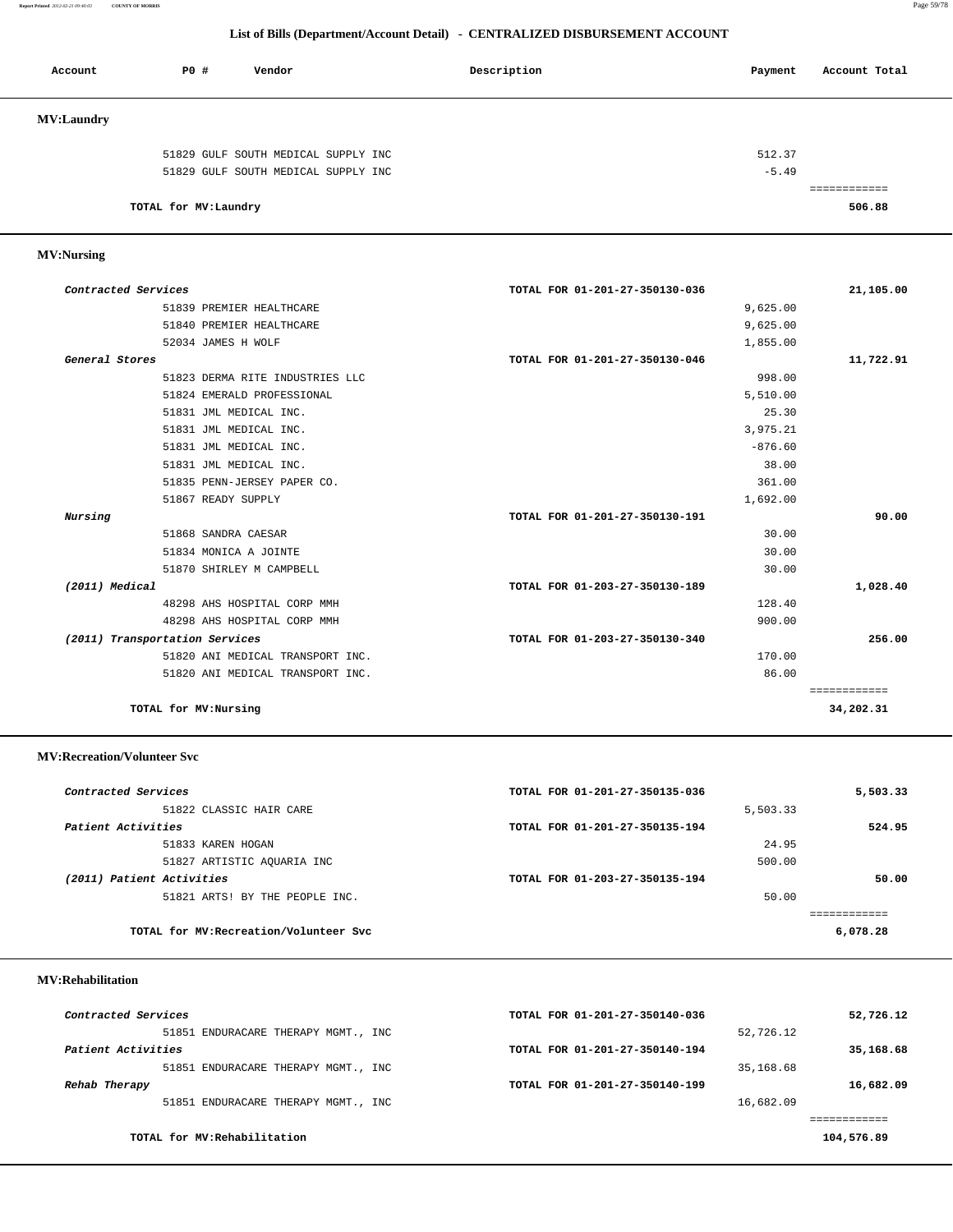**Report Printed** *2012-02-21 09:40:03* **COUNTY OF MORRIS** Page 60/78

#### **List of Bills (Department/Account Detail) - CENTRALIZED DISBURSEMENT ACCOUNT**

| Account                               | P0 #                                           | Vendor                                                         | Description                                                      | Payment          | Account Total                |
|---------------------------------------|------------------------------------------------|----------------------------------------------------------------|------------------------------------------------------------------|------------------|------------------------------|
| <b>Assistance Dep Child:Local Shr</b> |                                                |                                                                |                                                                  |                  |                              |
|                                       | Assistance Dep Child: Local Shr Program E      | 51971 OFFICE OF TEMPORARY ASSISTANCE                           | TOTAL FOR 01-201-27-354100-091                                   | 10,000.00        | 10,000.00                    |
|                                       |                                                | TOTAL for Assistance Dep Child:Local Shr                       |                                                                  |                  | ============<br>10,000.00    |
| <b>Assistance SSI Income Recipien</b> |                                                |                                                                |                                                                  |                  |                              |
|                                       | Assistance SSI Income Recipien Expenditu       | 51972 OFFICE OF TEMPORARY ASSISTANCE                           | TOTAL FOR 01-201-27-355100-090                                   | 39,000.00        | 39,000.00<br>============    |
|                                       |                                                | TOTAL for Assistance SSI Income Recipien                       |                                                                  |                  | 39,000.00                    |
| <b>County Adjuster</b>                |                                                |                                                                |                                                                  |                  |                              |
| Travel Expense                        | Associations and Memberships                   | 49745 NJ STATE ASSOC OF CTY ADJUSTER                           | TOTAL FOR 01-201-27-357100-023<br>TOTAL FOR 01-201-27-357100-082 | 75.00            | 75.00<br>20.00               |
|                                       | 49745 NJ STATE ASSOC OF CTY ADJUSTER           | 20.00                                                          | ============                                                     |                  |                              |
|                                       | TOTAL for County Adjuster                      |                                                                |                                                                  |                  | 95.00                        |
| <b>Dental Clinic</b>                  |                                                |                                                                |                                                                  |                  |                              |
|                                       | Dental Clinic Other Administrative Suppl       | 51928 CHARMOY DMD PA, ROBERT A.<br>51929 LEONARD LAWRENCE DMD  | TOTAL FOR 01-201-27-365100-095                                   | 120.00<br>180.00 | 300.00<br>============       |
|                                       | TOTAL for Dental Clinic                        |                                                                |                                                                  |                  | 300.00                       |
| <b>Morris Cty Park Commission</b>     |                                                |                                                                |                                                                  |                  |                              |
|                                       | <i>Morris Cty Park Commission Expenditures</i> | 52522 MORRIS COUNTY PARK COMMISSION                            | TOTAL FOR 01-201-28-370100-090                                   | 2,279,167.00     | 2,279,167.00<br>============ |
|                                       |                                                | TOTAL for Morris Cty Park Commission                           |                                                                  |                  | 2,279,167.00                 |
| <b>County Library</b>                 |                                                |                                                                |                                                                  |                  |                              |
| Books & Periodicals                   |                                                | 51664 INGRAM LIBRARY SERVICES<br>51664 INGRAM LIBRARY SERVICES | TOTAL FOR 01-201-29-390100-028                                   | 9.08<br>147.93   | 4,022.30                     |

| 9.08   | 51664 INGRAM LIBRARY SERVICES |  |
|--------|-------------------------------|--|
| 147.93 | 51664 INGRAM LIBRARY SERVICES |  |
| 10.90  | 51664 INGRAM LIBRARY SERVICES |  |
| 115.54 | 51664 INGRAM LIBRARY SERVICES |  |
| 651.31 | 51637 INGRAM LIBRARY SERVICES |  |
| 11.39  | 51637 INGRAM LIBRARY SERVICES |  |
| 69.74  | 51637 INGRAM LIBRARY SERVICES |  |
| 766.63 | 51637 INGRAM LIBRARY SERVICES |  |
| 16.29  | 51637 INGRAM LIBRARY SERVICES |  |
| 94.95  | 51637 INGRAM LIBRARY SERVICES |  |
| 17.52  | 51637 INGRAM LIBRARY SERVICES |  |
| 13.80  | 51637 INGRAM LIBRARY SERVICES |  |
| 803.83 | 51637 INGRAM LIBRARY SERVICES |  |
| 44.96  | 51636 INGRAM LIBRARY SERVICES |  |
| 15.57  | 51636 INGRAM LIBRARY SERVICES |  |
| 16.77  | 51636 INGRAM LIBRARY SERVICES |  |
| 230.60 | 51636 INGRAM LIBRARY SERVICES |  |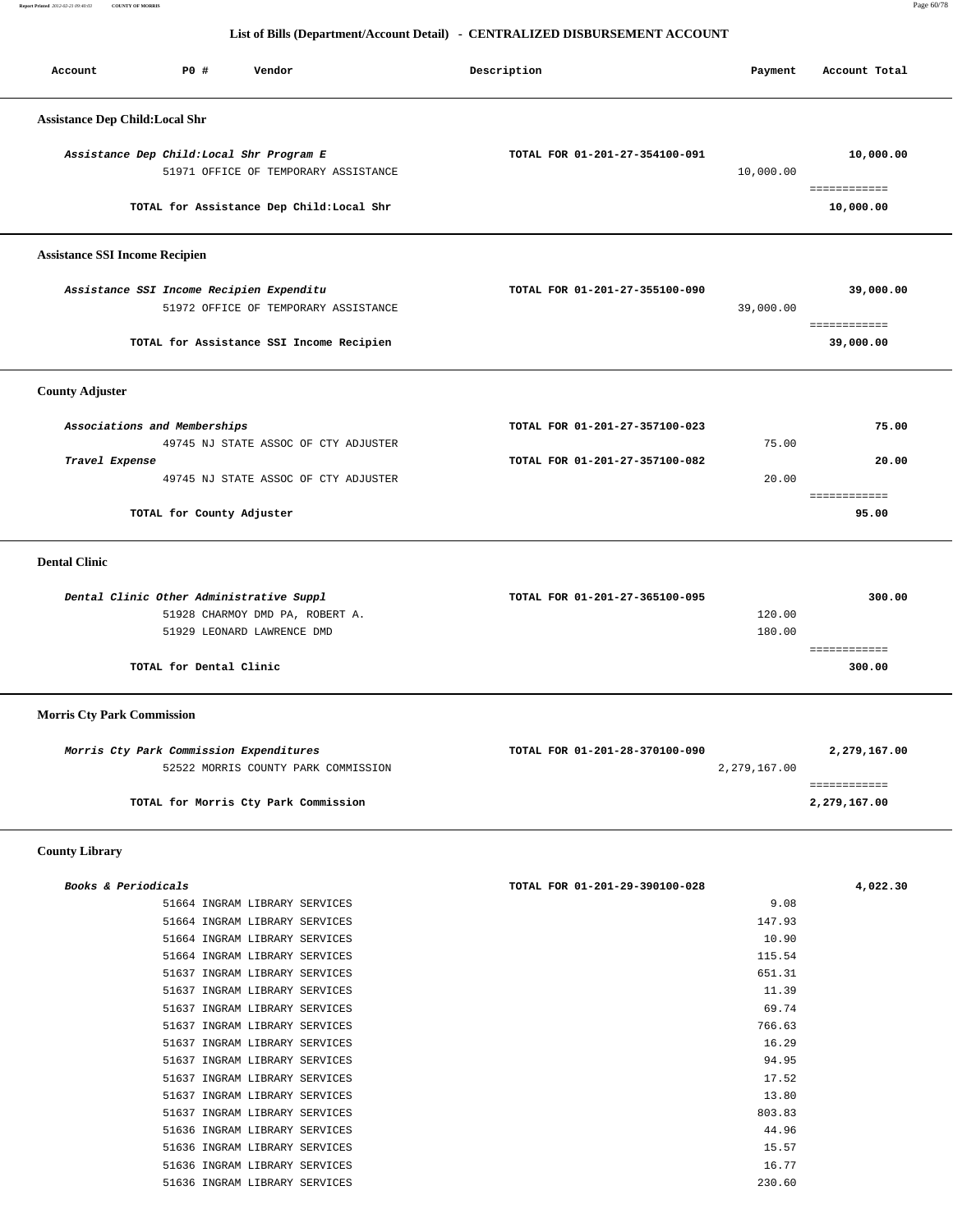**Report Printed** *2012-02-21 09:40:03* **COUNTY OF MORRIS** Page 61/78

#### **List of Bills (Department/Account Detail) - CENTRALIZED DISBURSEMENT ACCOUNT**

| Account                       | PO# | Vendor                            | Description | Payment                        | Account Total |
|-------------------------------|-----|-----------------------------------|-------------|--------------------------------|---------------|
| <b>County Library</b>         |     |                                   |             |                                |               |
|                               |     | 51636 INGRAM LIBRARY SERVICES     |             | 9.71                           |               |
|                               |     | 51636 INGRAM LIBRARY SERVICES     |             | 52.31                          |               |
|                               |     | 51636 INGRAM LIBRARY SERVICES     |             | 867.94                         |               |
|                               |     | 51636 INGRAM LIBRARY SERVICES     |             | 5.19                           |               |
|                               |     | 51636 INGRAM LIBRARY SERVICES     |             | 7.49                           |               |
|                               |     | 51636 INGRAM LIBRARY SERVICES     |             | 42.85                          |               |
| (2011) Books & Periodicals    |     |                                   |             | TOTAL FOR 01-203-29-390100-028 | 14,205.86     |
|                               |     | 49621 CCH INC                     |             | 66.00                          |               |
|                               |     | 49621 CCH INC                     |             | 100.16                         |               |
|                               |     | 49622 EBSCO SUBSCRIPTION SERVICES |             | 1,930.00                       |               |
|                               |     | 49622 EBSCO SUBSCRIPTION SERVICES |             | 29.58                          |               |
|                               |     | 44326 GANN LAW BOOKS              |             | 127.00                         |               |
|                               |     | 44326 GANN LAW BOOKS              |             | 105.00                         |               |
|                               |     | 51513 INGRAM LIBRARY SERVICES     |             | 7.77                           |               |
|                               |     | 51513 INGRAM LIBRARY SERVICES     |             | 102.93                         |               |
|                               |     | 51513 INGRAM LIBRARY SERVICES     |             | 9.00                           |               |
|                               |     | 51513 INGRAM LIBRARY SERVICES     |             | 31.90                          |               |
|                               |     | 49624 LEXIS NEXIS                 |             | 174.00                         |               |
|                               |     | 49627 NEW JERSEY LAW JOURNAL      |             | 135.50                         |               |
|                               |     | 49627 NEW JERSEY LAW JOURNAL      |             | 177.95                         |               |
|                               |     | 48501 NEW JERSEY LAW JOURNAL      |             | 57.95                          |               |
|                               |     | 49628 PROQUEST LLC                |             | 3,558.00                       |               |
|                               |     | 50911 REGENT BOOK CO              |             | 13.67                          |               |
|                               |     | 49631 STANDARD & POOR'S           |             | 6,464.01                       |               |
|                               |     | 49630 SHEET MUSIC PLUS            |             | 38.49                          |               |
|                               |     | 50910 SHEET MUSIC PLUS            |             | 32.95                          |               |
|                               |     | 49633 WEST PAYMENT CENTER         |             | 795.00                         |               |
|                               |     | 49634 WORLD BOOK EDUCATIONAL PROD |             | 249.00                         |               |
| (2011) Printing               |     |                                   |             | TOTAL FOR 01-203-29-390100-069 | 140.27        |
|                               |     | 50907 ATLANTIC TOMORROWS OFFICE   |             | 58.17                          |               |
|                               |     | 50907 ATLANTIC TOMORROWS OFFICE   |             | 82.10                          |               |
| (2011) Video & Film Materials |     |                                   |             | TOTAL FOR 01-203-29-390100-083 | 1,725.75      |
|                               |     | 50912 MIDWEST TAPE LLC            |             | 921.77                         |               |
|                               |     | 50912 MIDWEST TAPE LLC            |             | 12.79                          |               |
|                               |     | 50912 MIDWEST TAPE LLC            |             | 441.32                         |               |
|                               |     | 50912 MIDWEST TAPE LLC            |             | 349.87                         |               |
| (2011) Other Outside Services |     |                                   |             | TOTAL FOR 01-203-29-390100-084 | 139.65        |
|                               |     | 50904 GTI INTERNET                |             | 139.65                         |               |
|                               |     |                                   |             |                                | ============  |
|                               |     | TOTAL for County Library          |             |                                | 20,233.83     |
|                               |     |                                   |             |                                |               |

#### **County Superintendent of Schoo**

| (2011) Furniture & Fixtures              | TOTAL FOR 01-203-29-392100-162 | 35.21    |
|------------------------------------------|--------------------------------|----------|
| 50232 ATLANTIC TOMORROWS OFFICE          | 35.21                          |          |
| (2011) Office Machines - Rental          | TOTAL FOR 01-203-29-392100-164 | 1,884.36 |
| 46604 KYOCERA MITA AMERICA, INC.         | 1,884.36                       |          |
|                                          |                                |          |
| TOTAL for County Superintendent of Schoo |                                | 1,919.57 |

#### **Contribution to County College**

| <i>Expenditures</i>                      | TOTAL FOR 01-201-29-395100-090 | 568,256.75 |
|------------------------------------------|--------------------------------|------------|
| 51932 COUNTY COLLEGE OF MORRIS           | 568,256.75                     |            |
|                                          |                                |            |
| TOTAL for Contribution to County College |                                | 568,256.75 |
|                                          |                                |            |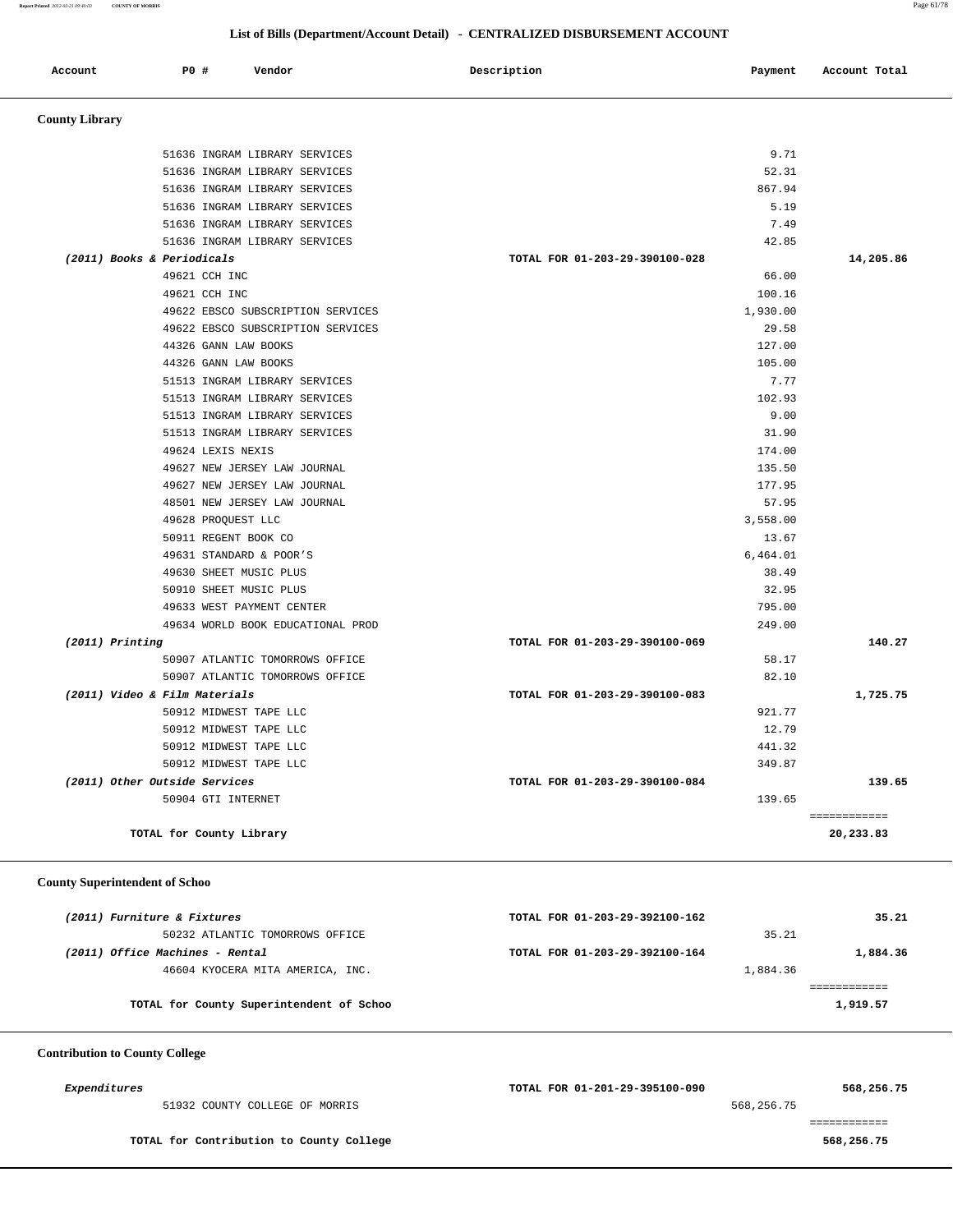#### **Report Printed** *2012-02-21 09:40:03* **COUNTY OF MORRIS** Page 62/78

#### **List of Bills (Department/Account Detail) - CENTRALIZED DISBURSEMENT ACCOUNT**

| Account                          | PO#                                  | Vendor                              | Description                    | Payment | Account Total |
|----------------------------------|--------------------------------------|-------------------------------------|--------------------------------|---------|---------------|
|                                  |                                      |                                     |                                |         |               |
| <b>Rutgers Extension Service</b> |                                      |                                     |                                |         |               |
|                                  | Other Administrative Supplies        |                                     | TOTAL FOR 01-201-29-396100-095 |         | 21.81         |
|                                  | 51121 DEER PARK                      |                                     |                                | 21.81   |               |
| $(2011)$ Printing                |                                      |                                     | TOTAL FOR 01-203-29-396100-069 |         | 629.34        |
|                                  |                                      | 50344 ATLANTIC TOMORROWS OFFICE     |                                | 629.34  |               |
|                                  | (2011) Other Administrative Supplies |                                     | TOTAL FOR 01-203-29-396100-095 |         | 135.96        |
|                                  |                                      | 51004 W.B. MASON COMPANY INC        |                                | 135.96  |               |
|                                  |                                      |                                     |                                |         |               |
|                                  |                                      | TOTAL for Rutgers Extension Service |                                |         | 787.11        |
|                                  |                                      |                                     |                                |         |               |
|                                  |                                      |                                     |                                |         |               |

# **Fire and Police Academy**

| Office Machines - Rental            | TOTAL FOR 01-201-29-407100-164 | 851.97   |
|-------------------------------------|--------------------------------|----------|
| 50278 KYOCERA MITA AMERICA INC      | 851.97                         |          |
| (2011) Equipment Service Agreements | TOTAL FOR 01-203-29-407100-044 | 510.00   |
| 49668 SCANTRON<br>CORPORATION       | 510.00                         |          |
| (2011) Other General Expenses       | TOTAL FOR 01-203-29-407100-059 | 187.50   |
| 50284 ATLANTIC TRAINING CENTER      | 187.50                         |          |
| (2011) Rubbish & Trash Removal      | TOTAL FOR 01-203-29-407100-143 | 232.18   |
| 50406 M.C. MUNICIPAL UTILITIES      | 232.18                         |          |
|                                     |                                |          |
| TOTAL for Fire and Police Academy   |                                | 1,781.65 |

# **Utilities**

| Diesel Fuel   |                                    | TOTAL FOR 01-201-31-430100-136 | 27,251.24 |
|---------------|------------------------------------|--------------------------------|-----------|
|               | 51001 NATIONAL FUEL OIL INC.       | 14,308.23                      |           |
|               | 51001 NATIONAL FUEL OIL INC.       | 12,943.01                      |           |
| Electricity   |                                    | TOTAL FOR 01-201-31-430100-137 | 56,473.69 |
|               | 51108 JERSEY CENTRAL POWER & LIGHT | 83.30                          |           |
|               | 50961 JERSEY CENTRAL POWER & LIGHT | 15.35                          |           |
|               | 51109 JERSEY CENTRAL POWER & LIGHT | 860.06                         |           |
|               | 51806 JERSEY CENTRAL POWER & LIGHT | 51,163.00                      |           |
|               | 52035 BOROUGH OF BUTLER            | 98.86                          |           |
|               | 52035 BOROUGH OF BUTLER            | 126.85                         |           |
|               | 52035 BOROUGH OF BUTLER            | 159.47                         |           |
|               | 52043 JERSEY CENTRAL POWER & LIGHT | 39.97                          |           |
|               | 52049 JERSEY CENTRAL POWER & LIGHT | 23.01                          |           |
|               | 52343 JERSEY CENTRAL POWER & LIGHT | 3,903.82                       |           |
| Gas Purchases |                                    | TOTAL FOR 01-201-31-430100-140 | 56,107.66 |
|               | 51748 ALLIED OIL                   | 56,107.66                      |           |
| Natural Gas   |                                    | TOTAL FOR 01-201-31-430100-141 | 71,059.61 |
|               | 50287 SUBURBAN PROPANE -2347       | 2,531.80                       |           |
|               | 50287 SUBURBAN PROPANE -2347       | 1.35                           |           |
|               | 50287 SUBURBAN PROPANE -2347       | 9.62                           |           |
|               | 52200 N.J. NATURAL GAS COMPANY     | 213.49                         |           |
|               | 52199 N.J. NATURAL GAS COMPANY     | 2,850.09                       |           |
|               | 52198 N.J. NATURAL GAS COMPANY     | 1,248.56                       |           |
|               | 52197 N.J. NATURAL GAS COMPANY     | 434.36                         |           |
|               | 52196 N.J. NATURAL GAS COMPANY     | 1,436.00                       |           |
|               | 52340 N.J. NATURAL GAS COMPANY     | 25.74                          |           |
|               | 52344 PSE&G CO                     | 29.30                          |           |
|               | 52344 PSE&G CO                     | 953.10                         |           |
|               | 52344 PSE&G CO                     | 380.08                         |           |
|               | 52344 PSE&G CO                     | 95.77                          |           |
|               | 52344 PSE&G CO                     | 1,798.22                       |           |
|               | 52344 PSE&G CO                     | 8,247.70                       |           |
|               | 52344 PSE&G CO                     | 6,978.86                       |           |
|               | 52344 PSE&G CO                     | 15,725.84                      |           |
|               |                                    |                                |           |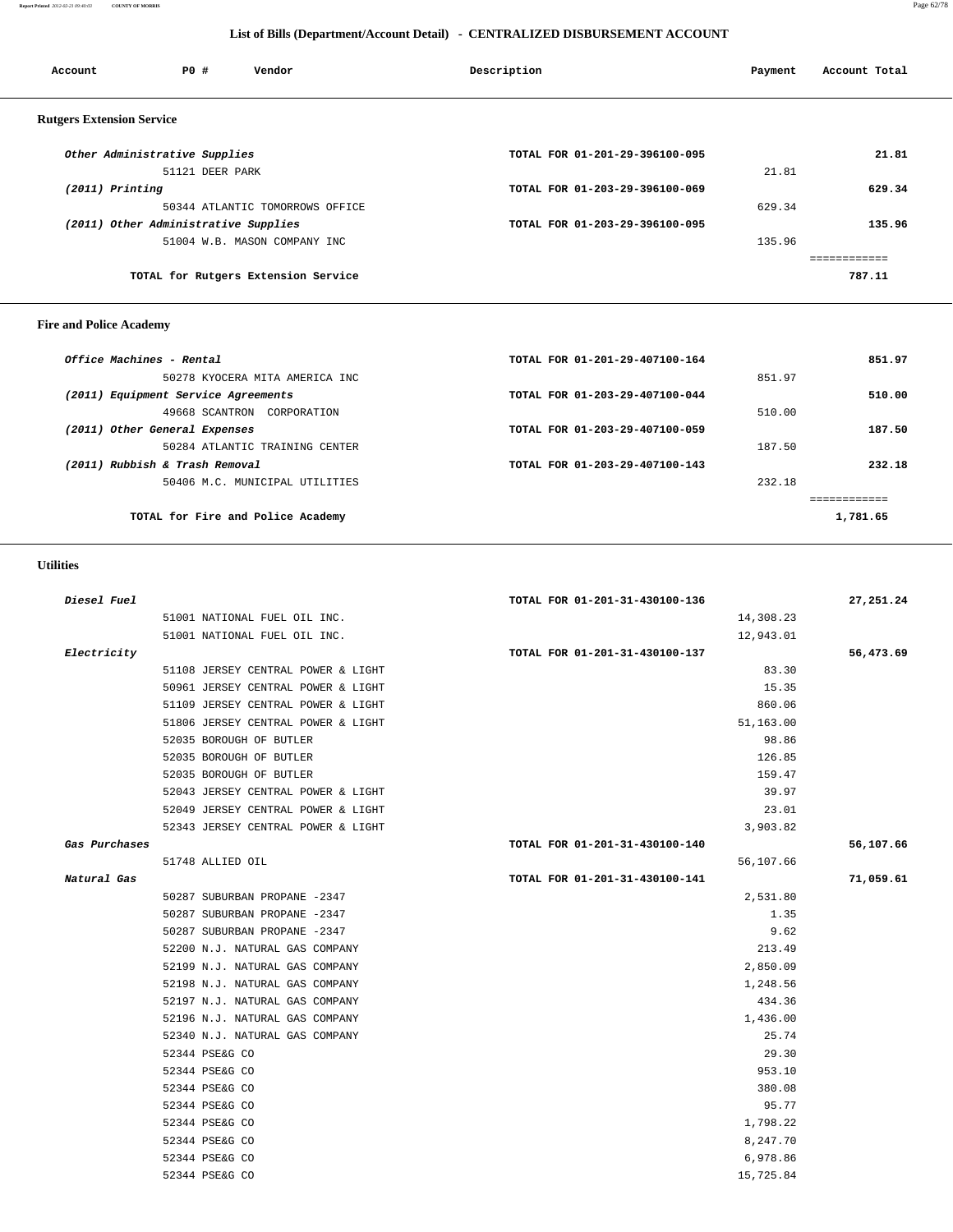#### **Report Printed** *2012-02-21 09:40:03* **COUNTY OF MORRIS** Page 63/78

# **List of Bills (Department/Account Detail) - CENTRALIZED DISBURSEMENT ACCOUNT**

| Account            | PO # |                                  | Vendor                                                                   | Description                    | Payment                 | Account Total |
|--------------------|------|----------------------------------|--------------------------------------------------------------------------|--------------------------------|-------------------------|---------------|
|                    |      |                                  |                                                                          |                                |                         |               |
| <b>Utilities</b>   |      |                                  |                                                                          |                                |                         |               |
|                    |      |                                  |                                                                          |                                |                         |               |
|                    |      | 52344 PSE&G CO                   |                                                                          |                                | 2,598.13                |               |
|                    |      | 52344 PSE&G CO                   |                                                                          |                                | 215.10                  |               |
|                    |      | 52344 PSE&G CO                   |                                                                          |                                | 185.90                  |               |
|                    |      | 52344 PSE&G CO                   |                                                                          |                                | 209.68                  |               |
|                    |      | 52344 PSE&G CO                   |                                                                          |                                | 50.11                   |               |
|                    |      | 52344 PSE&G CO<br>52344 PSE&G CO |                                                                          |                                | 104.41<br>2,633.09      |               |
|                    |      | 52344 PSE&G CO                   |                                                                          |                                | 3,612.00                |               |
|                    |      | 52344 PSE&G CO                   |                                                                          |                                | 105.40                  |               |
|                    |      | 52344 PSE&G CO                   |                                                                          |                                | 545.59                  |               |
|                    |      | 52344 PSE&G CO                   |                                                                          |                                | 7,070.90                |               |
|                    |      | 52344 PSE&G CO                   |                                                                          |                                | 626.90                  |               |
|                    |      | 52344 PSE&G CO                   |                                                                          |                                | 2,404.49                |               |
|                    |      | 52344 PSE&G CO                   |                                                                          |                                | 6,907.25                |               |
|                    |      | 52344 PSE&G CO                   |                                                                          |                                | 74.04                   |               |
|                    |      | 52344 PSE&G CO                   |                                                                          |                                | 217.83                  |               |
|                    |      | 52344 PSE&G CO                   |                                                                          |                                | 538.91                  |               |
| Telephone          |      |                                  |                                                                          | TOTAL FOR 01-201-31-430100-146 |                         | 26,660.44     |
|                    |      | 51263 VERIZON<br>51280 VERIZON   |                                                                          |                                | 33.10<br>78.05          |               |
|                    |      | 51501 VERIZON                    |                                                                          |                                | 27.11                   |               |
|                    |      | 51501 VERIZON                    |                                                                          |                                | 133.89                  |               |
|                    |      | 51501 VERIZON                    |                                                                          |                                | 27.13                   |               |
|                    |      | 51501 VERIZON                    |                                                                          |                                | 30.75                   |               |
|                    |      | 51501 VERIZON                    |                                                                          |                                | 109.80                  |               |
|                    |      | 51501 VERIZON                    |                                                                          |                                | 106.18                  |               |
|                    |      | 51501 VERIZON                    |                                                                          |                                | 30.68                   |               |
|                    |      | 51501 VERIZON                    |                                                                          |                                | 64.30                   |               |
|                    |      | 51503 VERIZON                    |                                                                          |                                | 4,893.92                |               |
|                    |      | 51502 VERIZON                    |                                                                          |                                | 210.14                  |               |
|                    |      | 51502 VERIZON                    |                                                                          |                                | 200.95                  |               |
|                    |      |                                  | 52232 VERIZON WIRELESS                                                   |                                | 2,852.60                |               |
|                    |      | 51704 VERIZON<br>51704 VERIZON   |                                                                          |                                | 68.95<br>27.11          |               |
|                    |      | 51132 VERIZON                    |                                                                          |                                | 12,146.20               |               |
|                    |      |                                  | 51131 VERIZON BUSINESS                                                   |                                | 5,619.58                |               |
| Water              |      |                                  |                                                                          | TOTAL FOR 01-201-31-430100-147 |                         | 10,609.71     |
|                    |      |                                  | 52341 SOUTHEAST MORRIS COUNTY                                            |                                | 521.52                  |               |
|                    |      |                                  | 52341 SOUTHEAST MORRIS COUNTY                                            |                                | 357.77                  |               |
|                    |      |                                  | 52341 SOUTHEAST MORRIS COUNTY                                            |                                | 5,293.41                |               |
|                    |      |                                  | 52341 SOUTHEAST MORRIS COUNTY                                            |                                | 295.25                  |               |
|                    |      |                                  | 52341 SOUTHEAST MORRIS COUNTY                                            |                                | 4,141.76                |               |
| (2011) Electricity |      |                                  |                                                                          | TOTAL FOR 01-203-31-430100-137 |                         | 418,669.61    |
|                    |      |                                  | 51806 JERSEY CENTRAL POWER & LIGHT                                       |                                | 81,089.95               |               |
|                    |      |                                  | 51806 JERSEY CENTRAL POWER & LIGHT                                       |                                | $-44,601.35$            |               |
|                    |      |                                  | 51806 JERSEY CENTRAL POWER & LIGHT                                       |                                | 34,161.66               |               |
|                    |      |                                  | 51806 JERSEY CENTRAL POWER & LIGHT<br>52039 JERSEY CENTRAL POWER & LIGHT |                                | $-43, 195.27$<br>162.02 |               |
|                    |      |                                  | 52039 JERSEY CENTRAL POWER & LIGHT                                       |                                | 80.95                   |               |
|                    |      |                                  | 52039 JERSEY CENTRAL POWER & LIGHT                                       |                                | 102.97                  |               |
|                    |      |                                  | 52039 JERSEY CENTRAL POWER & LIGHT                                       |                                | 103.83                  |               |
|                    |      |                                  | 52039 JERSEY CENTRAL POWER & LIGHT                                       |                                | 110.45                  |               |
|                    |      |                                  | 52039 JERSEY CENTRAL POWER & LIGHT                                       |                                | 104.42                  |               |
|                    |      |                                  | 52039 JERSEY CENTRAL POWER & LIGHT                                       |                                | 99.91                   |               |
|                    |      |                                  | 52039 JERSEY CENTRAL POWER & LIGHT                                       |                                | 148.10                  |               |
|                    |      |                                  | 52039 JERSEY CENTRAL POWER & LIGHT                                       |                                | 133.62                  |               |
|                    |      |                                  | 52039 JERSEY CENTRAL POWER & LIGHT                                       |                                | 81.47                   |               |
|                    |      |                                  | 51777 JERSEY CENTRAL POWER & LIGHT                                       |                                | 8,871.91                |               |
|                    |      |                                  | 51777 JERSEY CENTRAL POWER & LIGHT                                       |                                | $-1, 230.87$            |               |
|                    |      |                                  | 51777 JERSEY CENTRAL POWER & LIGHT                                       |                                | $-1, 117.53$            |               |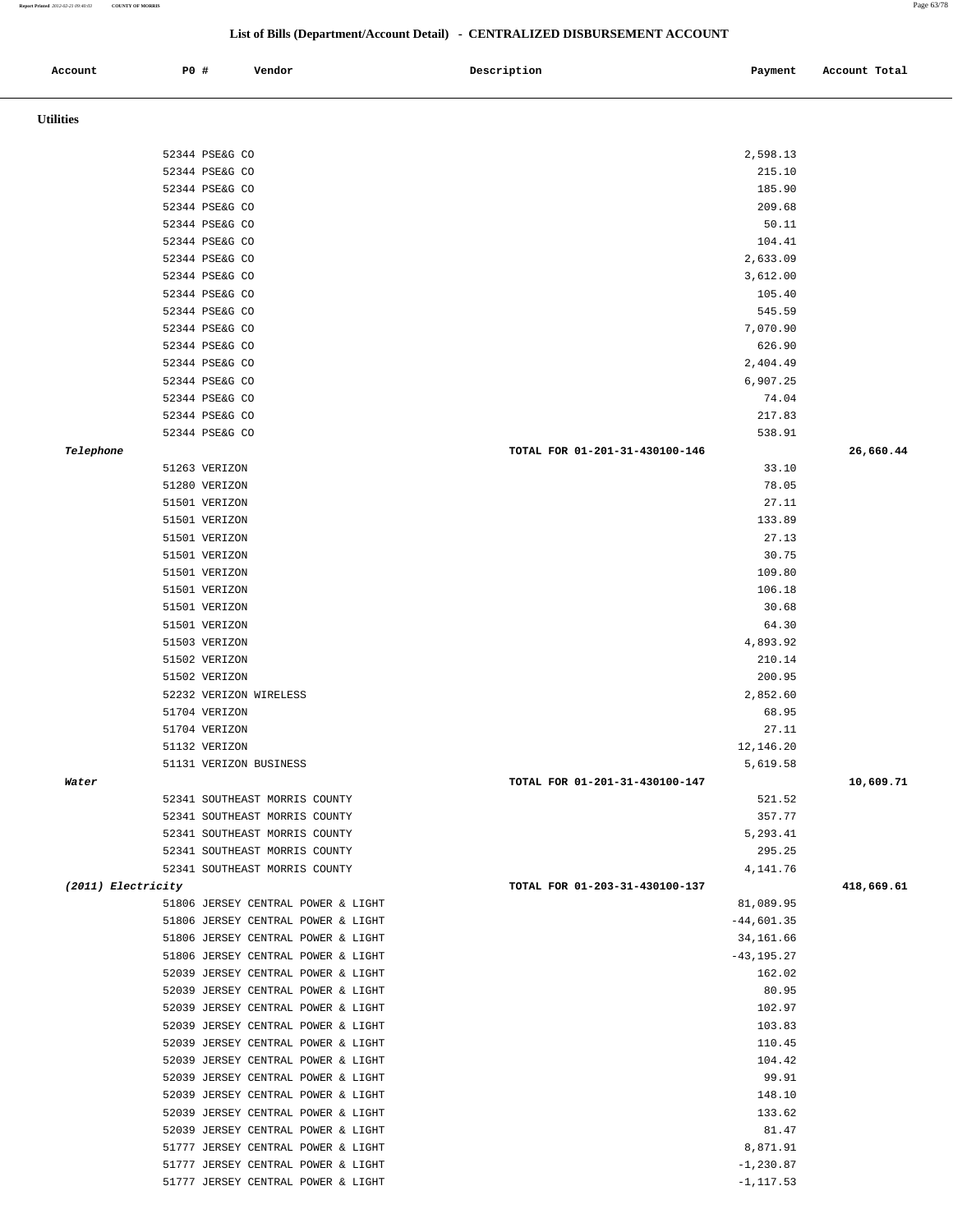**List of Bills (Department/Account Detail) - CENTRALIZED DISBURSEMENT ACCOUNT**

| Account          | P0 #                 | Vendor                             | Description                    | Payment       | Account Total              |
|------------------|----------------------|------------------------------------|--------------------------------|---------------|----------------------------|
| <b>Utilities</b> |                      |                                    |                                |               |                            |
|                  |                      | 51776 JERSEY CENTRAL POWER & LIGHT |                                | 3,603.10      |                            |
|                  |                      | 51776 JERSEY CENTRAL POWER & LIGHT |                                | $-46.03$      |                            |
|                  |                      | 51776 JERSEY CENTRAL POWER & LIGHT |                                | $-82.74$      |                            |
|                  |                      | 51790 JERSEY CENTRAL POWER & LIGHT |                                | 170,237.70    |                            |
|                  |                      | 51790 JERSEY CENTRAL POWER & LIGHT |                                | $-57,737.82$  |                            |
|                  |                      | 51790 JERSEY CENTRAL POWER & LIGHT |                                | $-3,378.63$   |                            |
|                  |                      | 49336 JERSEY CENTRAL POWER & LIGHT |                                | 2,982.45      |                            |
|                  |                      | 51787 JERSEY CENTRAL POWER & LIGHT |                                | 203,039.18    |                            |
|                  |                      | 51787 JERSEY CENTRAL POWER & LIGHT |                                | $-126.70$     |                            |
|                  |                      | 51787 JERSEY CENTRAL POWER & LIGHT |                                | 923.83        |                            |
|                  |                      | 51787 JERSEY CENTRAL POWER & LIGHT |                                | $-76,868.49$  |                            |
|                  |                      | 51787 JERSEY CENTRAL POWER & LIGHT |                                | $-31, 320.28$ |                            |
|                  |                      | 51779 JERSEY CENTRAL POWER & LIGHT |                                | 118,612.21    |                            |
|                  |                      | 51779 JERSEY CENTRAL POWER & LIGHT |                                | $-5,880.16$   |                            |
|                  |                      | 51775 JERSEY CENTRAL POWER & LIGHT |                                | 5,374.05      |                            |
|                  |                      | 51775 JERSEY CENTRAL POWER & LIGHT |                                | $-992.21$     |                            |
|                  |                      | 51775 JERSEY CENTRAL POWER & LIGHT |                                | $-40.25$      |                            |
|                  |                      | 51800 JERSEY CENTRAL POWER & LIGHT |                                | 57,665.79     |                            |
|                  |                      | 51800 JERSEY CENTRAL POWER & LIGHT |                                | $-2,401.63$   |                            |
|                  | (2011) Gas Purchases |                                    | TOTAL FOR 01-203-31-430100-140 |               | 154.81                     |
|                  |                      | 50340 TOWNSHIP OF WASHINGTON       |                                | 154.81        |                            |
| (2011) Telephone |                      | 49560 CENTURYLINK                  | TOTAL FOR 01-203-31-430100-146 | 416.52        | 46,923.25                  |
|                  |                      | 49427 COPPER CONFERENCING          |                                | 54.63         |                            |
|                  |                      | 51714 SPRINT-NEXTEL                |                                | 2,542.60      |                            |
|                  |                      | 49550 VERIZON BUSINESS             |                                | 1,755.51      |                            |
|                  |                      | 49611 VERIZON CABS                 |                                | 2, 213.76     |                            |
|                  |                      | 49549 VERIZON CABS                 |                                | 2,227.67      |                            |
|                  |                      | 52221 VERIZON                      |                                | 29,192.83     |                            |
|                  |                      | 50079 VERIZON BUSINESS             |                                | 2,371.14      |                            |
|                  |                      | 50079 VERIZON BUSINESS             |                                | 5,580.79      |                            |
|                  |                      | 38008 CENTURYLINK                  |                                | 416.52        |                            |
|                  |                      | 51704 VERIZON                      |                                | 67.66         |                            |
|                  |                      | 51704 VERIZON                      |                                | 26.64         |                            |
|                  |                      | 51500 VERIZON                      |                                | 26.64         |                            |
|                  |                      | 51500 VERIZON                      |                                | 30.34         |                            |
| $(2011)$ Water   |                      |                                    | TOTAL FOR 01-203-31-430100-147 |               | 195.26                     |
|                  |                      | 52342 SOUTHEAST MORRIS COUNTY      |                                | 32.86         |                            |
|                  |                      | 52342 SOUTHEAST MORRIS COUNTY      |                                | 32.86         |                            |
|                  |                      | 52342 SOUTHEAST MORRIS COUNTY      |                                | 129.54        |                            |
|                  | TOTAL for Utilities  |                                    |                                |               | ============<br>714,105.28 |
|                  |                      |                                    |                                |               |                            |

#### **Nutrition**

| 4,244.97   | TOTAL FOR 01-201-41-716100-140 | Gas Purchases                        |
|------------|--------------------------------|--------------------------------------|
|            | 4,244.97                       | 51748 ALLIED OIL                     |
| 1,393.41   | TOTAL FOR 01-201-41-716100-146 | Telephone                            |
|            | 667.41                         | 50956 RICOH AMERICAS CORPORATION     |
|            | 726.00                         | 50956 RICOH AMERICAS CORPORATION     |
| 292.02     | TOTAL FOR 01-203-41-716100-058 | (2011) Office Supplies & Stationery  |
|            | 175.62                         | 51116 STAPLES BUSINESS ADVANTAGE     |
|            | 116.40                         | 51115 STAPLES BUSINESS ADVANTAGE     |
| 140.00     | TOTAL FOR 01-203-41-716100-098 | (2011) Other Operating&Repair Supply |
|            | 140.00                         | 50959 SEAH LIM                       |
| 40.87      | TOTAL FOR 01-203-41-716100-146 | (2011) Telephone                     |
|            | 40.87                          | 49918 CENTURYLINK                    |
| 120,072.02 | TOTAL FOR 01-203-41-716100-185 | (2011) Food                          |
|            | 22,023.00                      | 51138 NU-WAY CONCESSIONAIRES INC     |
|            |                                |                                      |